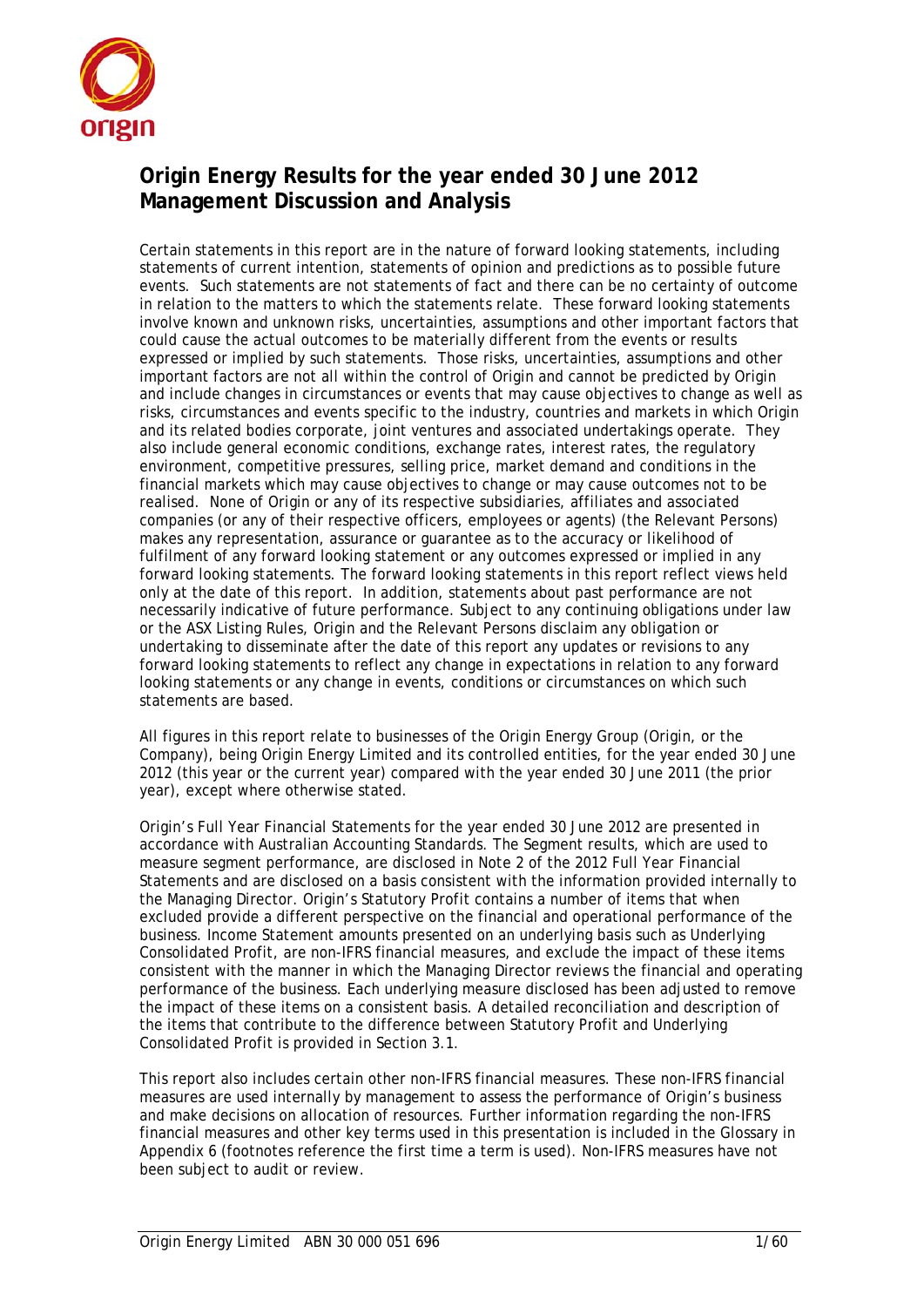A reference to Contact Energy is a reference to Origin's controlled entity (53.0% ownership) Contact Energy Limited in New Zealand. In accordance with Australian accounting standards, Origin consolidates Contact Energy within its result. A reference to Australia Pacific LNG or APLNG is a reference to Australia Pacific LNG Pty Ltd in which Origin had a 50% shareholding in until 9 August 2011, when completion of a share subscription agreement between Australia Pacific LNG and Sinopec resulted in a dilution in Origin's shareholding to 42.5%. Origin's shareholding in Australia Pacific LNG, which is equity accounted in line with Origin's shareholding, was 42.5% as at 30 June 2012. This shareholding subsequently reduced to 37.5% upon completion of Sinopec's increased share subscription in Australia Pacific LNG on 12 July 2012.

A reference to the NSW acquisition or NSW energy assets is a reference to the Integral Energy and Country Energy retail businesses and the Eraring GenTrader arrangements acquired by Origin in March 2011.

A reference to \$ is a reference to Australian dollars unless specifically marked otherwise. All references to debt are a reference to interest bearing debt only (excludes Australia Pacific LNG shareholder loans). Individual items and totals are rounded to the nearest appropriate number or decimal. Some totals may not add down the page due to rounding of individual components. When calculating a percentage change, a positive or negative percentage change denotes the mathematical movement in the underlying metric, rather than a positive or a detrimental impact. Measures for which the underlying numbers change from negative to positive are labelled as not applicable.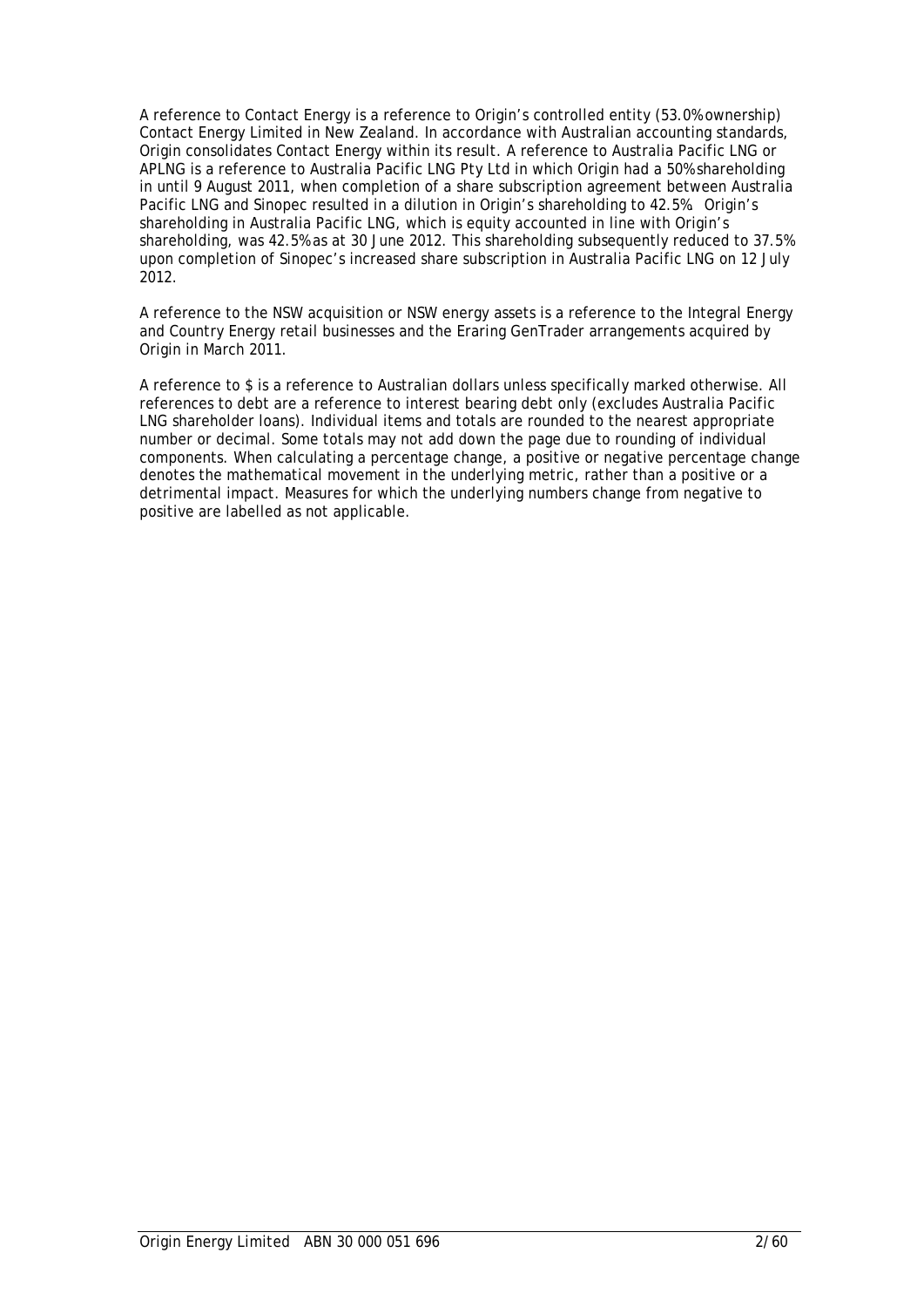# **Contents**

| 1.   |                                                                                 |  |
|------|---------------------------------------------------------------------------------|--|
| 1.1  | Statutory Profit - \$980 million profit, up from \$186 million5                 |  |
| 1.2  | Statutory earnings per share - 90.6 cps, up from 19.6 cps5                      |  |
| 1.3  |                                                                                 |  |
| 1.4  |                                                                                 |  |
| 1.5  |                                                                                 |  |
| 1.6  |                                                                                 |  |
| 1.7  | Operating Cash Flow After Tax (OCAT) - \$1,781 million, up 12% 7                |  |
| 1.8  | Capital expenditure and Origin cash contributions to Australia Pacific LNG -    |  |
| 2.   |                                                                                 |  |
| 3.   |                                                                                 |  |
| 3.1  |                                                                                 |  |
| 3.2  |                                                                                 |  |
| 3.3  |                                                                                 |  |
| 3.4  |                                                                                 |  |
| 3.5  | Share of interest, tax, depreciation and amortisation of equity accounted       |  |
| 3.6  |                                                                                 |  |
| 3.7  |                                                                                 |  |
| 3.8  |                                                                                 |  |
| 3.9  |                                                                                 |  |
| 3.10 |                                                                                 |  |
| 4.   |                                                                                 |  |
| 4.1  |                                                                                 |  |
| 4.2  |                                                                                 |  |
| 4.3  | Capital expenditure and Origin's cash contributions to Australia Pacific LNG 19 |  |
| 4.4  |                                                                                 |  |
| 4.5  |                                                                                 |  |
| 5.   |                                                                                 |  |
| 5.1  |                                                                                 |  |
| 5.2  |                                                                                 |  |
| 5.3  |                                                                                 |  |
| 5.4  |                                                                                 |  |
| 5.5  |                                                                                 |  |
|      |                                                                                 |  |
|      | Appendix 2 - 2011 Reconciliation of Statutory Profit to Underlying Profit  54   |  |
|      | Appendix 3 - Movements in fair value of financial instruments 55                |  |
|      | Appendix 4 - Reconciliation of segment reporting as at 30 June 201156           |  |
|      |                                                                                 |  |
|      |                                                                                 |  |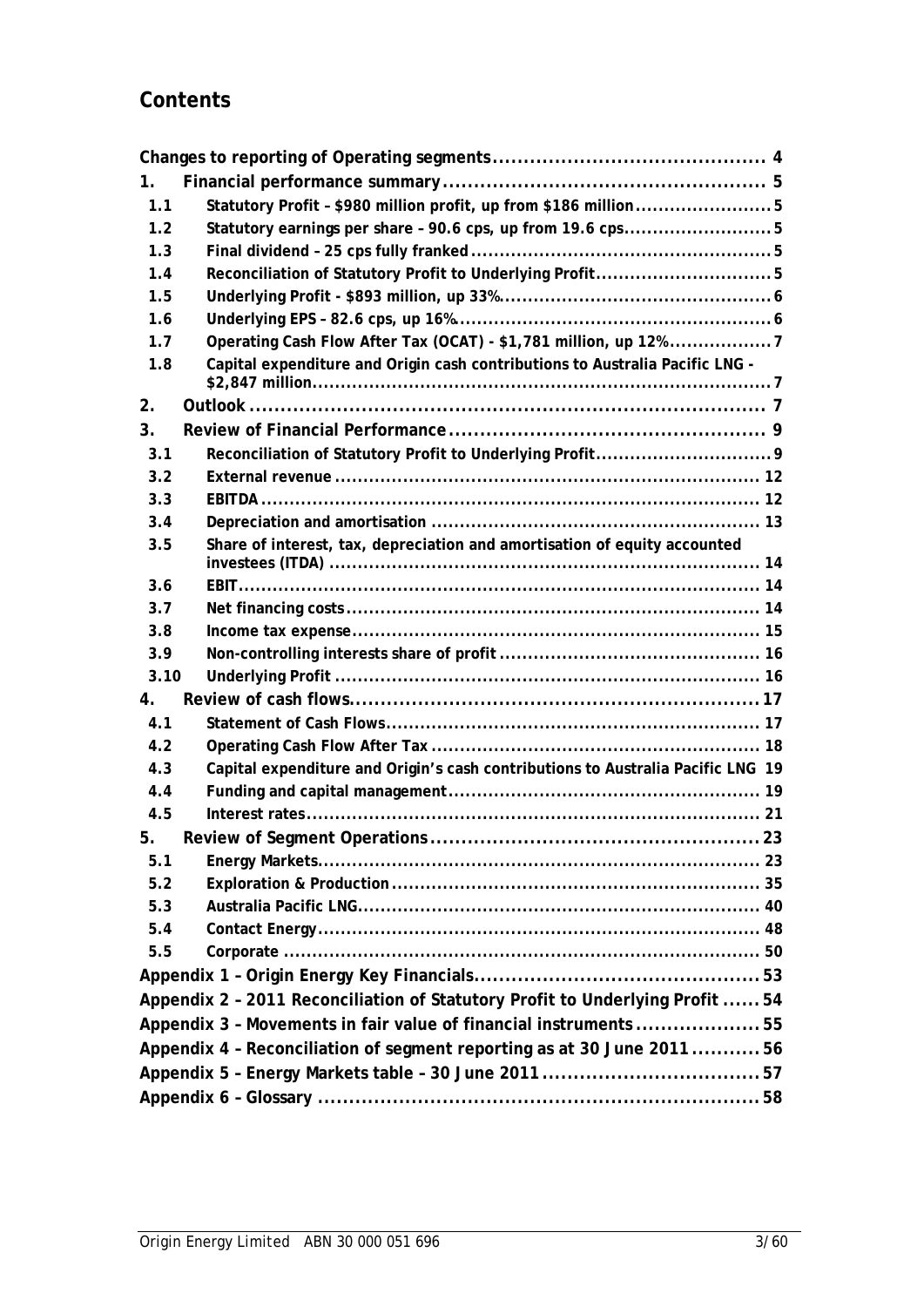# **Changes to reporting of Operating segments**

Origin revised its operating segments in February 2012 for the half year ended 31 December 2011, to reflect changes in Origin's business. Origin's results for the year ended 30 June 2012 are consistent with these new operating segments.

A description of the new operating segments is provided below. Comparative segment balances for the year ended 30 June 2011 have been restated, with key reconciliations provided in Appendix 4.

**Energy Markets –** This segment includes Australian energy retail operations (including energy related products and services), power generation activities in Australia, and Liquefied Petroleum Gas (LPG) operations in Australia, the Pacific, Papua New Guinea (PNG) and Vietnam.

Previously, retail and generation operations were disclosed as separate segments. The previous Retail segment has been incorporated into the Energy Markets segment almost in its entirety, with the exclusion of some costs previously allocated to Retail which are now in the Corporate segment. The Generation segment previously included Origin's major generation activities and power station developments in Australia, including wind, (now in the Energy Markets segment) together with development activities in geothermal, hydro and solar and some corporate costs (now in the Corporate segment).

**Exploration & Production –** This segment records Origin's gas and oil exploration and production activities in Australia, New Zealand and other international areas of interest. The results of Australia Pacific LNG were previously included in this segment.

**Australia Pacific LNG –** This segment covers Origin's equity accounted investment in Australia Pacific LNG.

**Contact Energy –** This segment reports the results of Origin's investment in its 53.0% owned controlled entity, Contact Energy, involved in energy retailing, associated products and services and power generation in New Zealand.

**Corporate –** This segment reports corporate activities that are not allocated to other operating segments and business development activities outside of Origin's existing operations. Historically, all corporate costs were allocated to other segments. Business development activities principally include Origin's Australian geothermal activities and overseas generation development opportunities such as geothermal opportunities in Chile and Indonesia, hydro opportunities in PNG and Chile and the Transform Solar joint venture.

Net financing costs and tax specifically associated with the Australia Pacific LNG and Contact Energy segments are recorded in those segments. All other net financing costs and tax are recorded in the Corporate segment.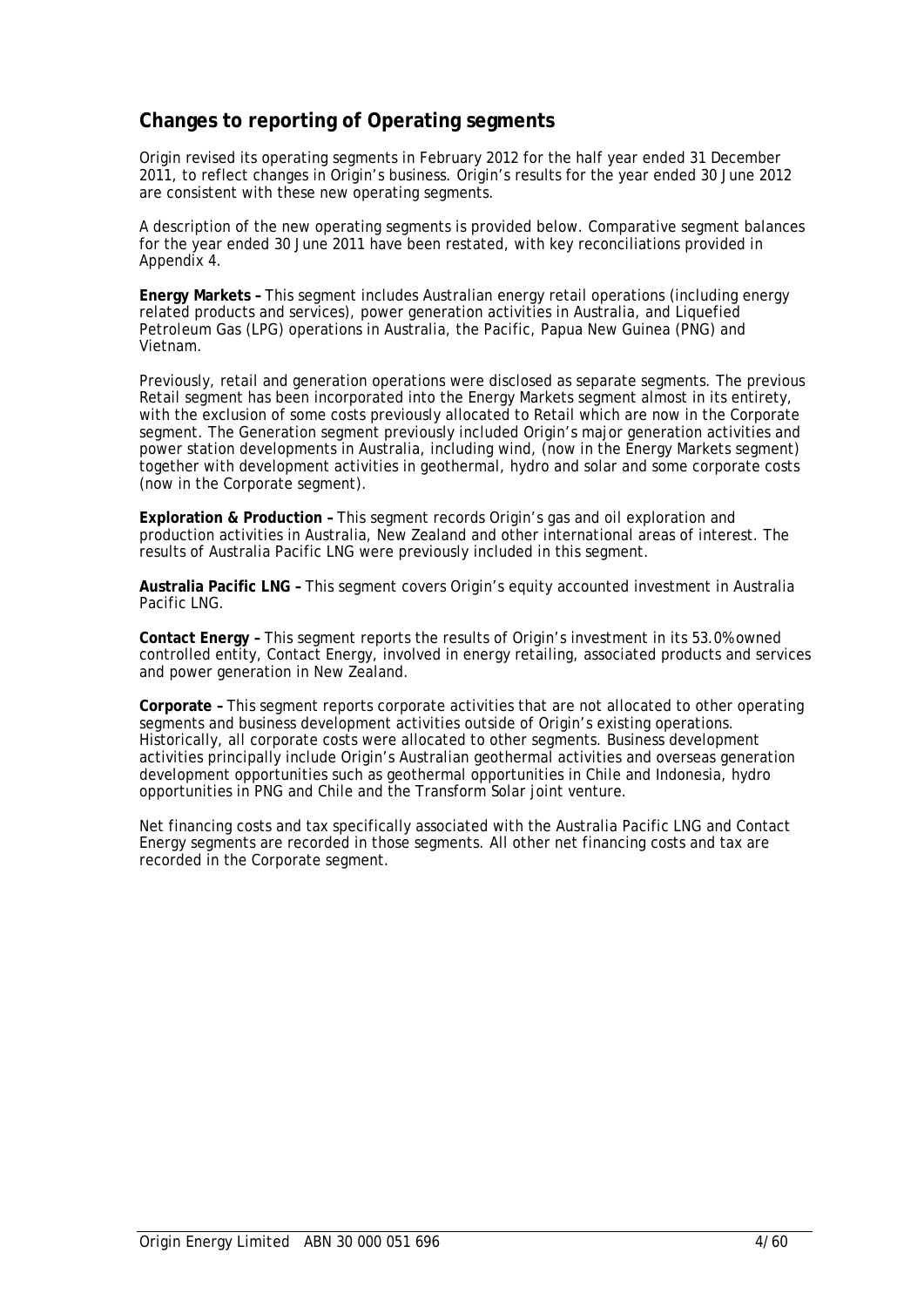# **Report for the year ended 30 June 2012 Management Discussion and Analysis**

# **1. Financial performance summary**

# **1.1 Statutory Profit<sup>1</sup> – \$980 million profit, up from \$186 million**

Origin reported a Net Profit After Tax (NPAT) and Non-controlling interests<sup>1</sup> (Statutory Profit) of \$980 million for the year ended 30 June 2012, an increase of \$794 million, compared with \$186 million reported in the prior year.

The key factors contributing to the increase in the Statutory Profit include:

- $\bullet$  higher Underlying Profit<sup>1</sup> driven by the NSW acquisition, a lower exploration expense and higher wholesale energy prices for Contact Energy (+\$220 million);
- net gains on items related to Australia Pacific LNG, primarily a gain on dilution of Origin's shareholding (+\$414 million);
- an increase in the fair value of financial instruments (+\$258 million); and
- a lower net expense from other items including transition and transaction costs relating to the NSW acquisition (+\$149 million);

partially offset by:

• a larger impairment of assets (-\$247 million).

Further details are provided in Section 1.4 - Reconciliation of Statutory Profit to Underlying Profit and in Section 3.1.

# **1.2 Statutory earnings per share – 90.6 cps, up from 19.6 cps**

Basic earnings per share (EPS) based on Statutory Profit increased by 71.0 cents per share (cps) to 90.6 cps from 19.6 cps in the prior year. The weighted average capital base of 1,082 million shares increased 14% on the prior year, mainly due to the full year impact of the \$2.3 billion 1 for 5 pro rata equity offering completed in April 2011 and the \$266 million share issuance resulting from the underwritten Dividend Reinvestment Plan (DRP) completed in September 2011.

# **1.3 Final dividend – 25 cps fully franked**

A final fully franked dividend of 25 cps will be paid on 27 September 2012 to shareholders of record on 31 August 2012. Origin shares will trade ex-dividend from 27 August 2012. This will bring the total dividend attributable to the 2012 financial year to 50 cps in line with the prior year.

The DRP will apply to this dividend. No discount will be applied in the calculation of the DRP price. The final DRP for the period ended 30 June 2012 will not be underwritten.

# **1.4 Reconciliation of Statutory Profit to Underlying Profit**

Statutory Profit for this year and the prior year contains the impact of a number of items which, when excluded, provide a different perspective on the financial and operating performance of the Origin business, consistent with the manner in which the Managing Director reviews the business. Underlying Profit excludes these items and is used internally by the Managing Director to assess the performance of Origin's business and make decisions on the allocation of resources.

<sup>&</sup>lt;sup>1</sup> Refer to Glossary in Appendix 6.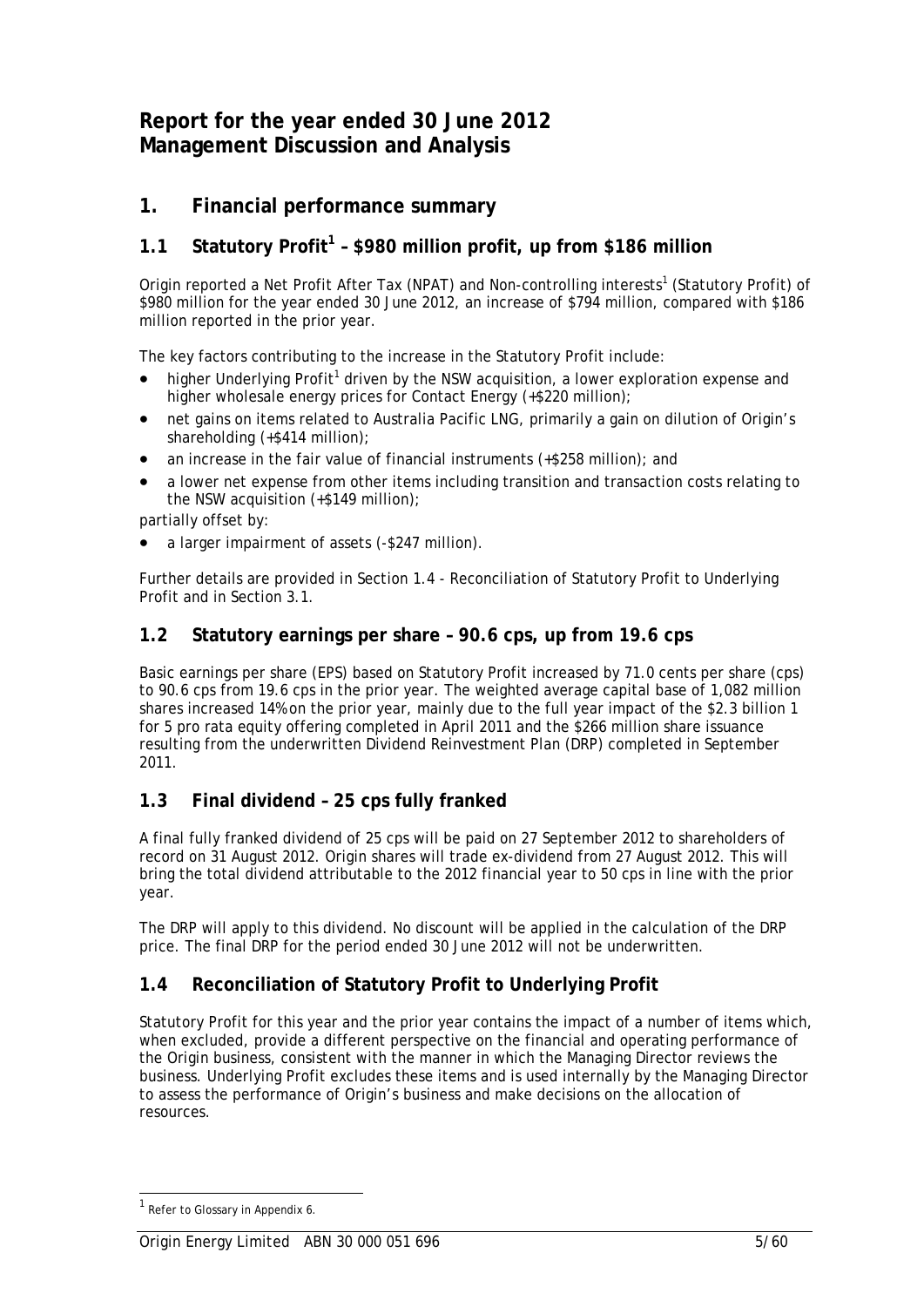In the year to 30 June 2012, items excluded in the measurement of Underlying Profit amounted to a benefit of \$87 million. This compares with the year ended 30 June 2011 in which these items had an overall cost of \$487 million.

| Year ended 30 June<br>(\$ million)                            | 2012<br>Excluded<br>items | <b>NPAT</b> | 2011<br>Excluded<br>items | <b>NPAT</b> | Change<br>\$m\$ |
|---------------------------------------------------------------|---------------------------|-------------|---------------------------|-------------|-----------------|
| <b>Statutory Profit</b>                                       |                           | 980         |                           | 186         | 794             |
| API NG related items                                          | 430                       |             | 16                        |             | 414             |
| Increase/(decrease) in fair value of<br>financial instruments | 119                       |             | (139)                     |             | 258             |
| Impairment of assets                                          | (407)                     |             | (160)                     |             | (247)           |
| Other                                                         | (55)                      |             | (204)                     |             | 149             |
| Less total excluded items                                     | 87                        |             | (487)                     |             | 574             |
| <b>Underlying Profit</b>                                      |                           | 893         |                           | 673         | 220             |

### **Reconciliation of Statutory Profit to Underlying Profit**

A more detailed reconciliation of Statutory Profit to Underlying Profit is provided in Section 3.1.

# **1.5 Underlying Profit - \$893 million, up 33%**

Underlying Profit for the year increased 33% or \$220 million to \$893 million, from \$673 million in the prior year. The result primarily reflects a 27% or \$475 million increase in Underlying Earnings Before Interest, Tax, Depreciation and Amortisation (Underlying EBITDA<sup>2</sup>) due in part to contributions from the NSW energy assets, a lower exploration expense and higher wholesale energy prices in the Contact Energy segment. The increase in Underlying EBITDA was partially offset at the Underlying Profit level by higher depreciation and amortisation charges primarily in the Energy Markets segment (primarily due to a full year of operations at the Eraring and Shoalhaven power stations) and in the Contact Energy segment (-\$75 million), and an increase in Underlying net financing costs<sup>2</sup> (-\$74 million).

Further details are provided in Section 3.

# **1.6 Underlying EPS – 82.6 cps, up 16%**

Underlying  $EPS<sup>2</sup>$  calculated on Underlying Profit was 82.6 cps on a weighted average capital base of 1,082 million shares. This represents a 16% increase from 71.0 cps on a weighted average capital base of 948 million shares in the prior year. The lower increase in Underlying EPS of 16% compared with the increase in Underlying Profit of 33% reflects the increase in the weighted average capital base, due predominantly to the full year impact of the \$2.3 billion 1 for 5 pro rata equity offering completed in April 2011 to support the NSW acquisition and the \$266 million share issuance from the underwritten DRP for the 2011 financial year final dividend, completed in September 2011.

Origin's total dividend of 50 cps attributable to the 2012 financial year represents a payout ratio of 61% based on Underlying EPS.

<sup>2</sup> Refer to Glossary in Appendix 6.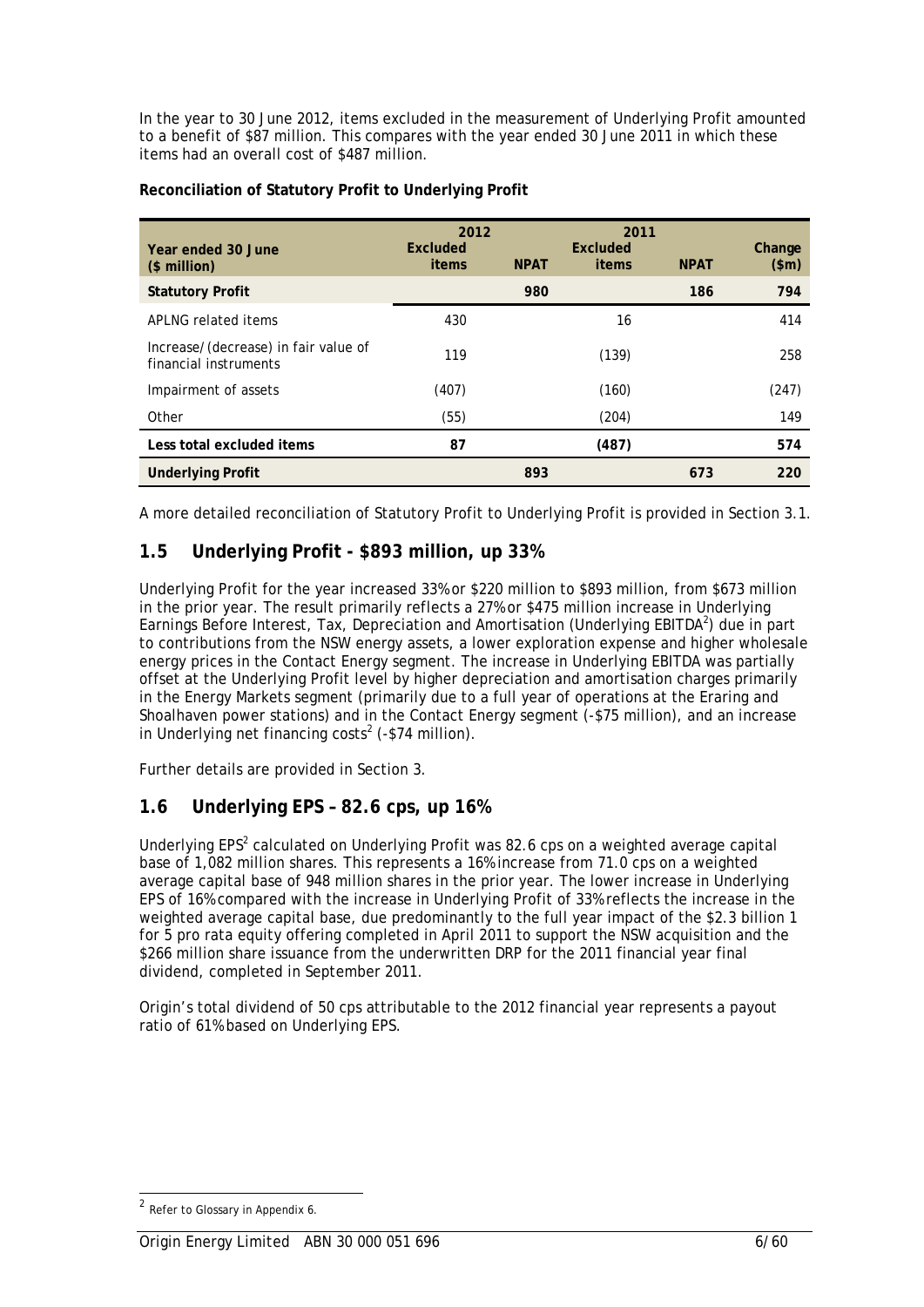# **1.7 Operating Cash Flow After Tax (OCAT) - \$1,781 million, up 12%**

Group OCAT<sup>3</sup> increased by 12% or \$196 million to \$1,781 million. This was primarily due to the \$475 million increase in Underlying EBITDA partially offset by the utilisation of \$235 million of provisions relating to the NSW acquisition, including \$98 million for the Transitional Services Agreements (TSAs, discussed in further detail in Section 5.1.6) and \$137 million for onerous hedge contracts, and by higher working capital requirements.

Further details are provided in Section 4.2.

# **1.8 Capital expenditure and Origin cash contributions to Australia Pacific LNG - \$2,847 million<sup>4</sup>**

Capital expenditure for the year (including capitalised interest and cash received on settlement of the NSW acquisition of \$75 million) was \$1,680 million. This was down 66% from \$4,954 million in the prior year, which included \$3,125 million relating to the NSW energy assets acquired in March 2011.

In addition, Origin contributed \$1,167 million to Australia Pacific LNG via loan repayments to fund its share of Australia Pacific LNG capital expenditure not otherwise met by cash available to Australia Pacific LNG.

Further details are provided in Section 4.3.

# **2. Outlook**

A key focus for the Company over the next few years is on delivering the Australia Pacific LNG project on schedule and on budget. To fund Origin's share of that investment the Company has been significantly reducing its committed capital expenditure on other projects, will be focusing on maximising cash flow from the existing business and managing the maturity of its existing debt facilities.

The outlook for the coming year is more challenging than in prior years with less growth coming from new capital investments, regulatory uncertainty, particularly related to pricing decisions made by the Queensland Competition Authority for which the Company has initiated a judicial review, as well as more uncertainty in forecasting earnings, driven by volatile global commodity prices and changing patterns in the demand for energy in Australia.

In **Energy Markets**, Origin will respond to the uncertainties by focusing on reducing costs, winning and retaining customers, realising benefits from the new SAP billing and customer relationship management system, and continuing to capture the benefits from Origin's integrated portfolio. In this segment, Origin's intention is to maintain customer numbers throughout the coming year, and it is targeting an Underlying EBIT margin<sup>3</sup> of around 11%.

In **Exploration & Production**, production is forecast to increase with BassGas expected to recommence production in the September 2012 Quarter, partially offset by reduced production at Otway due to a scheduled shutdown.

**Contact Energy** is expected to see an increased earnings contribution as it continues to benefit from greater flexibility in its generation portfolio and its gas purchasing position.

Depreciation and amortisation costs will increase in line with the increased asset base, following completion of the Mortlake Power Station, upgrades to the Eraring Power Station, implementation of the new SAP billing and customer relationship management system, depreciation of Phase 1 of the BassGas Mid-Life Enhancement project and increased production.

 $3$  Refer to Glossary in Appendix 6.

 $<sup>4</sup>$  Includes a benefit of \$75 million in the 2012 financial year relating to a working capital settlement for the NSW acquisition.</sup>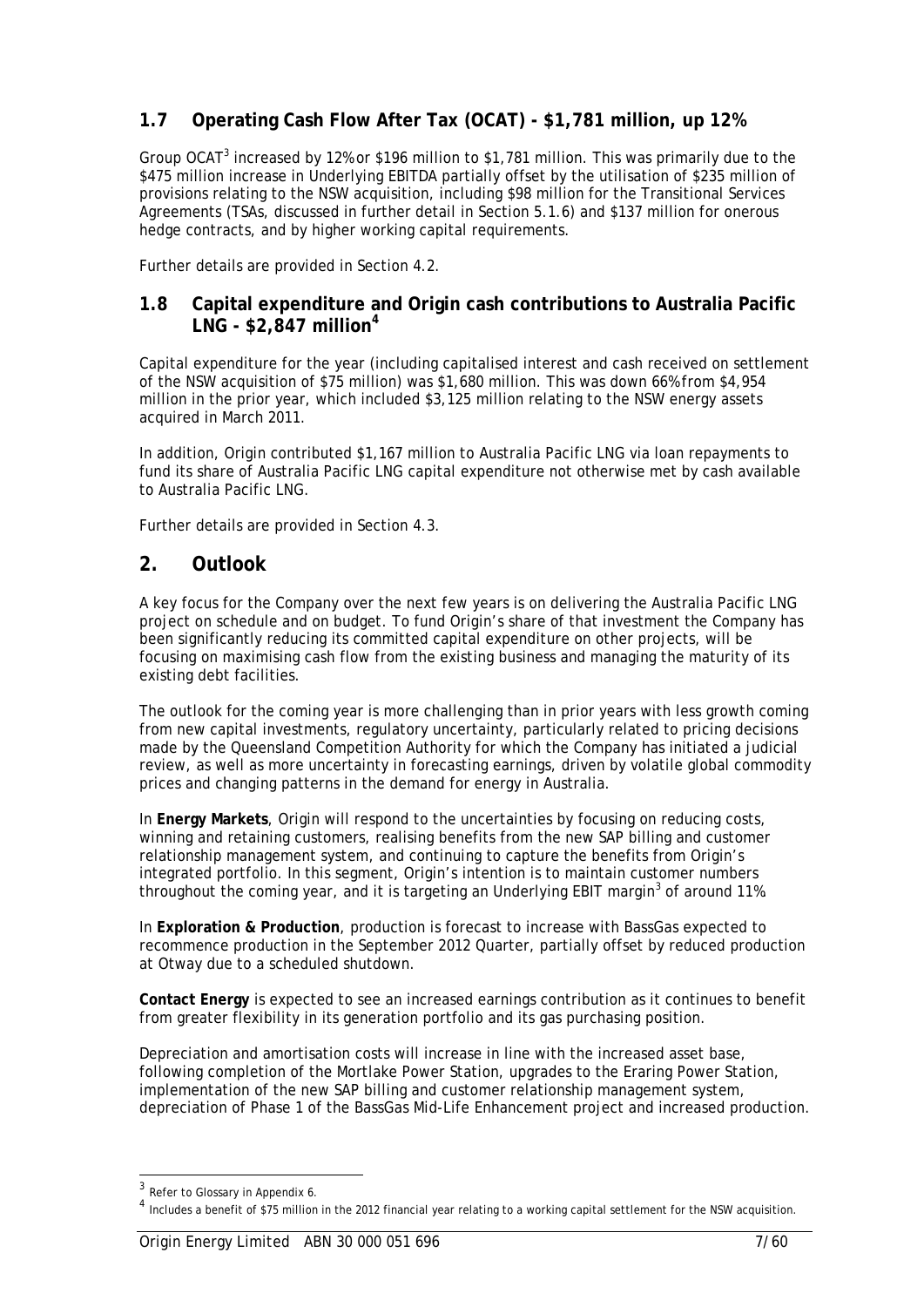Underlying net financing costs are expected to increase substantially in the 2013 financial year compared with the prior year due to interest on completed projects and the Ironbark development no longer being capitalised. Interest associated with Origin's cash contributions to Australia Pacific LNG will continue to be excluded from Underlying Profit.

Origin's Underlying effective tax rate<sup>5</sup> is expected to remain around 30% for the coming year.

Taking all these factors into account, and based on prevailing market conditions, Origin anticipates Underlying EBITDA for the 2013 financial year to increase by around 10% and Underlying Profit to be in line with the 2012 financial year.

While Origin intends to reduce its shareholding in Australia Pacific LNG to below 37.5%, this guidance does not include any impact of a change in Origin's shareholding.

#### **Future growth opportunities**

Origin continues to pursue a number of opportunities in Australia and internationally that will drive growth in the medium to longer term.

Origin is well positioned to capitalise on the expected rise in domestic gas prices, with a diverse and flexible portfolio of physical and contracted fuel resources, as evidenced by the recent gas sale to the GLNG project at international oil-linked pricing.

Gas demand in eastern Australia is expected to triple over the next five years, and Origin continues to invest in a targeted number of exploration opportunities in and around existing permits in anticipation of this growth.

Origin is also exploring for resources in attractive international markets including New Zealand, South East Asia, Kenya and Botswana, providing access to both potential resources and growing demand.

Origin continues to develop a portfolio of high quality, large-scale renewable energy opportunities in offshore markets which offer strong growth prospects. This includes a potential hydro project and geothermal exploration in Chile, geothermal exploration in Indonesia and a potential hydro project in PNG.

Based on the opportunities available to the Company, Origin continues to target long term growth in Underlying EPS of 10% to 15% per annum on average.

 $5$  Refer to Glossary in Appendix 6.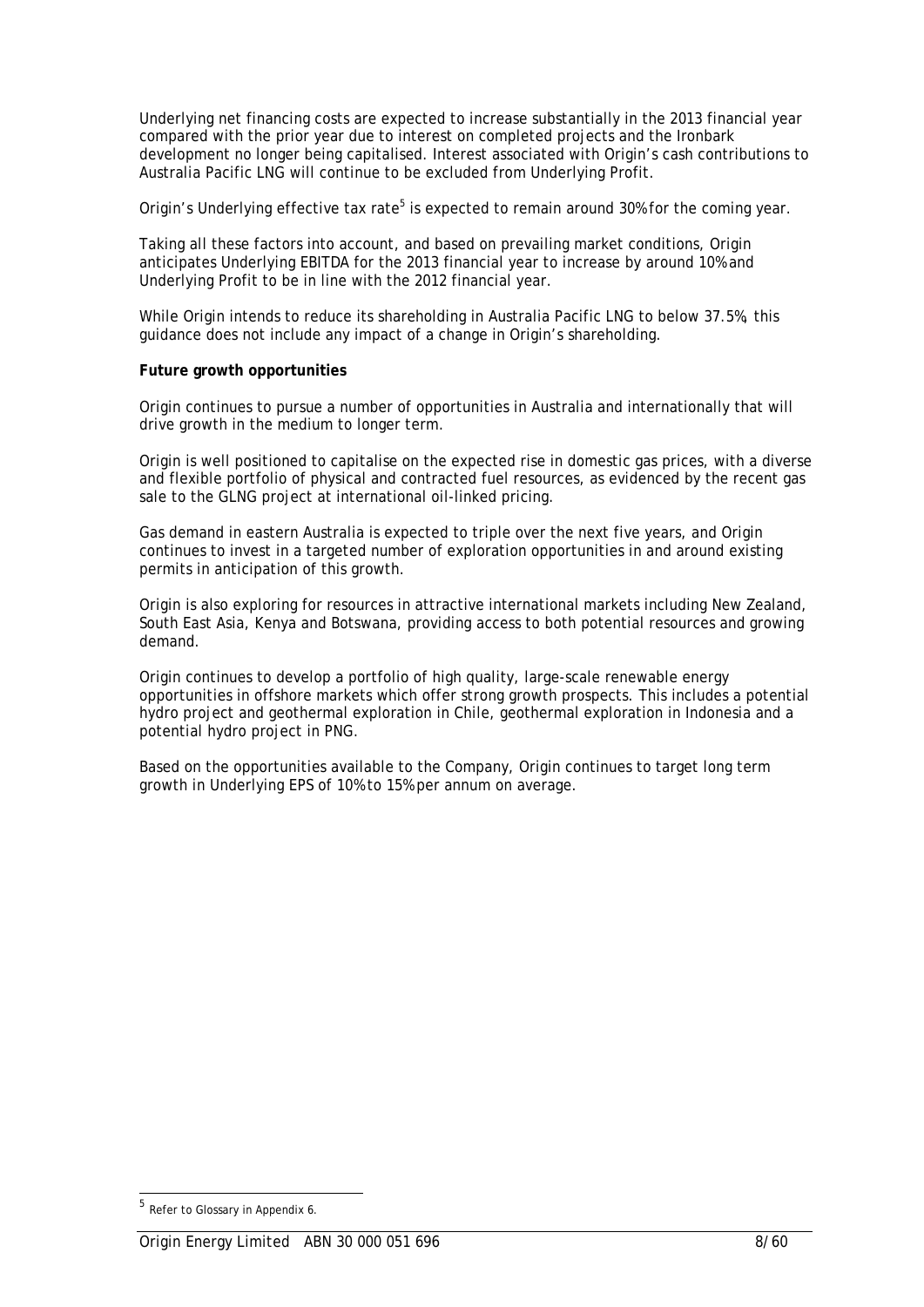# **3. Review of Financial Performance**

**Income Statement** 

| Year ended 30 June                                                                     | 2012<br>\$m\$ | 2011<br>\$m\$ | Change<br>$(\%)$ | <b>Section</b><br>reference |
|----------------------------------------------------------------------------------------|---------------|---------------|------------------|-----------------------------|
| External revenue                                                                       | 12,935        | 10,344        | 25               | 3.2                         |
| <b>EBITDA</b>                                                                          | 2,290         | 1,114         | 106              | 3.3                         |
| Depreciation and amortisation                                                          | (614)         | (539)         | 14               | 3.4                         |
| Share of interest, tax, depreciation and amortisation<br>of equity accounted investees | (27)          | (25)          | 8                | 3.5                         |
| <b>EBIT</b>                                                                            | 1.649         | 550           | 200              | 3.6                         |
| Net financing costs                                                                    | (289)         | (155)         | 86               | 3.7                         |
| Profit before income tax                                                               | 1,360         | 395           | 244              |                             |
| Income tax expense                                                                     | (302)         | (147)         | 105              | 3.8                         |
| Net profit after tax before Non-controlling interests                                  | 1,058         | 248           | 327              |                             |
| Non-controlling interests share of Statutory Profit                                    | (78)          | (62)          | 26               | 3.9                         |
| <b>Statutory Profit</b>                                                                | 980           | 186           | 427              | 3.10                        |
| Statutory earnings per share                                                           | $90.6$ ¢      | 19.6C         | 362              |                             |

The above table is derived from the Income Statement and Notes to the Financial Statements. The Company excludes certain items (described in detail below) from Statutory Profit in order to calculate Underlying Profit, which the Managing Director uses to assess the financial and operational performance of the business.

# **3.1 Reconciliation of Statutory Profit to Underlying Profit**

| Reconciliation year ended 30 June 2012<br>(\$ millions)                                                       | <b>EBITDA</b> | <b>EBIT</b> | <b>Net</b><br>financing<br>costs | <b>Tax</b> | Non-<br>controlling<br><b>Interests</b> | <b>NPAT</b>       |  |
|---------------------------------------------------------------------------------------------------------------|---------------|-------------|----------------------------------|------------|-----------------------------------------|-------------------|--|
| <b>Statutory measure</b>                                                                                      | 2,290         | 1,649       | (289)                            | (302)      | (78)                                    | 980               |  |
| Gain on dilution of Origin's shareholding in<br><b>APLNG</b>                                                  | 436           | 437         |                                  |            |                                         | 437               |  |
| Interest expense related to APLNG funding                                                                     |               |             | (72)                             | 22         | $\overline{\phantom{0}}$                | (50)              |  |
| Unwinding of discount on APLNG receivable<br>balances                                                         |               | 21          |                                  |            |                                         | 21                |  |
| APLNG foreign currency impacts                                                                                | 40            | 40          |                                  | (13)       |                                         | 27                |  |
| Share of tax expense on translation of<br>foreign denominated tax balances within<br>APLNG (equity accounted) |               | (5)         |                                  |            |                                         | (5)               |  |
| <b>APLNG related items</b>                                                                                    | 476           | 493         | (72)                             | 9          |                                         | 430               |  |
| Increase/(decrease) in fair value of<br>financial instruments                                                 | 166           | 166         |                                  | (50)       | 3                                       | 119               |  |
| Impairment of assets                                                                                          | (512)         | (512)       |                                  | 104        | 1                                       | (407)             |  |
| Other                                                                                                         |               |             |                                  |            |                                         |                   |  |
| Transition and transaction costs                                                                              | (119)         | (119)       |                                  | 36         | 1                                       | (82)              |  |
| Contact Energy's exiting of investment in<br>Oakey Power Holdings Pty Ltd                                     | 23            | 23          |                                  | (1)        | (10)                                    | $12 \overline{ }$ |  |
| Petroleum Resource Rent tax                                                                                   |               |             |                                  | 16         |                                         | 16                |  |
| Other                                                                                                         |               |             |                                  | (1)        | $\overline{\phantom{a}}$                | (1)               |  |
| Less total excluded items                                                                                     | 33            | 51          | (72)                             | 113        | (5)                                     | 87                |  |
| <b>Underlying measure</b>                                                                                     | 2,257         | 1,598       | (217)                            | (415)      | (73)                                    | 893               |  |
| 82.6<br>Underlying Basic EPS (cps)                                                                            |               |             |                                  |            |                                         |                   |  |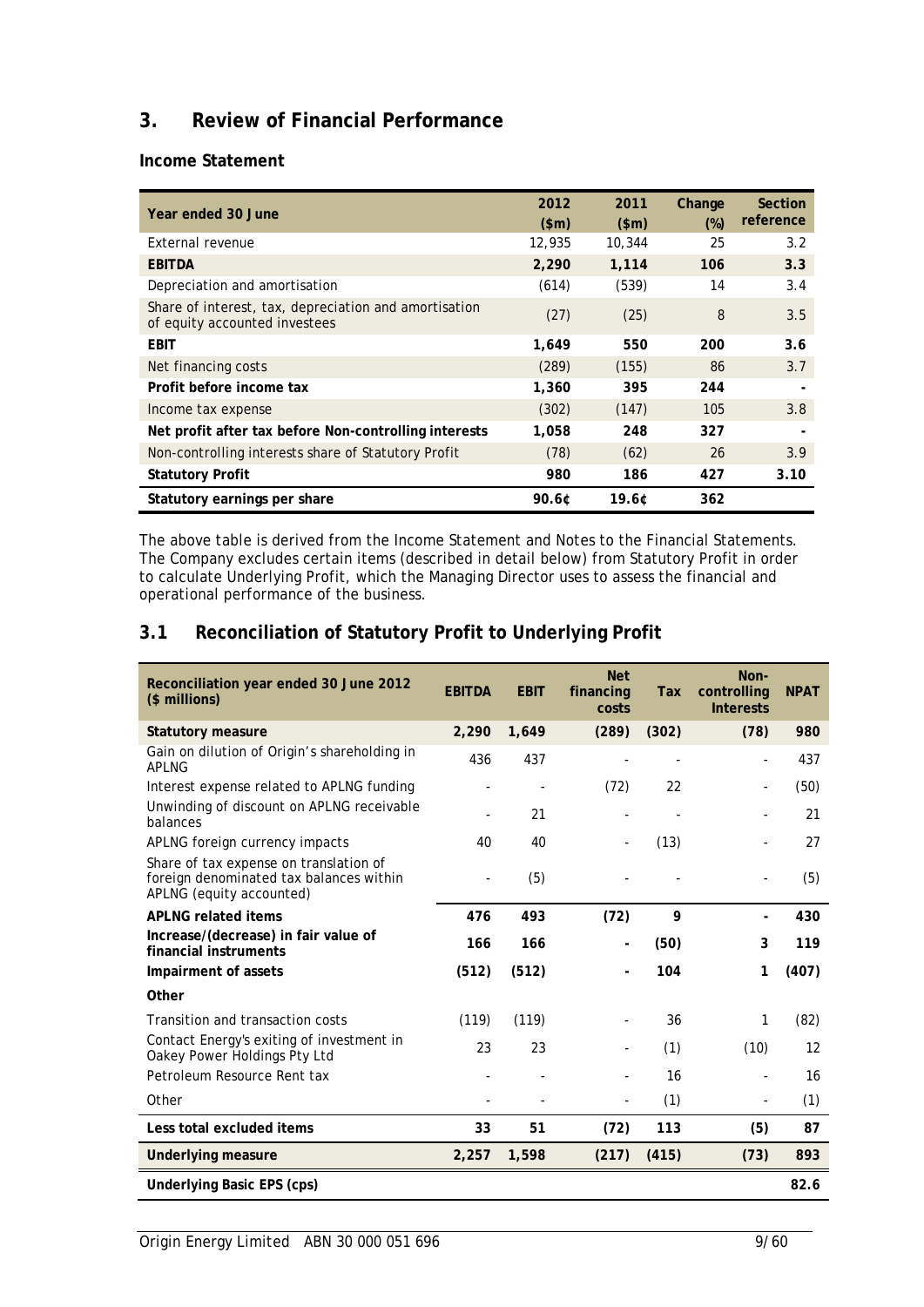### **Australia Pacific LNG related items (+\$430 million)**

*Gain on dilution of Origin's shareholding in Australia Pacific LNG (+\$437 million)*  As a result of Australia Pacific LNG issuing shares to Sinopec in August 2011 (15% equity interest) causing Origin's ownership percentage to decrease 7.5% from 50% to 42.5%, Origin has recorded a gain on diluting its shareholding in Australia Pacific LNG.

### *Interest expense related to Australia Pacific LNG (-\$50 million)*

Origin recorded an after-tax interest expense relating to Australia Pacific LNG funding of \$50 million. This interest would otherwise be capitalised except for Origin's investment in Australia Pacific LNG being an equity accounted investment. If the project was directly held by Origin, the interest would be capitalised.

*Unwinding of discount on Australia Pacific LNG receivable balances (+\$21 million)*  A non cash benefit of \$21 million was recorded for the year attributable to Origin's share of the unwinding of the discounted loans receivable within Australia Pacific LNG.

### *Australia Pacific LNG foreign currency (+\$27 million)*

Foreign currency gain incurred by Origin and Australia Pacific LNG in relation to funding and development of Australia Pacific LNG. The gain was attributable to appreciation of the Australian dollar against the Euro and depreciation of the Australian dollar against the US dollar.

### *Share of tax expense on foreign currency translation (-\$5 million)*

An expense of \$5 million was recognised for Origin's share of the foreign currency translation to US dollars of the long-term tax balances within Australia Pacific LNG associated with its downstream activities.

### **Increase in fair value of financial instruments (+\$119 million)**

Although the fair value movements in Origin's financial instruments are included every financial period, the quantum of the movements is subject to significant volatility. During the period, an increase in the fair value of financial instruments, primarily relating to those not qualifying for hedge accounting, resulted in a post-tax benefit of \$119 million.

### **Impairment of assets (-\$407 million)**

A review of the carrying amount of the Company's assets led to a recognition of an impairment loss of \$407 million after tax compared with \$160 million in the prior year. The Company has determined that continued investment in certain activities is not warranted in the near term, particularly given the requirement to fund Origin's share of its investment in Australia Pacific LNG. The details of this impairment are set out below:

| \$ million                                | Gross | Tax            | Non-controlling<br>interests | <b>Net</b> |
|-------------------------------------------|-------|----------------|------------------------------|------------|
| <b>Transform Solar</b>                    | (153) | 18             |                              | (135)      |
| Geothermal development opportunities      | (44)  | 11             |                              | (33)       |
| Wind development opportunities            | (65)  | 5              |                              | (60)       |
| Gas fired development site in central NSW | (5)   | $\mathfrak{p}$ |                              | (3)        |
| Worsley generation plant                  | (17)  | ۰              |                              | (17)       |
| <b>Ironbark</b>                           | (198) | 59             |                              | (139)      |
| Surat assets                              | (27)  | 8              | $\overline{\phantom{a}}$     | (19)       |
| Clutha hydro site (Contact Energy)        | (3)   |                |                              | (1)        |
| <b>Total</b>                              | (512) | 104            |                              | (407)      |

- \$153 million: Origin's 50% investment in the Transform Solar joint venture following a scaleback of operations;
- \$44 million: Innamincka joint ventures with Geodynamics and other South Australian geothermal tenements;
- \$65 million: Origin's wind development opportunities following the de-prioritisation of certain sites;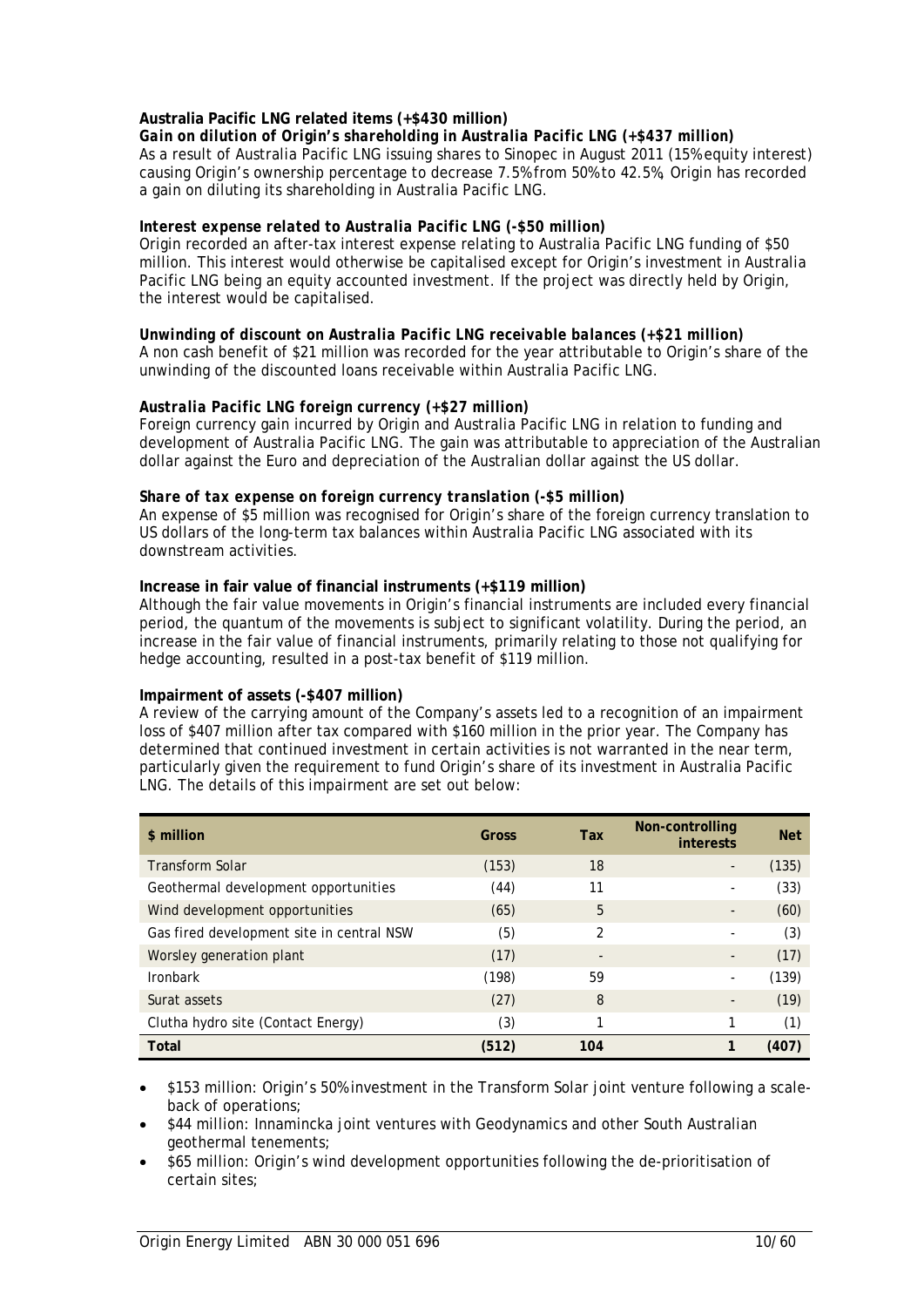- \$5 million: following the de-prioritisation of a prospective gas fired generation development site in central NSW;
- \$17 million: Origin's 50% interest in the Worsley generation plant reflecting a revised view of the plant's future contracted capacity;
- \$198 million: Origin's Ironbark permit areas with the realisation of an upfront tax deduction for the permit acquisition;
- \$27 million: resulting from the unlikelihood of realising value from the Surat assets with negligible reserves at 30 June 2012; and
- \$3 million: recorded by Contact Energy relating to a potential hydro generation development on the Clutha Hydro site.

#### **Transition and transaction costs (-\$82 million)**

Origin recorded a \$74 million expense for the year relating to transition and integration costs primarily relating to the Retail Transformation Program and the transition of the acquired NSW energy assets. Origin recorded an \$8 million expense for the year relating to transaction costs for acquisition activity.

**Contact Energy's exiting of its investment in Oakey Power Holdings Pty Ltd (+\$12 million)**  Origin recorded a \$12 million net gain for the year resulting from Contact Energy exiting its 25% interest in Oakey Power Holdings Pty Ltd.

#### **Petroleum Resource Rent Tax (+\$16 million)**

Origin recorded a \$16 million deferred tax benefit resulting from the extension of the Petroleum Resource Rent Tax (PRRT) legislation which took effect on 1 July 2012. In accordance with the legislation, Origin has adopted tax starting bases for existing projects that are deductible against future assessable receipts. A deferred tax asset of \$16 million has been recorded in the Financial Statements based on the estimated utilisation of the tax starting bases considering future deductible amounts.

As a result of the above factors, items excluded from Underlying Profit for the year provided a benefit of \$87 million after tax and Non-controlling interests, compared with an expense of \$487 million in the prior year. Refer to Appendix 2 of this document and the "Management Discussion and Analysis" report for the 2011 financial year for more details.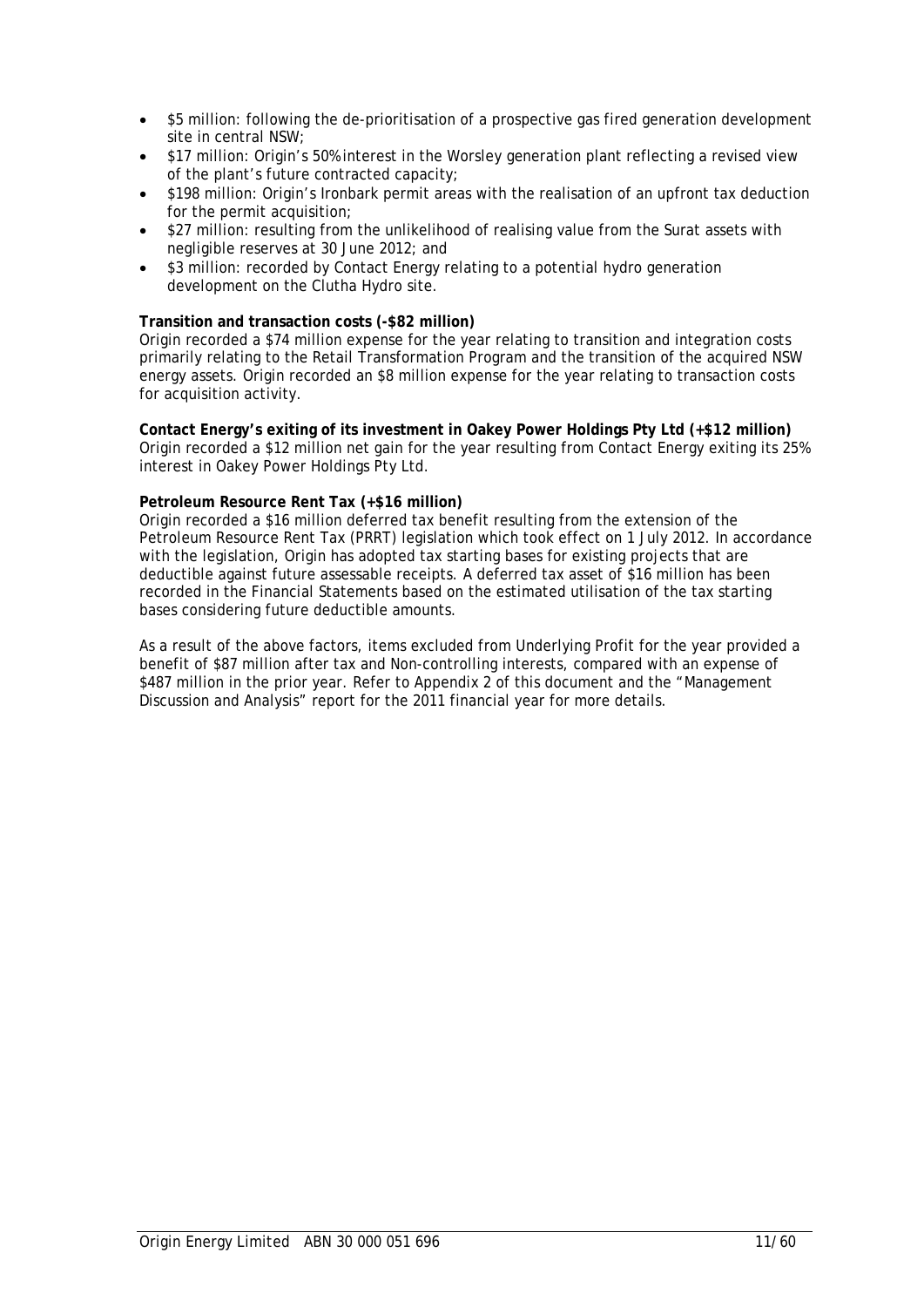# **Underlying performance**

The following table provides an alternate reconciliation of Underlying Profit and Statutory Profit.

| Year ended 30 June                                                                                | 2012<br>\$m\$ | 2011<br>\$m\$ | Change<br>$(\%)$ | <b>Section</b><br>reference |
|---------------------------------------------------------------------------------------------------|---------------|---------------|------------------|-----------------------------|
| External revenue                                                                                  | 12,935        | 10,344        | 25               | 3.2                         |
| <b>Underlying EBITDA</b>                                                                          | 2,257         | 1,782         | 27               | 3.3                         |
| Underlying depreciation and amortisation                                                          | (614)         | (539)         | 14               | 3.4                         |
| Underlying share of interest, tax, depreciation and<br>amortisation of equity accounted investees | (45)          | (49)          | (8)              | 3.5                         |
| Underlying EBIT <sup>6</sup>                                                                      | 1,598         | 1,194         | 34               | 3.6                         |
| Underlying net financing costs                                                                    | (217)         | (143)         | 52               | 3.7                         |
| Underlying Profit before tax                                                                      | 1,381         | 1,051         | 31               |                             |
| Underlying income tax expense <sup>6</sup>                                                        | (415)         | (316)         | 31               | 3.8                         |
| Underlying Profit before Non-controlling interests                                                | 966           | 735           | 31               |                             |
| Non-controlling interests share of Underlying Profit                                              | (73)          | (62)          | 18               | 3.9                         |
| <b>Underlying Profit</b>                                                                          | 893           | 673           | 33               | 3.10                        |
| Items excluded from Underlying Profit                                                             | 87            | (487)         | N/A              | 3.1                         |
| <b>Statutory Profit</b>                                                                           | 980           | 186           | 427              | 3.10                        |
| Underlying earnings per share                                                                     | 82.6¢         | 71.0¢         | 16               |                             |

The key line items are explained below.

# **3.2 External revenue**

External revenue increased by 25% or \$2,591 million to \$12,935 million.

This increase primarily reflects the impact of revenues from the NSW energy assets acquired in March 2011 in the Energy Markets segment, together with higher commodity prices in the Exploration & Production segment and higher wholesale electricity prices in the Contact Energy segment. Further details are available in Section 5.

| Year ended 30 June                  | 2012<br>\$m\$ | 2011<br>\$m\$ | Change<br>$(\%)$ |
|-------------------------------------|---------------|---------------|------------------|
| <b>Energy Markets</b>               | 10,250        | 8,109         | 26               |
| <b>Exploration &amp; Production</b> | 583           | 527           | 11               |
| Australia Pacific LNG               | -             | -             |                  |
| <b>Contact Energy</b>               | 2,102         | 1,708         | 23               |
| Corporate                           | -             |               | -                |
| Revenue                             | 12,935        | 10,344        | 25               |

# **3.3 EBITDA**

l

Statutory EBITDA<sup>6</sup> increased 106% or \$1,176 million to \$2,290 million from \$1,114 million. Underlying EBITDA increased 27% or \$475 million to \$2,257 million from \$1,782 million.

<sup>&</sup>lt;sup>6</sup> Refer to Glossary in Appendix 6.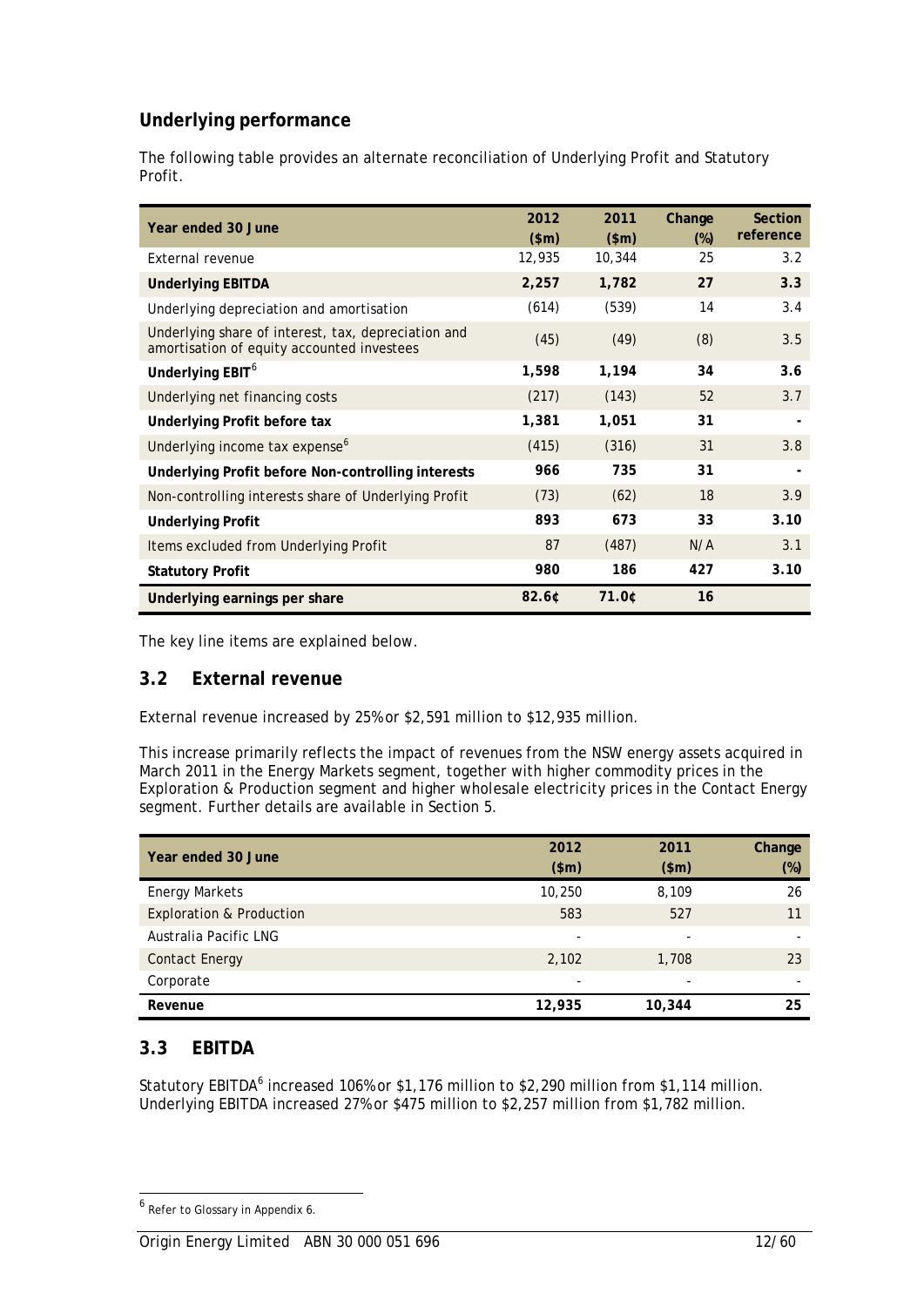The Underlying EBITDA contributions by business segment are presented in the following table:

| Year ended 30 June                    | 2012  | 2011    | Change |
|---------------------------------------|-------|---------|--------|
|                                       | \$m\$ | $(\$m)$ | (%)    |
| <b>Energy Markets</b>                 | 1,562 | 1,174   | 33     |
| <b>Exploration &amp; Production</b>   | 329   | 268     | 23     |
| Australia Pacific LNG                 | 47    | 63      | (25)   |
| <b>Contact Energy</b>                 | 400   | 345     | 16     |
| Corporate                             | (81)  | (68)    | 19     |
| <b>Underlying EBITDA</b>              | 2,257 | 1,782   | 27     |
| Items excluded from Underlying EBITDA | 33    | (668)   | N/A    |
| <b>EBITDA</b>                         | 2,290 | 1,114   | 106    |

**Energy Markets:** Underlying EBITDA increased by 33% or \$388 million to \$1,562 million. This was largely attributable to a full year contribution from the acquired NSW energy assets. Increased energy sales were partially offset by a reduction in both electricity customers and usage per customer. Further details are available in Section 5.1.

**Exploration & Production:** Underlying EBITDA increased by 23% or \$61 million to \$329 million, primarily due to a lower exploration expense (+\$69 million) and higher commodity prices, partially offset by higher operating costs and lower production. Further details are available in Section 5.2.

**Australia Pacific LNG:** Underlying EBITDA decreased by 25% or \$16 million to \$47 million. This was primarily due to the dilution of Origin's shareholding in Australia Pacific LNG from 50% to 42.5% following the first Sinopec subscription in August 2011, together with higher operating costs to support the expanded operations and meet increased regulatory requirements. Further details are available in Section 5.3.

**Contact Energy:** Underlying EBITDA increased by 16% or \$55 million to \$400 million. This was primarily due to reductions in gas and carbon unit costs and improved commercial and industrial margins. While higher South Island hydro storage levels resulted in higher wholesale electricity prices, this was largely offset by a 25% decrease in hydro generation being covered by the use of more expensive thermal generation. Further details are available in Section 5.4.

**Corporate:** Underlying EBITDA loss increased 19% or \$13 million resulting in an Underlying EBITDA loss of \$81 million. The largest contributor to this variance was increased expenditure on development opportunities in Chile, Indonesia and PNG. Further details are available in Section 5.5.

# **3.4 Depreciation and amortisation**

Depreciation and amortisation (Statutory and Underlying) increased by 14% or \$75 million to \$614 million. This was primarily due to a full year of operations from the Eraring and Shoalhaven power stations and the growth of the Contact Energy asset base with the inclusion of the Stratford peaker plant and Ahuroa gas storage facility.

| Year ended 30 June                  | 2012<br>\$m\$ | 2011<br>\$m\$ | Change<br>$(\%)$ |
|-------------------------------------|---------------|---------------|------------------|
| <b>Energy Markets</b>               | (237)         | (189)         | 25               |
| <b>Exploration &amp; Production</b> | (224)         | (221)         |                  |
| Australia Pacific LNG               |               |               |                  |
| <b>Contact Energy</b>               | (151)         | (128)         | 18               |
| Corporate                           | (2)           | (1)           | 100              |
| Depreciation and amortisation       | (614)         | (539)         | 14               |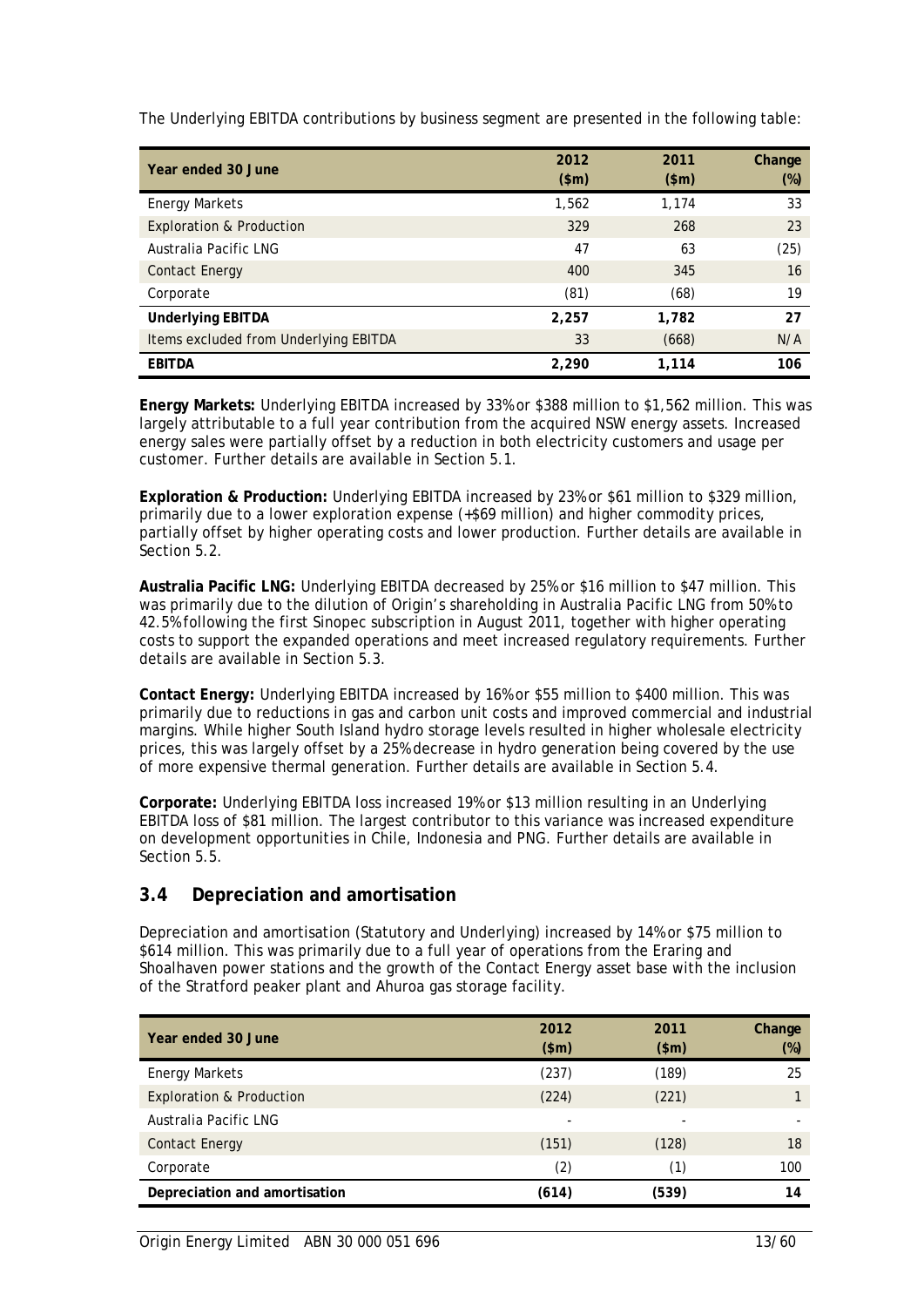# **3.5 Share of interest, tax, depreciation and amortisation of equity accounted investees (ITDA)**

The Statutory share of ITDA<sup>7</sup> expense of \$27 million for the year was \$2 million higher than a \$25 million expense in the prior year.

Origin's Underlying share of ITDA<sup>7</sup> attributable to equity accounted investees decreased 8% or \$4 million to \$45 million due to dilution of Origin's shareholding in Australia Pacific LNG.

| Year ended 30 June                           | 2012<br>\$m\$ | 2011<br>\$m\$ | Change<br>$(\%)$ |
|----------------------------------------------|---------------|---------------|------------------|
| <b>Energy Markets</b>                        | (8)           | (7)           | 14               |
| <b>Exploration &amp; Production</b>          |               |               |                  |
| Australia Pacific LNG                        | (33)          | (42)          | (21)             |
| <b>Contact Energy</b>                        | (1)           | (3)           | (67)             |
| Corporate                                    | (3)           | 3             | (200)            |
| Underlying share of ITDA                     | (45)          | (49)          | (8)              |
| Items excluded from Underlying share of ITDA | 18            | 24            | 25               |
| <b>Statutory Share of ITDA</b>               | (27)          | (25)          | 8                |

# **3.6 EBIT**

Statutory EBIT<sup>7</sup> increased by \$1,099 million or 200% from \$550 million to \$1,649 million.

Underlying EBIT<sup>7</sup> increased 34% or \$404 million to \$1,598 million primarily due to the increase in Underlying EBITDA described in Section 3.3 above.

| Year ended 30 June                  | 2012<br>\$m\$ | 2011<br>\$m\$ | Change<br>$(\%)$ |
|-------------------------------------|---------------|---------------|------------------|
| <b>Energy Markets</b>               | 1,317         | 978           | 35               |
| <b>Exploration &amp; Production</b> | 105           | 47            | 123              |
| Australia Pacific LNG               | 14            | 21            | (33)             |
| <b>Contact Energy</b>               | 248           | 214           | 16               |
| Corporate                           | (86)          | (66)          | 30               |
| <b>Underlying EBIT</b>              | 1,598         | 1,194         | 34               |
| Items excluded from EBIT            | 51            | (644)         | N/A              |
| <b>EBIT</b>                         | 1,649         | 550           | 200              |

# **3.7 Net financing costs**

Statutory net financing costs<sup>7</sup> increased by 86% or \$134 million to \$289 million from \$155 million in the prior year.

Underlying net financing costs increased by 52% or \$74 million to \$217 million in the current year. The increase in Underlying net financing costs was predominantly due to a higher average Net Debt<sup>7</sup> balance for the year as a result of increased debt used to partially fund the NSW acquisition and for capital expenditure incurred during the period.

 $<sup>7</sup>$  Refer to Glossary in Appendix 6.</sup>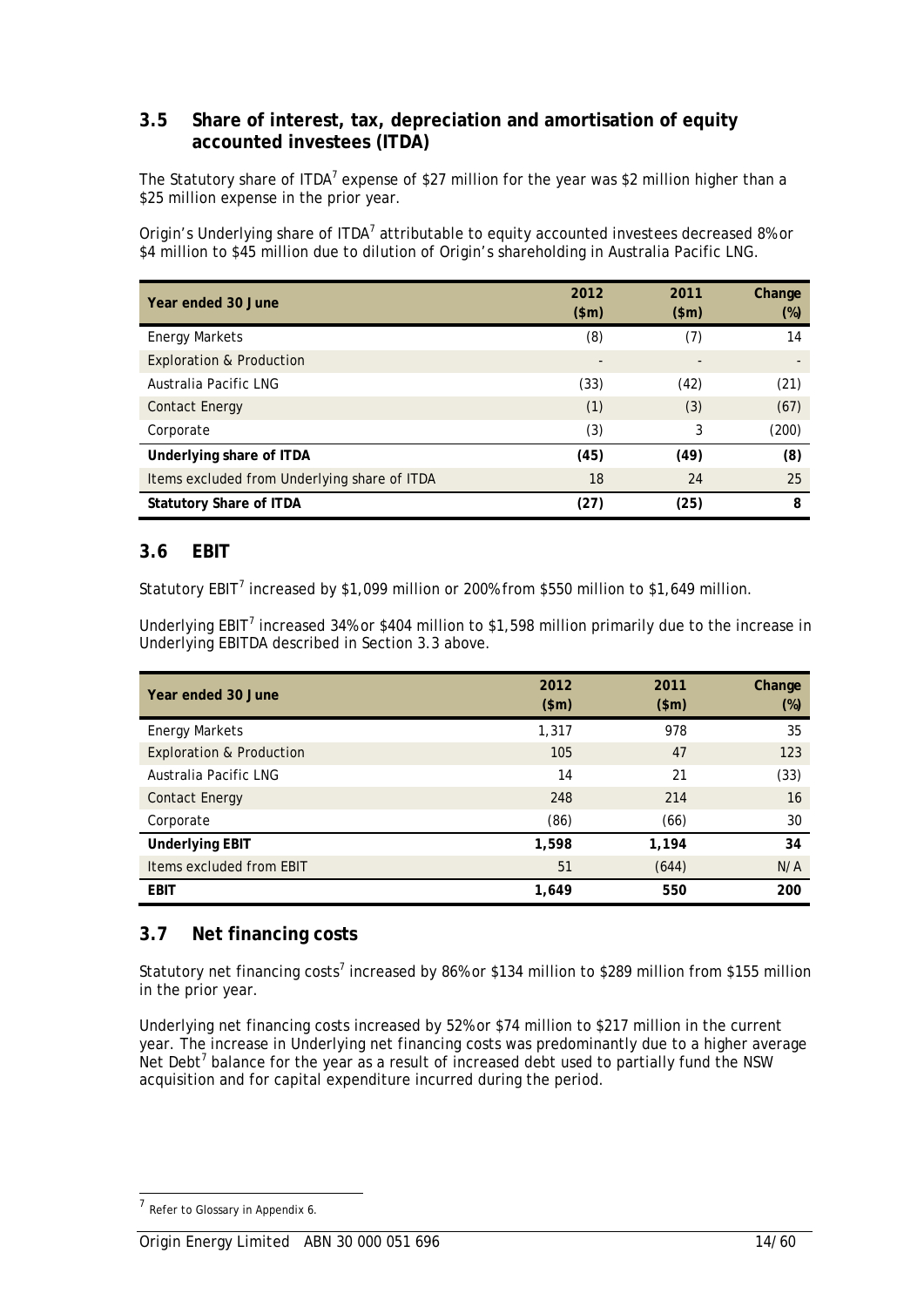| Year ended 30 June                                 | 2012<br>\$m\$ | 2011<br>(\$m) | Change<br>$(\%)$ |
|----------------------------------------------------|---------------|---------------|------------------|
| Australia Pacific LNG                              | -             |               |                  |
| <b>Contact Energy</b>                              | (67)          | (60)          | (12)             |
| Corporate                                          | (150)         | (83)          | 81               |
| Underlying net financing costs                     | (217)         | (143)         | 52               |
| Items excluded from Underlying net financing costs | (72)          | (12)          | 500              |
| Statutory net financing costs                      | (289)         | (155)         | 86               |

Capitalised interest for the year was \$142 million compared with \$153 million in the prior year and is not included in the calculation of net financing costs.

# **3.8 Income tax expense**

The current year Statutory income tax expense<sup>8</sup> of \$302 million results in an effective tax rate of 22%, which is lower than the company tax rate of 30%, mainly due to the non tax-assessable gain arising on dilution of Origin's shareholding in Australia Pacific LNG, partially offset by nondeductible impairment losses.

The prior year Statutory income tax expense of \$147 million resulted in an effective tax rate of 37%, which was higher than the company tax rate of 30%, due to non-deductible costs associated with stamp duty for the acquired NSW energy assets and the impairment of Origin's 30% interest in the Innamincka geothermal joint venture, partially offset by a tax benefit arising on the translation of foreign denominated tax balances.

Underlying income tax expense for the year increased 31% or \$99 million to \$415 million, in line with an increase in Underlying profit before tax. The Underlying effective tax rate was 30% in the current and the prior year.

| Year ended 30 June                                | 2012<br>\$m\$ | 2011<br>\$m\$ | Change<br>(%) |
|---------------------------------------------------|---------------|---------------|---------------|
| Australia Pacific LNG                             | -             | ۰             |               |
| <b>Contact Energy</b>                             | (51)          | (47)          | Q             |
| Corporate                                         | (364)         | (269)         | 35            |
| Underlying income tax expense                     | (415)         | (316)         | 31            |
| Items excluded from Underlying income tax expense | 113           | 169           | (33)          |
| Statutory income tax expense                      | (302)         | (147)         | 105           |

Origin recorded a \$16 million deferred tax benefit resulting from the extension of the PRRT legislation which took effect on 1 July 2012. This benefit has been excluded from Underlying income tax expense. In accordance with the legislation, Origin has adopted tax starting bases for existing projects that are deductible against future assessable receipts. A deferred tax asset of \$16 million has been recorded in the Financial Statements based on the estimated utilisation of the tax starting bases considering future deductible amounts. Origin also has an unrecorded deferred tax benefit of \$1,027 million referable to the extended PRRT legislation which, considering estimated future assessable and deductible amounts, has not been recognised as an asset in Origin's 30 June 2012 Consolidated Financial Statements.

Australia Pacific LNG is also subject to the extended PRRT legislation and has an unrecorded deferred tax benefit balance of \$2,426 million (100% Australia Pacific LNG).

The deferred tax amounts referable to the extended PRRT legislation are disclosed in Notes 4 and 15 of Origin's Consolidated Financial Statements.

<sup>&</sup>lt;sup>8</sup> Refer to Glossary in Appendix 6.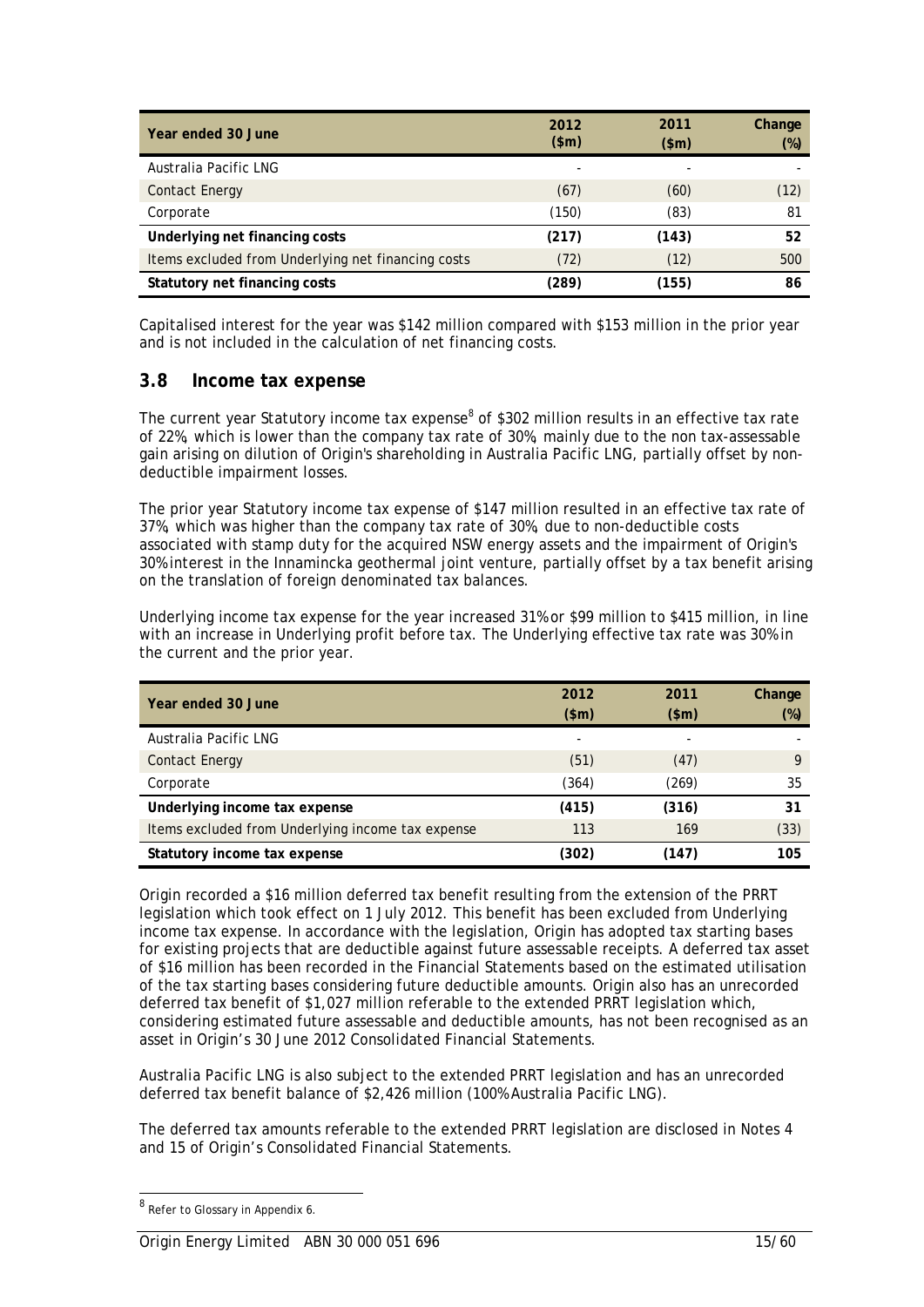# **3.9 Non-controlling interests share of profit**

Statutory Profit attributable to Non-controlling interests increased by \$16 million, or 26% to \$78 million primarily relating to Contact Energy exiting its investment in Oakey Power Holdings Pty Ltd, which increased Contact Energy's earnings but is excluded from Underlying Profit.

Underlying Profit attributable to Non-controlling interests increased 18% to \$73 million due to an increased contribution from the Contact Energy segment.

| Year ended 30 June                                          | 2012  | 2011  | Change |
|-------------------------------------------------------------|-------|-------|--------|
|                                                             | \$m\$ | \$m\$ | $(\%)$ |
| <b>Contact Energy</b>                                       | (70)  | (61)  | 15     |
| Corporate                                                   | (3)   | (1)   | 200    |
| Underlying Profit attributable to Non-controlling interests | (73)  | (62)  | 18     |
| Items excluded from Non-controlling interests               | (5)   |       | N/A    |
| Statutory Profit attributable to Non-controlling interests  | (78)  | (62)  | 26     |

# **3.10 Underlying Profit**

Statutory Profit for the year increased by 427%, or \$794 million to \$980 million.

Underlying Profit for the year increased 33% or \$220 million to \$893 million. The segment contribution to Underlying Profit is set out below and commented on in detail in Section 5.

| Year ended 30 June                    | 2012<br>\$m\$ | 2011<br>\$m\$ | Change<br>$(\%)$ |
|---------------------------------------|---------------|---------------|------------------|
| <b>Energy Markets</b>                 | 1,317         | 978           | 35               |
| <b>Exploration &amp; Production</b>   | 105           | 47            | 123              |
| Australia Pacific LNG                 | 14            | 21            | (33)             |
| <b>Contact Energy</b>                 | 60            | 46            | 30               |
| Corporate                             | (603)         | (419)         | 44               |
| <b>Underlying Profit</b>              | 893           | 673           | 33               |
| Items excluded from Underlying Profit | 87            | (487)         | N/A              |
| <b>Statutory Profit</b>               | 980           | 186           | 427              |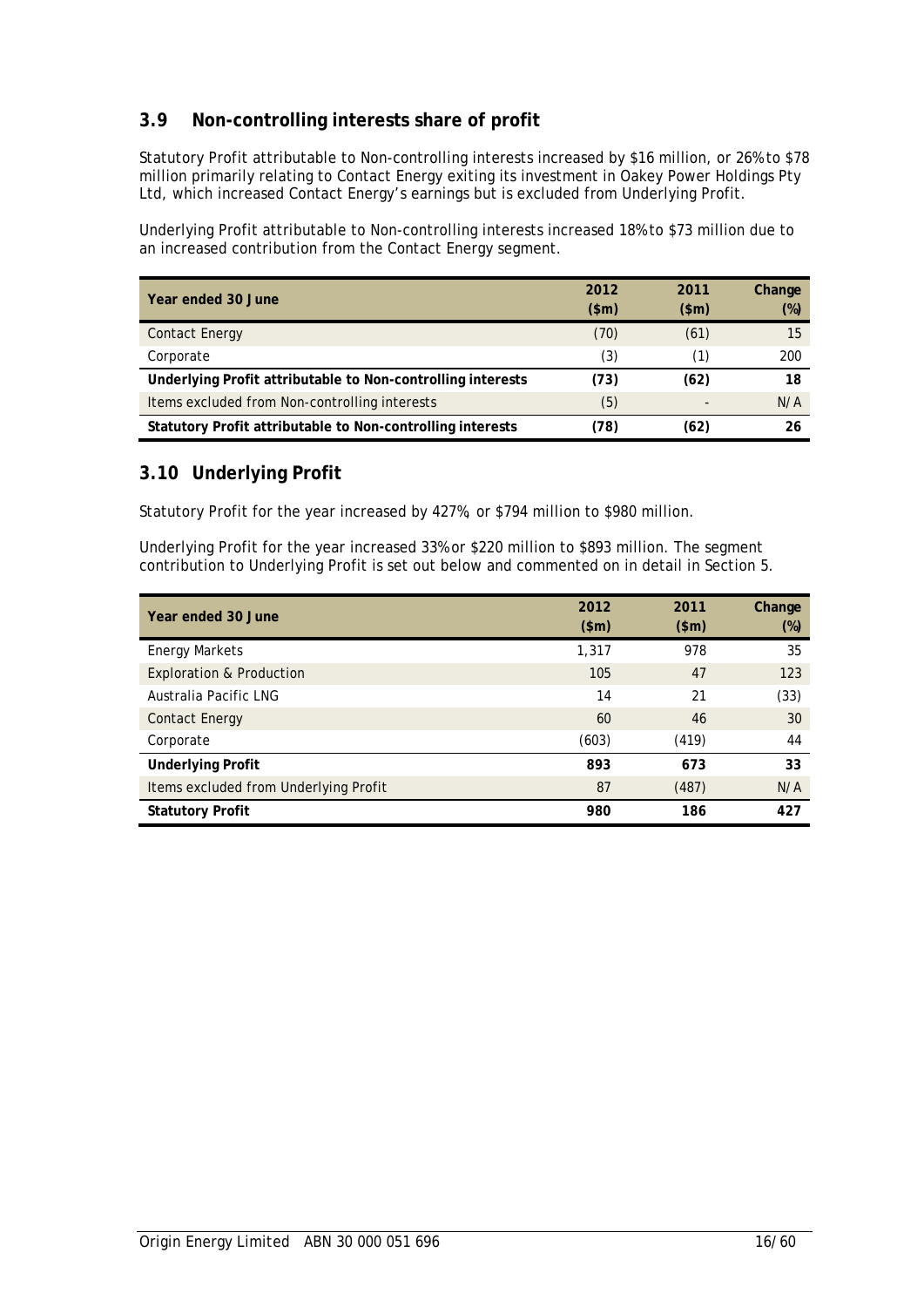# **4. Review of cash flows**

# **4.1 Statement of Cash Flows**

| Year ended 30 June                                   | 2012<br>\$m\$ | 2011<br>\$m\$ | Change<br>\$m\$ | Change<br>$(\%)$ |
|------------------------------------------------------|---------------|---------------|-----------------|------------------|
| Cash and cash equivalents at the start of the period | 724           | 819           | (95)            | (12)             |
| Cash flows from operating activities                 | 1,822         | 1,401         | 421             | 30               |
| Cash flows used in investing activities              | (2,626)       | (4, 758)      | 2.132           | (45)             |
| Cash flows from financing activities                 | 434           | 3.266         | (2,832)         | (87)             |
| Net decrease in cash and equivalents                 | (370)         | (91)          | (279)           | 307              |
| Effect of foreign exchange rates on cash             | 3             | (4)           |                 | N/A              |
| Cash and cash equivalents at end of the period       | 357           | 724           | (367)           | (51)             |

The above table is an extract from the Statement of Cash Flows in Origin's Financial Statements.

Cash flows from operating activities reflect the cash generated from Origin's operations and excludes investing and financing activities. Cash flows from operating activities increased 30% or \$421 million to \$1,822 million in the year. For more detail, see Section 4.2.

Cash flows used in investing activities were down 45% or \$2,132 million at \$2,626 million. Cash flows used in investing activities primarily relate to capital and investment expenditure, which is discussed in more detail in Section 4.3.

Cash flows from financing activities include net cash flows relating to Origin's funding activities, including the payment of interest and dividends. This amounted to a net cash flow of \$434 million for the year. Section 4.4 provides more details on Origin's funding initiatives during the period.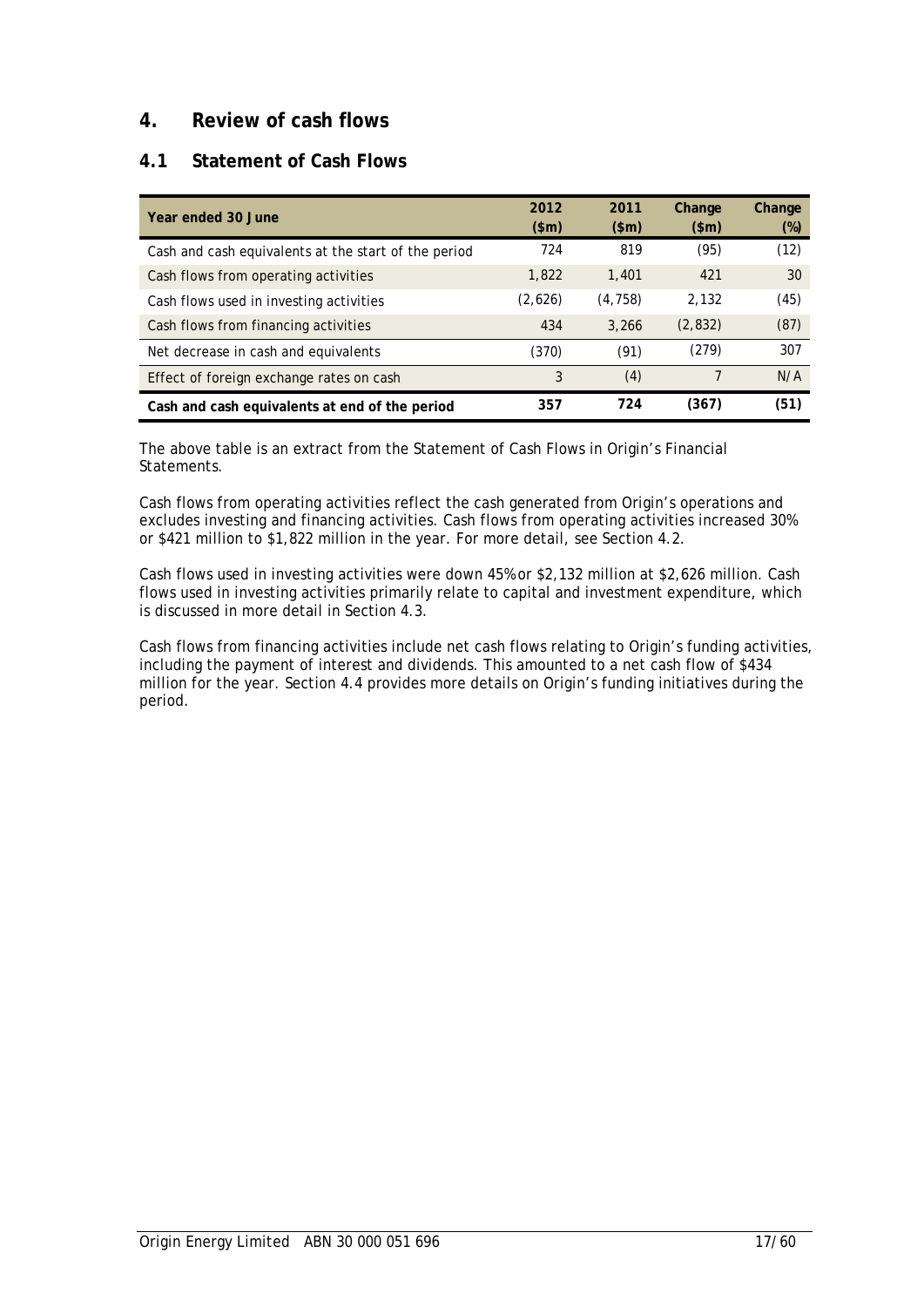# **4.2 Operating Cash Flow After Tax**

| Year ended 30 June                    | 2012<br>\$m\$ | 2011<br>\$m\$ | Change<br>\$m\$ | Change<br>$(\%)$ |
|---------------------------------------|---------------|---------------|-----------------|------------------|
| <b>Underlying EBITDA</b>              | 2,257         | 1,782         | 475             | 27               |
| Change in working capital             | (120)         | (37)          | (83)            | 224              |
| Stay-in-business capex                | (194)         | (203)         | 9               | (4)              |
| Share of APLNG OCAT less EBITDA       | 7             | 11            | (4)             | (36)             |
| <b>Exploration expense</b>            | 49            | 118           | (69)            | (58)             |
| NSW acquisition-related liabilities   | (235)         | (128)         | (107)           | 84               |
| Other <sup>9</sup>                    | 56            | 39            | 17              | 44               |
| Tax (paid) / received                 | (39)          | 3             | (42)            | N/A              |
| Group OCAT (including share of APLNG) | 1,781         | 1,585         | 196             | 12               |
| Net interest paid                     | (366)         | (269)         | (97)            | 36               |
| Free cash flow <sup>10</sup>          | 1,415         | 1,316         | 99              | 8                |
| Productive Capital <sup>10</sup>      | 14,523        | 11,571        | 2,952           | 26               |
| Group OCAT Ratio <sup>10</sup>        | 11.5%         | 13.0%         | (1.5%)          | (12)             |

One of Origin's internal measures of performance is its Group OCAT Ratio which is an indicator of the cash returns the Company is generating from Productive Capital. Group OCAT, Productive Capital, and the Group OCAT Ratio are discussed below.

The key difference between Group OCAT and statutory cash flows from operating activities is that Group OCAT includes stay-in-business capital expenditure and Origin's share of Australia Pacific LNG's OCAT, and excludes transition and transaction costs.

Group OCAT increased by 12% or \$196 million to \$1,781 million. This increase was largely attributable to an increase in Underlying EBITDA of \$475 million and was partially offset by:

- A \$107 million increase in the utilisation of non-cash provisions for transitional services agreements and onerous hedge contracts relating to the NSW acquisition;
- An \$83 million increase in working capital requirements compared with the prior year due to a reversal of the temporary increase in network creditors in the prior year, higher wholesale electricity prices and increased gas storage inventory at Contact Energy; partially offset by a benefit from the small-scale and large-scale renewable energy schemes; and
- A \$69 million reduction in exploration expense reflecting reduced exploration activity.

Net interest paid was \$97 million higher than the prior year reflecting higher average Net Debt balances in the underlying business and higher funding costs associated with the Australia Pacific LNG segment, including a full 12 months of interest paid on the €500 million hybrid issue and six months interest paid on the \$900 million retail subordinated notes.

Free cash flow available for funding growth and distributions to shareholders increased by 8% from \$1,316 million to \$1,415 million.

Productive Capital in the business, calculated on a 12 month weighted average basis, increased by 26% to \$14,523 million. Major assets contributing to this increase were the full year inclusion of the NSW energy assets, and the full year inclusion of the Stratford Peaker and Ahuroa gas storage which commenced operations for Contact Energy in the March Quarter of the 2011 financial year.

 $^9$  The add-back of non-cash equity accounted profits excluding Australia Pacific LNG and movements in other provision balances are included within the "Other" line item. <sup>10</sup> Refer to Glossary in Appendix 6.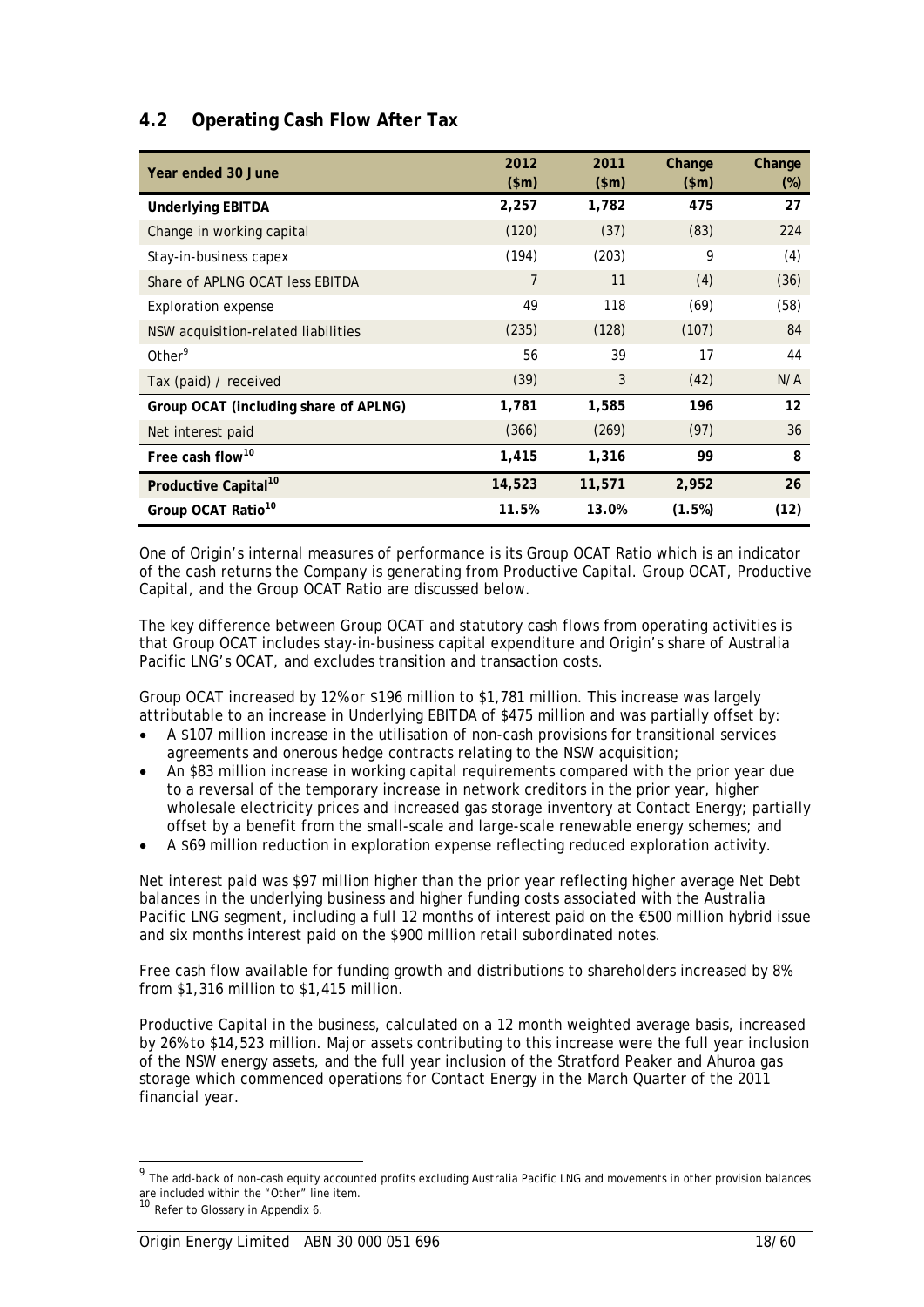The benefit of the higher Group OCAT is outweighed by higher Productive Capital resulting in a lower Group OCAT Ratio for the twelve months ended 30 June 2012 of 11.5% compared with 13.0% in the twelve months ended 30 June 2011.

### **4.3 Capital expenditure and Origin's cash contributions to Australia Pacific**   $L$  NG<sup>11</sup>

# **4.3.1 Capital expenditure**

Total capital expenditure for the year (including capitalised interest of \$142 million and cash received on settlement of NSW acquisition of \$75 million) was \$1,680 million. This was 66% down from \$4,954 million in the prior year, which included \$3,125 million relating to the NSW energy assets acquired in March 2011.

Stay-in-business capital expenditure was \$194 million, compared with \$203 million in the prior year.

Growth capital expenditure (including capitalised interest) was \$1,561 million compared with \$1,626 million in the prior year. This included expenditure of \$35 million or more in the following areas:

- Energy Markets \$592 million in total, including:
	- o Mortlake Power Station \$165 million;
	- o Eraring Power Station \$176 million;
	- o Retail Transformation Program \$71 million;
- Exploration & Production \$421 million in total, including:
	- o Ironbark \$75 million;
	- o BassGas \$115 million;
	- o Otway Project \$103 million;
- Contact Energy \$402 million in total, including:
- o Te Mihi geothermal development \$308 million; and
- Corporate \$146 million in total, including:
	- o Energía Austral \$40 million.

Capitalised interest of \$142 million, disclosed in Note 3(c) of the Financial Statements, is primarily associated with the Mortlake Power Station, Ironbark and Contact Energy projects.

# **4.3.2 Origin's cash contributions to Australia Pacific LNG<sup>11</sup>**

Origin is required to contribute cash to Australia Pacific LNG (in proportion to its equity holding) where Australia Pacific LNG has insufficient cash from other sources to fund its activities. In previous periods, Australia Pacific LNG has had sufficient cash from the proceeds of the issue of equity to other shareholders and from operating cash flows to fund its activities, and Origin has made no cash contributions as all expenditure was met through these sources. During the 2012 financial year, Origin contributed \$1,167 million to Australia Pacific LNG via loan repayments to fund its activities.

# **4.4 Funding and capital management**

# **4.4.1 Capital management initiatives**

During the 2012 financial year, Origin undertook a number of capital management initiatives to strengthen its balance sheet and ensure that it has sufficient liquidity to fund future capital expenditure requirements, including its expected cash contributions to Australia Pacific LNG.

 $\overline{a}$ 

<sup>&</sup>lt;sup>11</sup> The capital expenditure above is based on cash flow amounts rather than accrual accounting amounts, and includes growth and stay-in-business capital expenditure, capitalised interest and Origin's cash contributions (via loan repayments) to Australia Pacific LNG.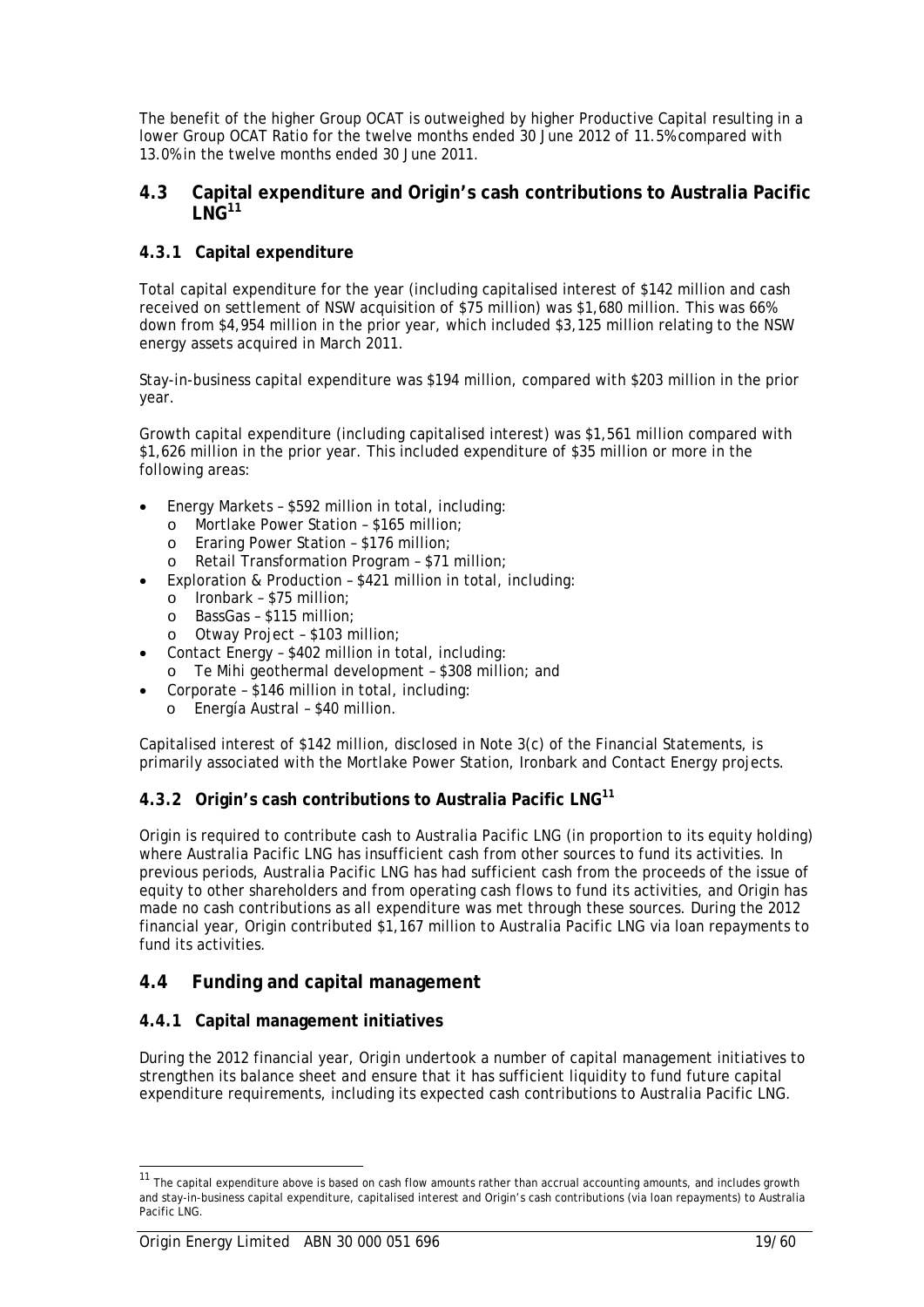In September 2011, Origin fully underwrote its final dividend for the 2011 financial year raising \$266 million of equity finance.

In October 2011, Origin undertook a US\$500 million (\$492 million) Senior Unsecured Notes issuance in the 144A market in the United States. In December 2011, Origin issued \$900 million of Origin Energy Subordinated Notes in the Australian retail bond market. Origin also raised an additional \$750 million of debt facilities<sup>12</sup> during the twelve month period, and repaid \$566 million of debt and capital market facilities which matured during the period. These initiatives assisted in diversifying Origin's funding portfolio in terms of currency, market and tenor, and strengthened Origin's liquidity position.

Australia Pacific LNG signed project finance agreements during the second quarter of 2012, which are subject to certain conditions precedent. Following completion of the US\$8.5 billion project finance facility, which Australia Pacific LNG expects to begin drawing on in the December Quarter of 2012, and the payment of Sinopec's equity subscription amount associated with its increased shareholding in Australia Pacific LNG from 12 July 2012, Origin's remaining funding requirement for its 37.5% shareholding in Australia Pacific LNG for the period from 1 July 2012 to first production from both LNG trains is approximately \$3.6 billion based on current estimates. This funding requirement will be met from Origin's existing committed undrawn debt facilities and cash, which totals \$4.2 billion (excluding Contact Energy) as at 30 June 2012. A portion of these existing committed undrawn debt facilities mature within the period to first production from both LNG trains and will be refinanced as required. In addition, Origin's Free Cash Flow (\$1.4 billion for the 2012 financial year) provides a further funding source for Origin's Australia Pacific LNG obligations, the payment of Origin's dividends and other growth opportunities.

Origin currently holds BBB+ (negative outlook) and Baa1 (negative outlook) long-term credit ratings with Standard & Poor's and Moody's respectively.

### **4.4.2 Share capital**

During the 2012 financial year, Origin issued an additional 25.1 million shares, raising a total of \$316 million. This included 23.7 million shares issued under the DRP which raised \$306 million (\$266 million from the DRP underwrite of the 2011 financial year final dividend and \$40 million from the 2012 financial year interim DRP), and 1.4 million shares issued as the result of the exercise of long-term employee incentives which raised \$10 million.

As a consequence, the total number of shares on issue increased from 1,065 million at 30 June 2011 to 1,090 million at 30 June 2012.

The weighted average number of shares used to calculate basic EPS at 30 June 2012 increased by 134 million to 1,082 million from 948 million as at 30 June 2011. This increase of 134 million shares from the prior year primarily reflects a full year of the \$2.3 billion 1 for 5 pro rata equity entitlement offer completed in April 2011 and \$266 million share issuance from the underwritten DRP for the 2011 financial year final dividend completed in September 2011.

# **4.4.3 Net Debt13 and equity**

### **Net Debt**

The Net Debt for the consolidated entity increased by 36% or \$1,462 million to \$5,522 million from \$4,060 million at 30 June 2011.

### **Equity**

l

Shareholders' Equity<sup>14</sup> increased by 7% or \$942 million from \$13,516 million at 30 June 2011 to \$14,458 million at 30 June 2012.

 $12$  Excludes debt facilities raised by Contact Energy during the 2012 financial year.

<sup>13</sup> The reported numbers for Net Debt include interest-bearing debt obligations only.

<sup>14</sup> Refer to Glossary in Appendix 6.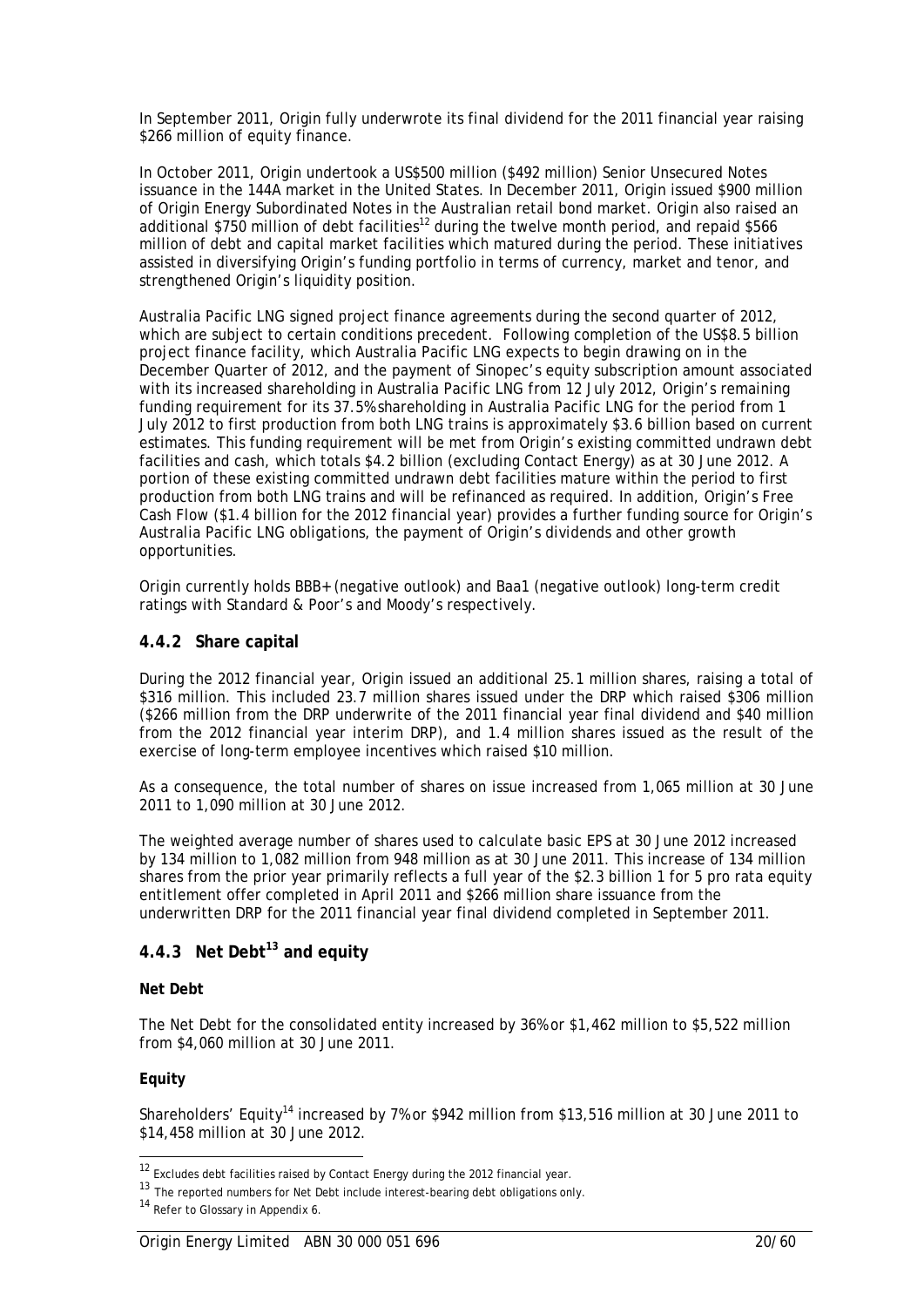The increase of \$942 million is predominantly due to the Statutory Profit before Non-controlling interests of \$1,058 million and \$316 million of share issuance, partially offset by \$538 million of dividends paid.

### Gearing Ratio<sup>15</sup>

The following table provides the calculation of the Gearing ratio based on the reported Net Debt and the reported Shareholders' Equity:

| As at                                         | 30 June 2012 | 30 June 2011 |
|-----------------------------------------------|--------------|--------------|
| Net Debt as reported (\$m)                    | 5.522        | 4.060        |
| Shareholders' Equity as reported (\$m)        | 14.458       | 13,516       |
| Net Debt to (Net Debt + Shareholders' Equity) | 28%          | 23%          |

# **4.4.4 Adjusted Net Debt15 calculations**

The calculation of Net Debt above includes a favourable mark-to-market adjustment of \$216 million as at 30 June 2012 compared with a favourable adjustment of \$223 million as at 30 June 2011. Favourable adjustments act to decrease the net debt quoted. Excluding these mark-tomarket adjustments, the "Adjusted Net Debt" for the consolidated entity was \$5,738 million at 30 June 2012 compared with a \$4,283 million Adjusted Net Debt balance at 30 June 2011, a net increase of \$1,455 million.

Origin owns 53.0% of the ordinary shares of Contact Energy and is therefore required under Australian accounting standards to consolidate all of Contact Energy's assets and liabilities in Origin's Statement of Financial Position. This includes consolidating 100% of Contact Energy's outstanding debt obligations. However, under the terms of those debt obligations Origin has no liability associated with Contact Energy's debt. Excluding Contact Energy's Adjusted Net Debt obligations, Origin had an Adjusted Net Debt position as at 30 June 2012 of \$4,617 million compared with \$3,365 million as at 30 June 2011, a change of \$1,252 million.

# **4.5 Interest rates**

Origin's Underlying average interest rate<sup>15</sup> incurred on debt for the current year was 7.4% compared with 7.1% for the prior year. The higher Underlying average interest rate is primarily due to amortisation of up-front costs associated with additional debt facilities raised during the year and higher funding costs in Contact Energy. Underlying net financing costs used to calculate the Underlying average interest rate includes interest on Contact Energy's New Zealand dollar denominated debt, Origin's Australian dollar, US dollar and New Zealand dollar debt obligations and includes commitment fees incurred on undrawn committed debt facilities associated with Origin's underlying business.

Origin's Underlying average interest rate incurred excluding Contact Energy and funding costs related to Australia Pacific LNG was 7.3%.

Drawn debt and commitment fees paid on undrawn committed debt facilities, which act to support Origin's future funding commitments to Australia Pacific LNG, are excluded from Underlying net financing costs (Section 3.7) and from the interest rate quoted above. These excluded amounts would otherwise be capitalised except for Origin's investment in Australia Pacific LNG being equity accounted.

As at 30 June 2012, Origin held cash and cash equivalents of \$357 million compared with \$728 million at 30 June 2011, including Contact Energy. This cash was invested at an average rate of 5.4% for the year ended 30 June 2012. Excluding Contact Energy, Origin held cash on deposit and cash equivalents of \$352 million compared with \$692 million at 30 June 2011.

<sup>&</sup>lt;sup>15</sup> Refer to Glossary in Appendix 6.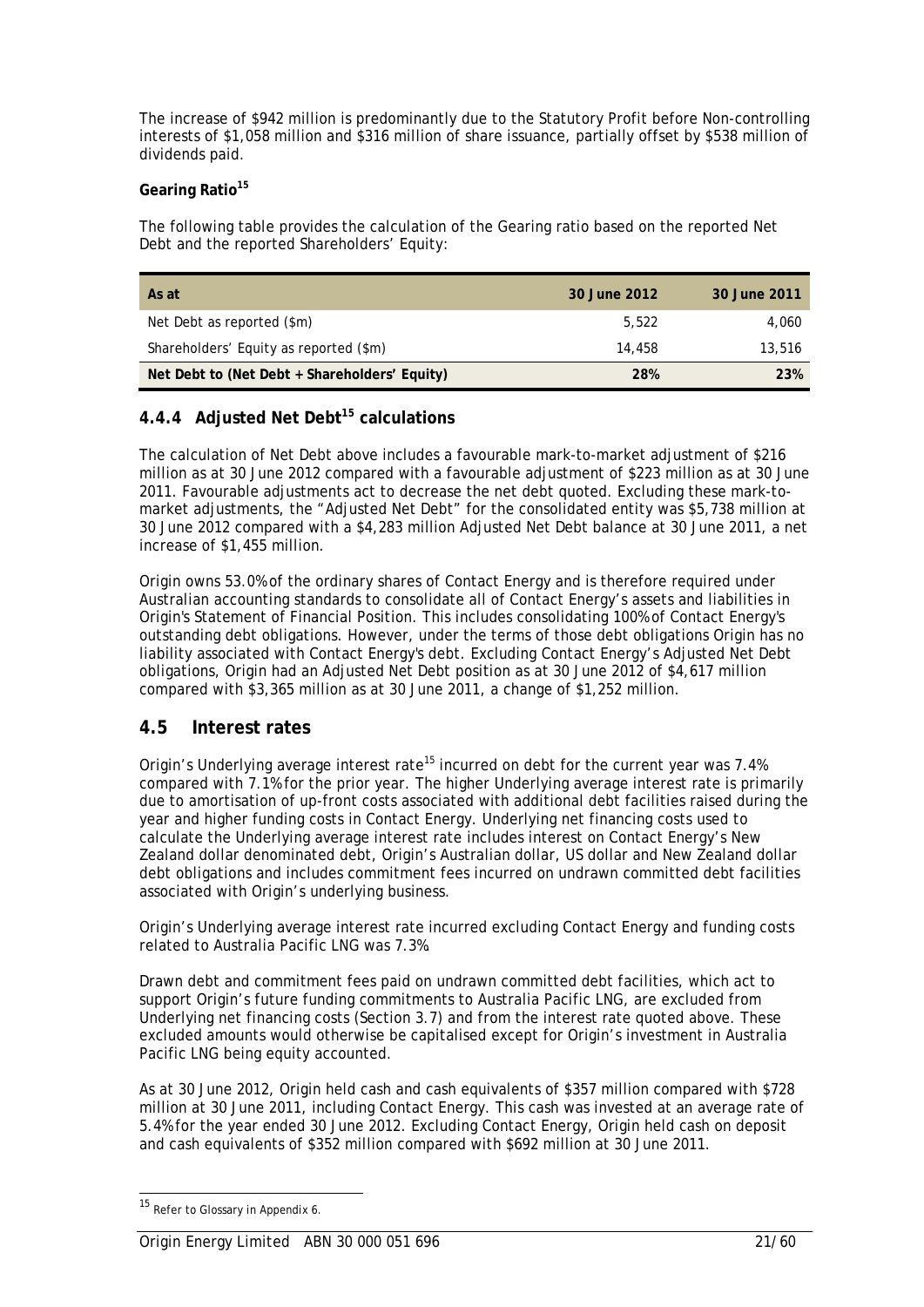Approximately 51% of Origin's consolidated debt obligations are fixed to 30 June 2013 at an average rate of 6.3% including margin. Excluding Contact Energy, Origin has 41% of its debt obligations fixed at an average rate of 5.8% including margin.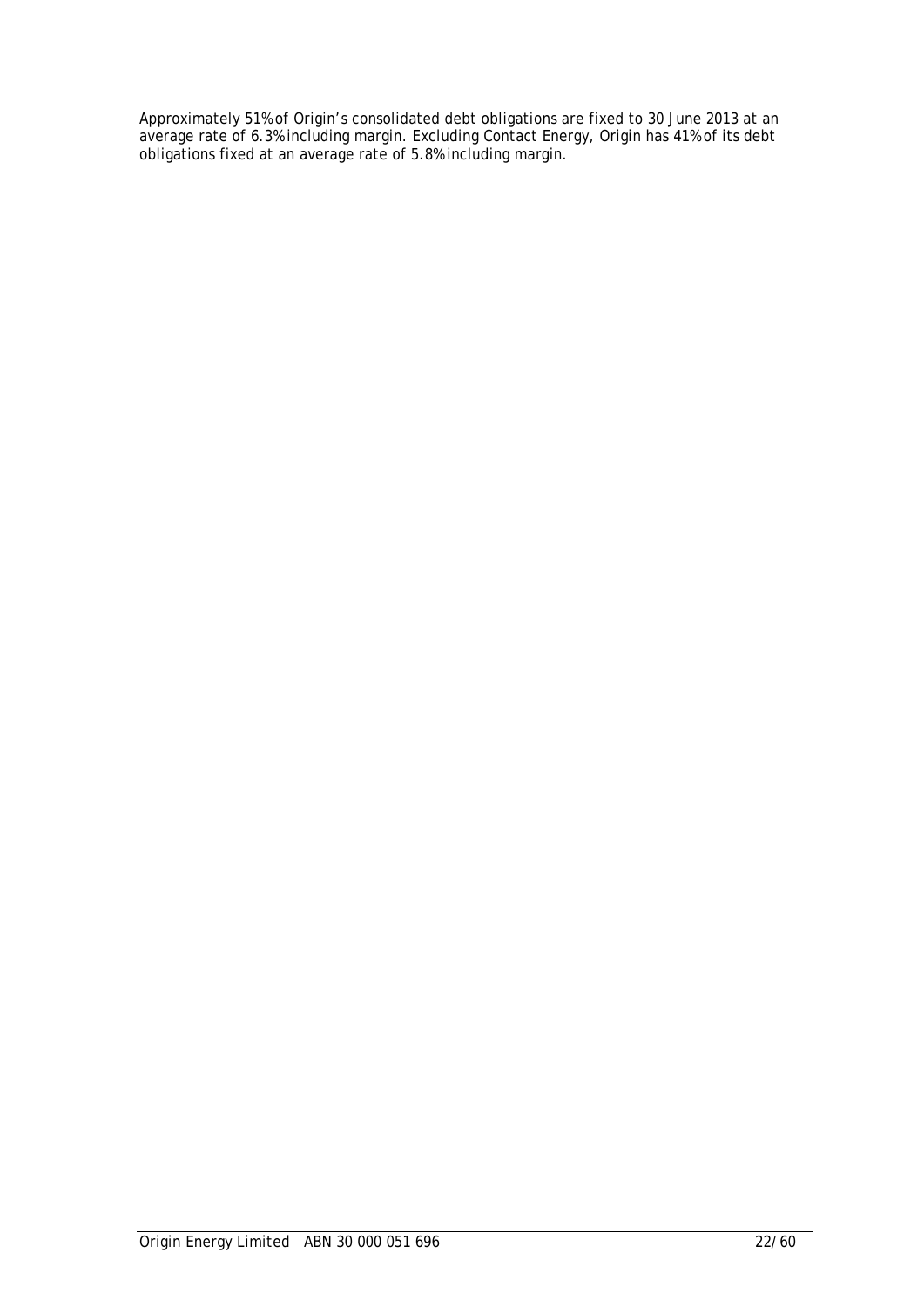# **5. Review of Segment Operations**

The Review of Segment Operations is a discussion on the underlying performance of each of Origin's business segments. The financial performance metrics and segmental discussion reflect the results of Origin's underlying business and therefore exclude a number of items to provide a different perspective of the financial and operating performance of the Origin business, consistent with the manner in which the Managing Director reviews the financial and operational performance of the business. A detailed reconciliation between Statutory Profit and Underlying Profit is provided in Section 3.1. Further non-IFRS measures, such as Gross Profit<sup>16</sup>, are utilised to explain segment performance. These measures are a component of the Segment Result and are defined in the Glossary in Appendix 6.

# **5.1 Energy Markets**

Origin's Energy Markets business is an integrated provider of energy solutions to consumer and business markets in Australia and the Pacific. As well as being Australia's leading electricity, gas and LPG retailer, with 4.4 million customer accounts, Energy Markets also operates a flexible and diverse, owned and contracted generation portfolio and continues to increase its product and service offerings to customers.

| Year ended 30 June                                        | 2012<br>\$m\$ | 2011<br>\$m\$ | Change<br>$(\%)$ |
|-----------------------------------------------------------|---------------|---------------|------------------|
| Total Segment Revenue <sup>16</sup>                       | 10,250        | 8,109         | 26               |
| <b>Underlying EBITDA</b>                                  | 1,562         | 1.174         | 33               |
| <b>Underlying EBIT</b>                                    | 1,317         | 978           | 35               |
| Segment Result <sup>17</sup>                              | 1,317         | 978           | 35               |
| Items excluded from Underlying EBIT and<br>Segment Result | (20)          | (465)         | (96)             |
| Growth capital expenditure                                | 592           | 864           | (31)             |

• Underlying EBITDA up 33% to \$1,562 million

- Electricity volumes up 26% to 42.7 TWh<sup>16</sup> following the NSW acquisition
- Underlying EBIT margin improved from 12.7% to 13.6%
- 2.6 million customers migrated to the new billing and customer relationship management system
- Net loss of 160,000 customer accounts with improved customer win and retention performance in the second half of the year
- Integration of Country Energy and Integral Energy proceeding in line with expectations

<sup>&</sup>lt;sup>16</sup> Refer to Glossary in Appendix 6.

<sup>&</sup>lt;sup>17</sup> Seqment Result for Energy Markets does not include the impact of taxation and financing costs, which are included in the Corporate segment.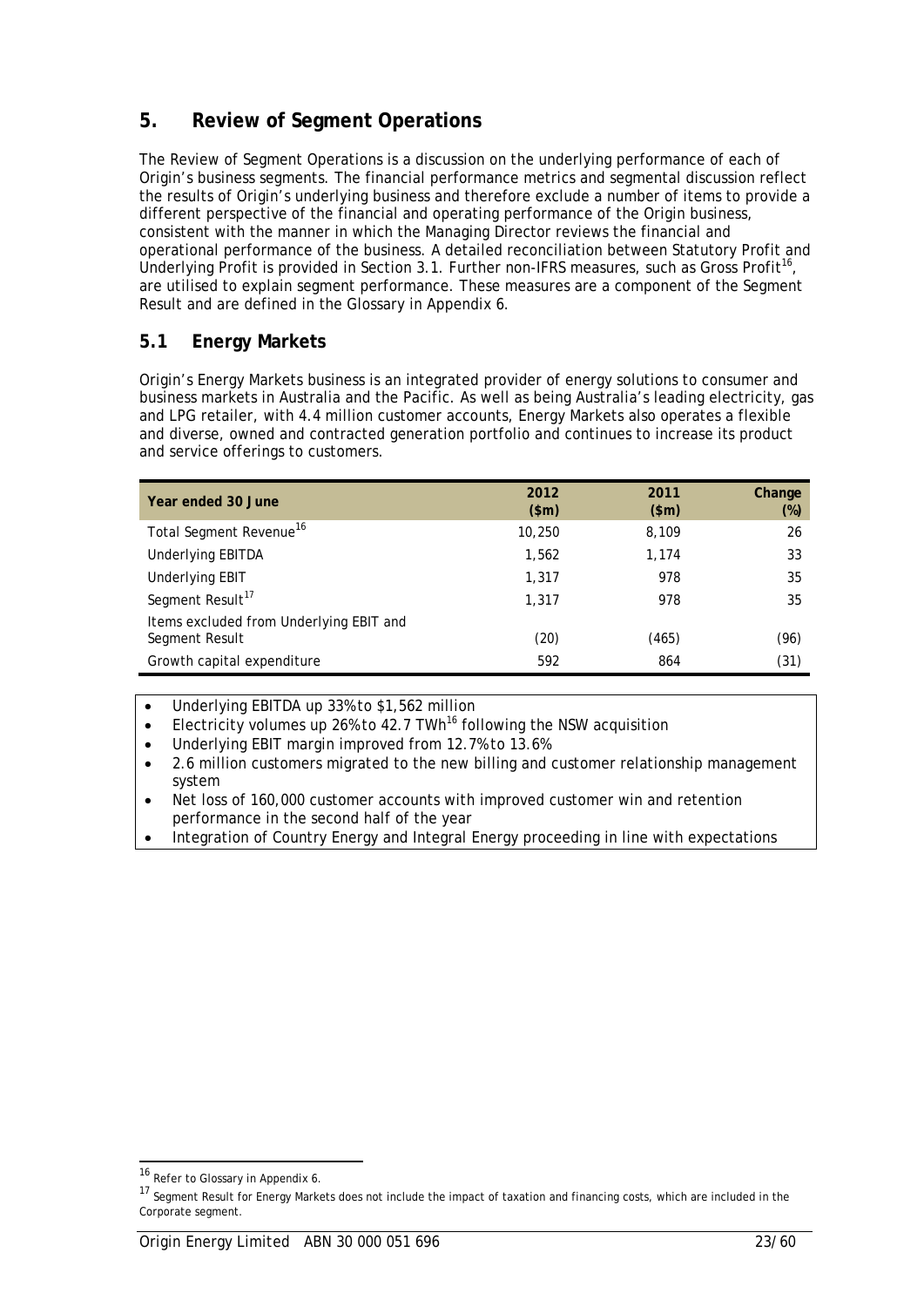**Segment financial performance** 

| Year ended 30 June 2012                                  | <b>Natural Gas</b>       | Electricity               | Non-<br>commodity | <b>LPG</b>                 |  |  |
|----------------------------------------------------------|--------------------------|---------------------------|-------------------|----------------------------|--|--|
| Revenue (\$m) <sup>18,19</sup>                           | $1,203 (+2%)$            | 7,566 (+40%)              | 213 (-50%)        | 706 (+5%)                  |  |  |
| Cost of goods sold (\$m)                                 | $(970)$ $(-1%)$          | $(5, 769) (+39%)$         | $(178)$ $(-50%)$  | $(528) (+6%)$              |  |  |
| Gross Profit (\$m)                                       | $233 (+14%)$             | 1,797 (+41%)              | 35 (-45%)         | $178 (+3%)$                |  |  |
| Total operating costs (\$m)                              |                          | $(682) (+27%)$            |                   |                            |  |  |
| Underlying EBITDA (\$m)                                  |                          |                           |                   |                            |  |  |
| Underlying EBIT (\$m)                                    | $1,317 (+35%)$           |                           |                   |                            |  |  |
| Underlying EBIT Margin (%)                               | 13.6% (June 2011: 12.7%) |                           |                   |                            |  |  |
| Volumes sold <sup>20</sup>                               | 130 PJ (-8%)             | 43 TWh (+26%)             | N/A               | 502 kT <sup>21</sup> (+5%) |  |  |
| Year-end customer accounts<br>('000)                     | $963 (+4%)$              | $3,014(-6%)$              | N/A               | $382 (+5%)$                |  |  |
| Average customer accounts <sup>22</sup><br>('000)        | $943 (+6%)$              | $3,114 (+40%)$            | N/A               | $368 (+4%)$                |  |  |
| Gross Profit per customer<br>(average accounts, \$)      |                          | $509 (+3%)$               |                   | 484 (-1%)                  |  |  |
| Underlying EBITDA per customer<br>(average accounts, \$) |                          | 129 (-12%)<br>$373 (+4%)$ |                   |                            |  |  |
| Underlying EBIT per customer<br>(average accounts, \$)   |                          | $319 (+5%)$               |                   | $60(-24%)$                 |  |  |

Energy Markets' Underlying EBITDA increased 33% or \$388 million to \$1,562 million. This growth was largely attributable to the full year contribution from the acquired Integral Energy and Country Energy retail businesses and the Eraring GenTrader arrangements.

Electricity volumes grew by 8.7 TWh or 26% to 42.7 TWh in the year, primarily due to the acquired volumes gained through the NSW acquisition. Mass market electricity usage declined at a customer level due to the increased penetration of solar photovoltaic (PV) installations, consumer responses to rising electricity prices, mild summer temperatures and responses to the changed economic outlook. Gas volumes declined by 8% to 130 PJ despite a 6% increase in average customer accounts due to a 13 PJ reduction in wholesale trading volumes.

Energy Markets' Underlying EBIT margin was 13.6% for the year, higher than the prior year of 12.7% due to a full year's contribution from the NSW acquisition.

Origin lost 160,000 customers during the 2012 financial year, of which 112,000 were in the first half of the year. This was due to restricted customer win and retention activities as a result of the migration of customer accounts to the new SAP billing and customer relationship management system (SAP system) in the first half of the year. Customer losses were expected following the purchase of the large incumbency position in NSW. Origin's customer churn rates improved in the second half of the year following the completion of the SAP system migration as the business was able to return its focus to customer win and retention activities.

Retail Transformation continues to be a key priority as Origin is committed to delivering an improved customer experience and creating a more efficient and flexible operating model, delivering lower cost to serve.

 $\overline{a}$ 

<sup>&</sup>lt;sup>18</sup> Energy Markets Total Segment Revenue includes pool revenue from the sale of electricity when Origin's internal generation portfolio, including Eraring and Shoalhaven power stations, is dispatched. These pool revenues, along with the associated fuel

costs, are netted off in Electricity cost of goods sold.<br><sup>19</sup> Energy Markets Total Segment Revenue includes revenue from the sale of gas swaps to major customers at no margin. These

revenues are netted off with the associated cost in Natural Gas cost of goods sold.<br><sup>20</sup> Does not include internal sales for Origin's gas-fired generation portfolio (2012: 31 PJ, 2011: 31 PJ).

<sup>21</sup> Refer to Glossary in Appendix 6.

<sup>&</sup>lt;sup>22</sup> Average Customer Accounts is calculated as the average of the month-end customer numbers for each month of the year.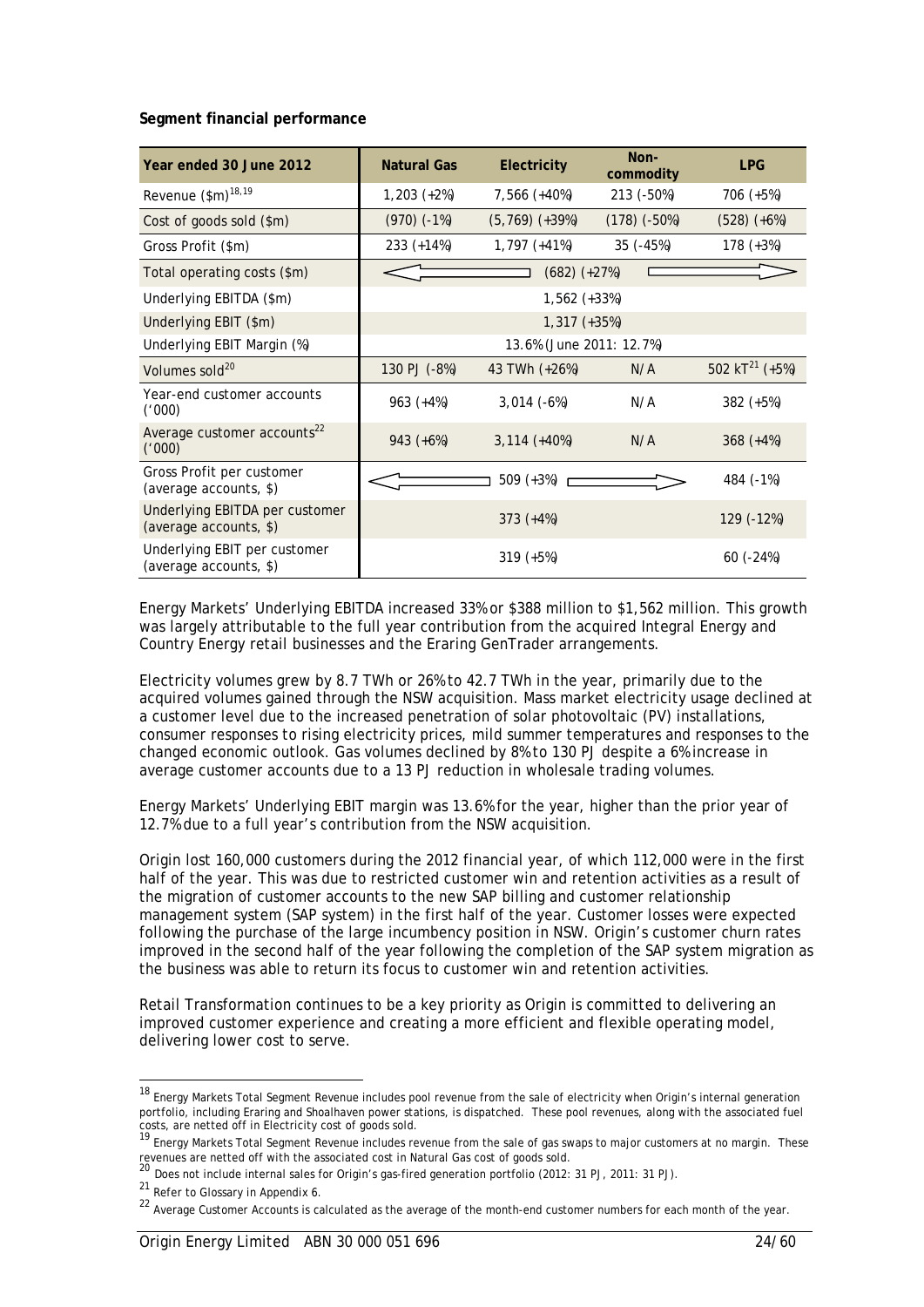The new SAP system was implemented and 2.6 million customers were migrated onto this new platform during the year. Normal post "go-live" stabilisation activities associated with this new system are now well underway with a focus on improving billing, exception management and contact centre processes to take advantage of the new system capabilities. A number of legacy systems have now been decommissioned. The rollout of the new online functionality has also commenced and will continue over the coming months. Concurrently cost reduction initiatives are also underway.

Integration of the acquired NSW energy assets is progressing well. The Integral Energy customer base is expected to migrate over in the second half of the 2013 financial year, with Country Energy to follow. Mass market sales volumes in NSW have declined since Origin's acquisition of the NSW retail businesses. This reduction is due to lower usage per customer as a result of trends seen across the NEM, including the high level of rooftop solar PV installations during 2010 and 2011, and a reduction in mass market customer numbers. The Eraring GenTrader Arrangements have performed better than expectations, providing increased portfolio benefits and delivering improvements in Origin's energy procurement costs.

Origin successfully prepared and implemented systems and processes to comply with the requirements of the introduction of the Clean Energy Future package.

| Year ended 30 June                      | 2012  | Change (%)<br>2011 |     |
|-----------------------------------------|-------|--------------------|-----|
| Operating Cash Flow <sup>23</sup> (\$m) | 1,141 | 892                | 28  |
| Productive Capital (\$m)                | 8,651 | 6,342              | 36  |
| OCFR <sup>23</sup> (%)                  | 13.2% | 14.1%              | (6) |

### **Segment operating cash flows**

Energy Markets' operating cash flow increased by 28% or \$249 million to \$1,141 million, primarily due to an increase in Underlying EBITDA associated with the NSW acquisition. While operating cash flow increased by 28% on the prior year, it was reduced by \$235 million of noncash provision movements related to the NSW acquisition in the current year, comprising \$137 million of onerous hedge contracts and \$98 million of TSAs, together with a temporary increase in network-related creditors arising from the NSW acquisition in the prior year.

Operating cash flow return<sup>23</sup> (OCFR) declined from 14.1% to 13.2% during the year, due to a full year impact of the NSW acquisition-related non-cash provision adjustments in the current year compared to a four month impact in the prior year, as well as an increased negative working capital movement.

<sup>23</sup> Refer to Glossary in Appendix 6.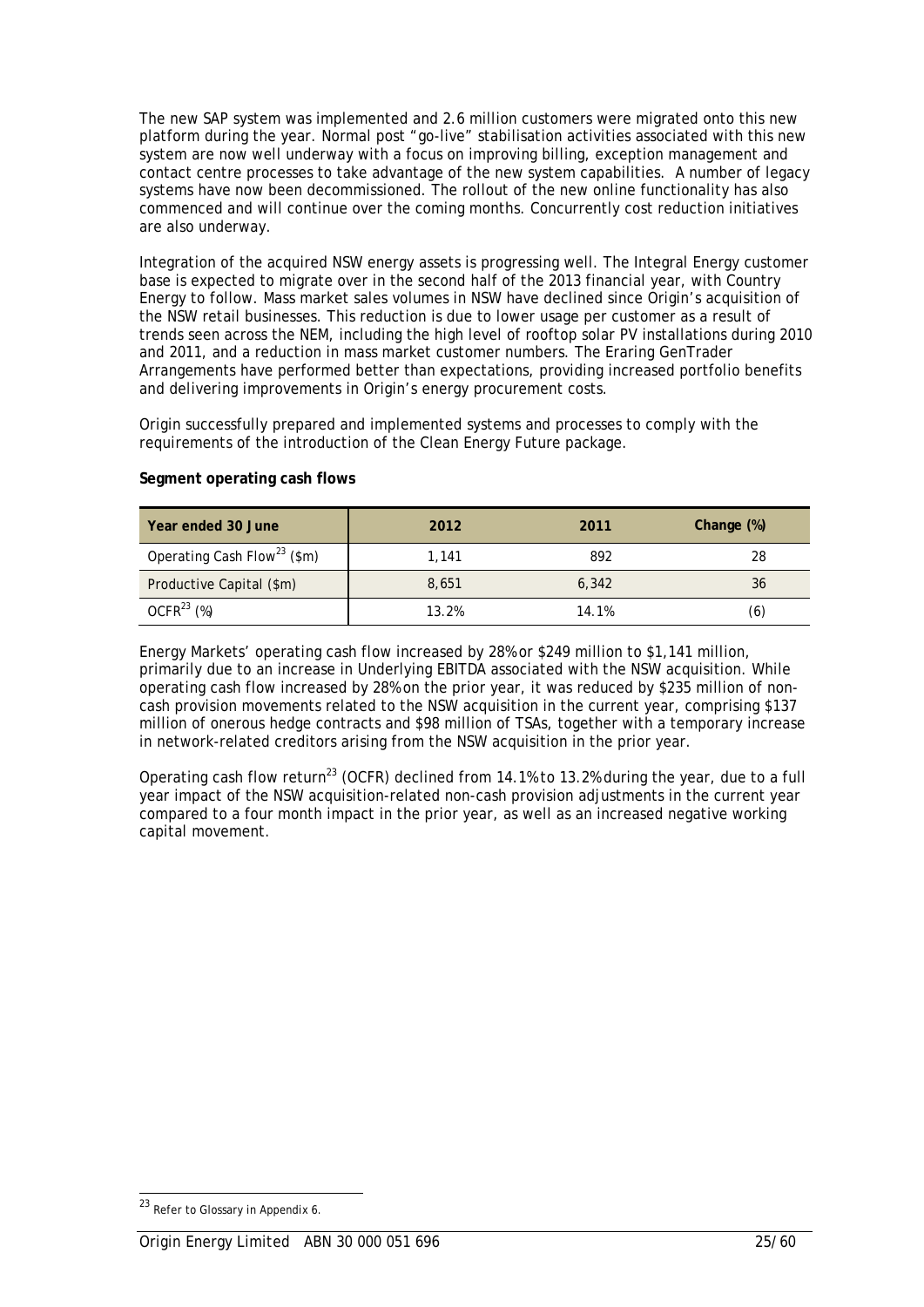# **5.1.1 Natural gas**

| Year ended 30 June                                  | 2012  | \$/GJ <sup>24</sup> | 2011  | $\frac{f}{G}$ | Change<br>$(\%)$ | Change<br>$(*/GJ)$ |
|-----------------------------------------------------|-------|---------------------|-------|---------------|------------------|--------------------|
| Volumes sold (PJ)                                   | 161   |                     | 173   |               | (7)              |                    |
| C&I                                                 | 91    |                     | 98    |               | (7)              |                    |
| <b>Mass Market</b>                                  | 39    |                     | 44    |               | (11)             |                    |
| <b>Total external volumes</b>                       | 130   |                     | 142   |               | (8)              |                    |
| Internal sales <sup>25</sup>                        | 31    |                     | 31    |               | (0)              |                    |
| Revenue (\$m)                                       | 1,203 | 9.3                 | 1,180 | 8.3           | $\overline{2}$   | 1.0                |
| C&I                                                 | 500   | 5.5                 | 486   | 5.0           | 3                | 0.5                |
| <b>Mass Market</b>                                  | 703   | 17.9                | 694   | 15.9          | 1                | 2.0                |
| Cost of goods sold <sup>26</sup> (\$m):             | (970) | (7.5)               | (975) | (6.9)         | (1)              | (0.6)              |
| Network costs                                       | (513) | (4.0)               | (462) | (3.3)         | 11               | (0.7)              |
| Energy procurement costs                            | (457) | (3.5)               | (513) | (3.6)         | (11)             | 0.1                |
| Gross Profit (\$m)                                  | 233   | 1.8                 | 205   | 1.4           | 14               | 0.4                |
| Gross Margin (%)                                    | 19.4% |                     | 17.4% |               | 2.0%             |                    |
| Year-end customer accounts<br>(1000)                | 963   |                     | 923   |               | $\overline{4}$   |                    |
| Average customer accounts<br>('000)                 | 943   |                     | 889   |               | 6                |                    |
| Gross Profit per customer (average<br>accounts, \$) | 247   |                     | 231   |               | 7                |                    |

### **Natural gas volume and revenue**

Origin sold 130 PJ of natural gas to customers in the year, while an additional 31 PJ was used as fuel in Origin's generation portfolio, primarily at the Darling Downs Power Station in south east Queensland.

External sales of natural gas reduced by 8% or 12 PJ compared with the prior year. The decline of 5 PJ in Mass Market volumes was primarily due to milder winter temperatures in Victoria and South Australia compared with the prior year. A 7 PJ decline in C&I volumes was attributable to a reduction in wholesale trading volumes of 13 PJ, with core C&I customer volumes increasing during the period.

Despite a decline in volumes, natural gas revenue increased by \$23 million or 2% to \$1,203 million due to higher tariffs including the pass through of increased network costs.

Natural gas customers increased by 4% or 40,000 accounts to 963,000 customer accounts as at 30 June 2012, supported by strong growth in NSW dual fuel customers.

<sup>&</sup>lt;sup>24</sup> Refer to Glossary in Appendix 6.

<sup>&</sup>lt;sup>25</sup> Internal sales represent volume used in Origin's gas-fired generation portfolio. The cost of the gas is included at cost

in the electricity cost of goods sold.<br><sup>26</sup> For the period ending December 2011, the cost of goods sold for natural gas was \$498m of which \$256m related to network costs and \$242m procurement costs.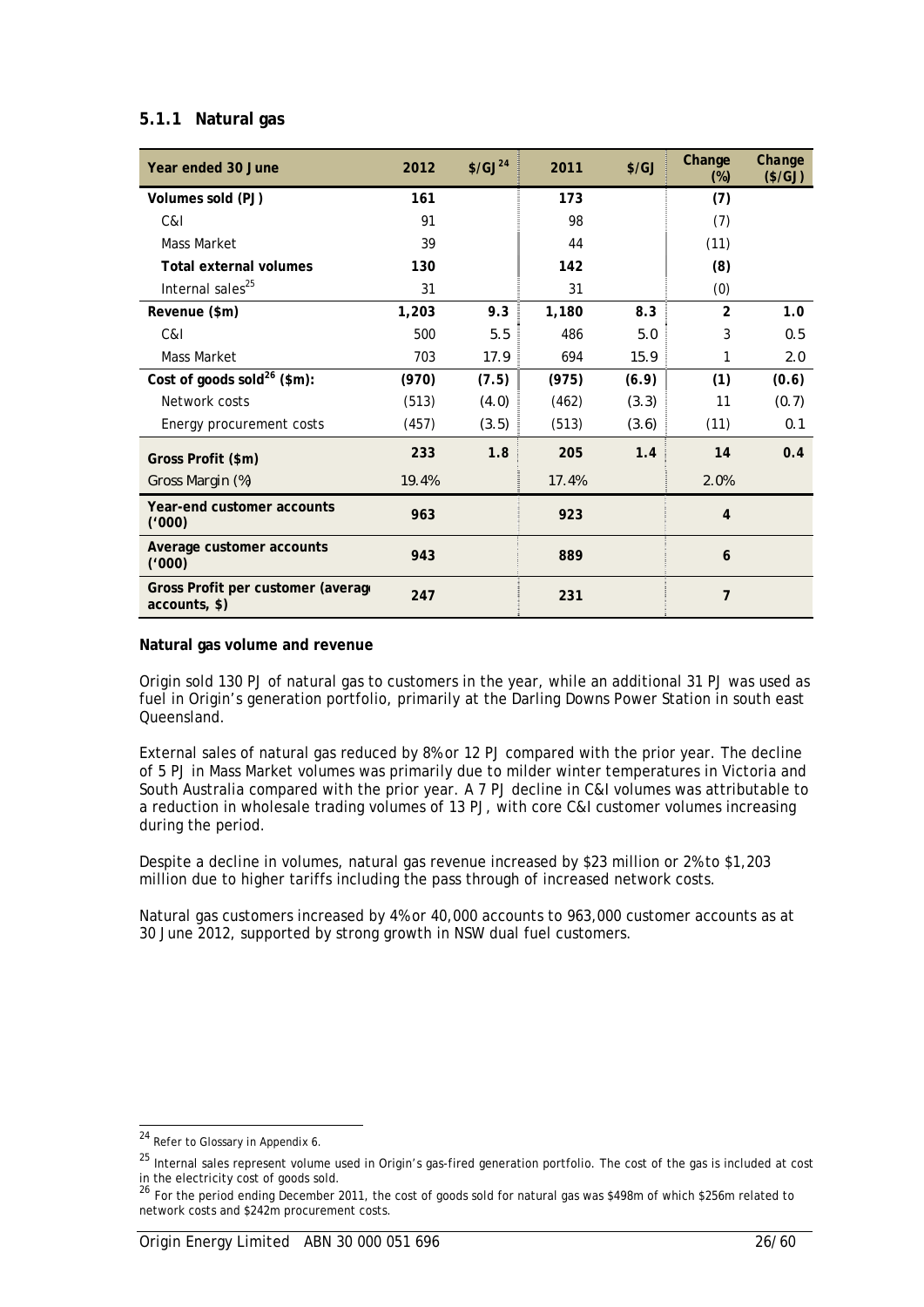| Year ended 30 June            | 2012  | 2011  | Variance | $\%$ |
|-------------------------------|-------|-------|----------|------|
| <b>NSW</b>                    | 3.8   | 2.5   | 1.3      | 52   |
| Victoria                      | 26.8  | 31.6  | (4.8)    | (15) |
| Queensland                    | 2.2   | 2.2   | (0)      | (0)  |
| South Australia               | 6.5   | 7.3   | (0.8)    | (11) |
| <b>Mass Market</b>            | 39.3  | 43.6  | (4.3)    | (10) |
| C&I                           | 90.5  | 98.0  | (7.5)    | (8)  |
| <b>External volumes</b>       | 129.8 | 141.6 | (11.8)   | (8)  |
| Internal generation           | 31.2  | 31.3  | (0.1)    | (0)  |
| Total Natural Gas Volume (PJ) | 161.0 | 172.9 | (11.9)   | (7)  |

Natural gas volumes by state and by segment are detailed in the table below:

### **Natural gas cost of goods sold**

Natural gas cost of goods sold increased by \$0.60/GJ, primarily due to higher network and transmission costs relating to the Queensland - South Australia - New South Wales pipeline link (QSN). Spot market gas prices reduced during winter 2011 reflecting low seasonal demand, and then increased in the second half of the financial year as coal-fired generation outages led to higher gas demand, leading to a net increase in spot prices over the year. Despite these market price increases, Origin was able to marginally reduce gas procurement costs by \$0.10/GJ to \$3.50/GJ due to its integrated fuel procurement strategy.

### **Natural gas Gross Profit**

Despite lower volumes, Natural gas Gross Profit improved 14% or by \$28 million to \$233 million, an improvement of \$0.40/GJ. This was attributable to increased tariffs in line with market prices, including the recovery of network cost increases, while gas purchase costs remained steady due to Origin's integrated fuel procurement strategy.

### **GLNG gas supply agreement**

During the year, Origin announced a gas supply agreement with GLNG for the supply of 365 PJ of gas over 10 years at international oil-linked prices, commencing in 2015.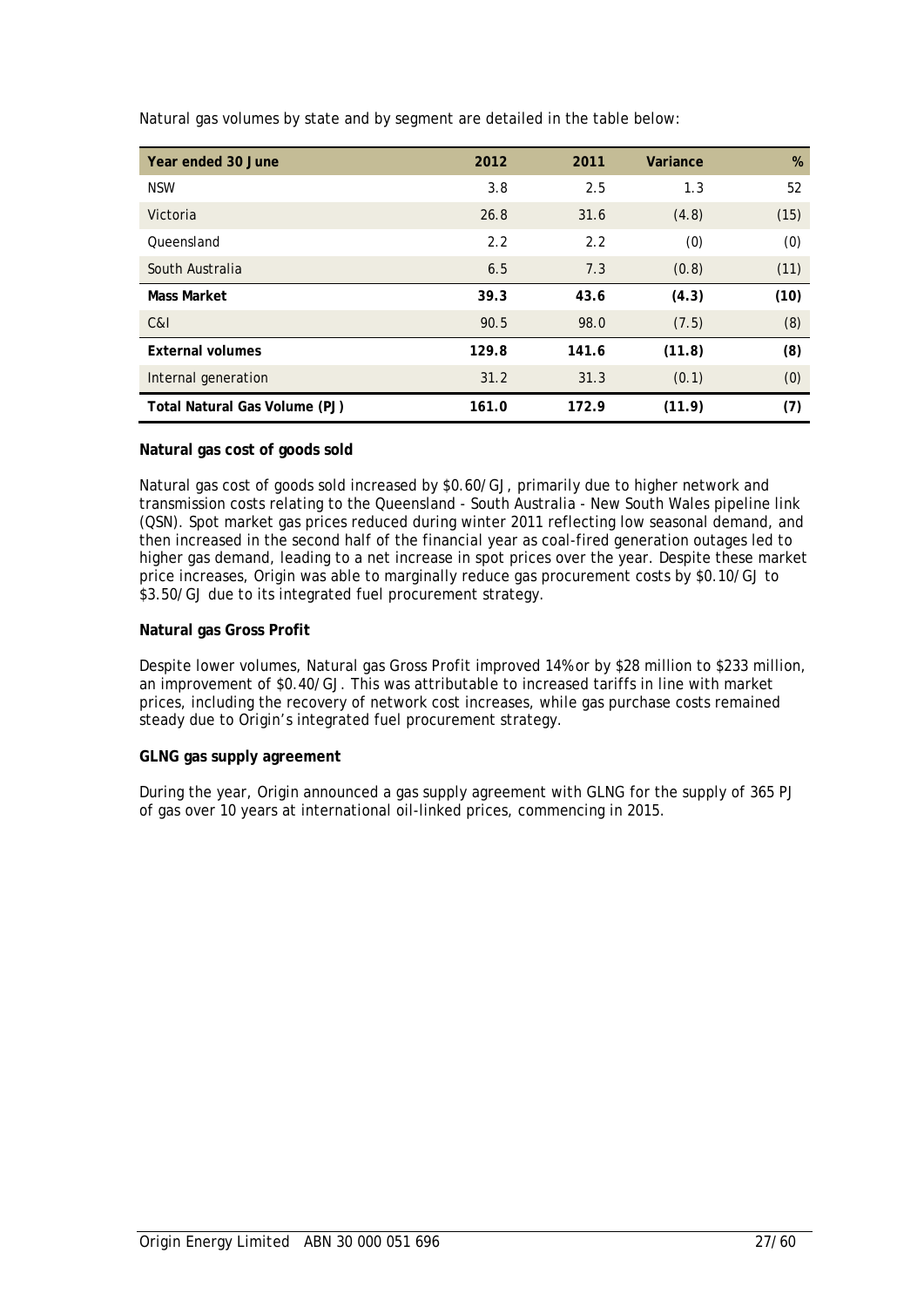| Year ended 30 June                                         | 2012     | \$/MWh <sup>27</sup> | 2011     | \$/MWh | Change<br>% | Change<br>\$/MWh |
|------------------------------------------------------------|----------|----------------------|----------|--------|-------------|------------------|
| Volumes sold (TWh)                                         | 42.7     |                      | 34.0     |        | 26          |                  |
| C&I                                                        | 20.6     |                      | 16.8     |        | 23          |                  |
| Mass Market                                                | 22.1     |                      | 17.2     |        | 28          |                  |
| Revenue (\$m)                                              | 7,566    | 177                  | 5,410    | 159    | 40          | 18               |
| C&I                                                        | 2,385    | 116                  | 1,846    | 110    | 29          | 6                |
| Mass Market                                                | 5,114    | 231                  | 3,502    | 204    | 46          | 27               |
| Other income                                               | 22       |                      | 25       |        | (12)        |                  |
| <b>Externally contracted</b><br>generation                 | 45       |                      | 37       |        | 22          |                  |
| Cost of goods sold (\$m):                                  | (5, 769) | (135)                | (4, 138) | (122)  | 39          | (13)             |
| Network costs                                              | (3, 453) | (81)                 | (2, 339) | (69)   | 48          | (12)             |
| Wholesale energy costs                                     | (2,063)  | (48)                 | (1,653)  | (49)   | 25          | 1                |
| Generation operating costs                                 | (252)    | (6)                  | (146)    | (4)    | 73          | (2)              |
| Energy procurement costs                                   | (2, 316) | (54)                 | (1, 799) | (53)   | 29          | (1)              |
| Gross Profit (\$m)                                         | 1,797    | 42                   | 1,272    | 37     | 41          | 5                |
| Gross Margin (%)                                           | 23.8%    |                      | 23.5%    |        | 0.3%        |                  |
| Average customer accounts<br>('000)                        | 3,114    |                      | 2,228    |        | 40          |                  |
| <b>Gross Profit per customer</b><br>(average accounts, \$) | 577      |                      | 571      |        | 1           |                  |

# **5.1.2 Electricity performance**

### **Electricity volumes and revenue**

Origin's electricity volumes increased by 26% or 8.7 TWh to 42.7 TWh, primarily due to the acquired customer load from Integral Energy and Country Energy.

Energy consumption in the National Electricity Market was down on the prior year. Reduced market demand is primarily attributable to a slowing in economic activity in the business market and lower household usage.

Mass market electricity volumes by state and by segment are detailed in the table below:

| Year ended 30 June                     | 2012 | 2011 | Variance | Change (%) |
|----------------------------------------|------|------|----------|------------|
| <b>NSW</b>                             | 10.9 | 5.0  | 5.9      | 118        |
| Victoria                               | 4.1  | 4.5  | (0.4)    | (9)        |
| Queensland                             | 6.2  | 6.7  | (0.5)    | (7)        |
| South Australia                        | 0.9  | 1.0  | (0.1)    | (10)       |
| <b>Mass Market</b>                     | 22.1 | 17.2 | 4.9      | 28         |
| C&I                                    | 20.6 | 16.8 | 3.8      | 23         |
| <b>Total Electricity Volumes (TWh)</b> | 42.7 | 34.0 | 8.7      | 26         |

Electricity revenue increased 40% or \$2.2 billion to \$7.6 billion**.** This was primarily due to increased volumes on the back of the NSW acquisition, together with higher tariffs owing to the pass through of increased network charges and the recovery of costs associated with various environmental schemes.

 $27$  Refer to Glossary in Appendix 6.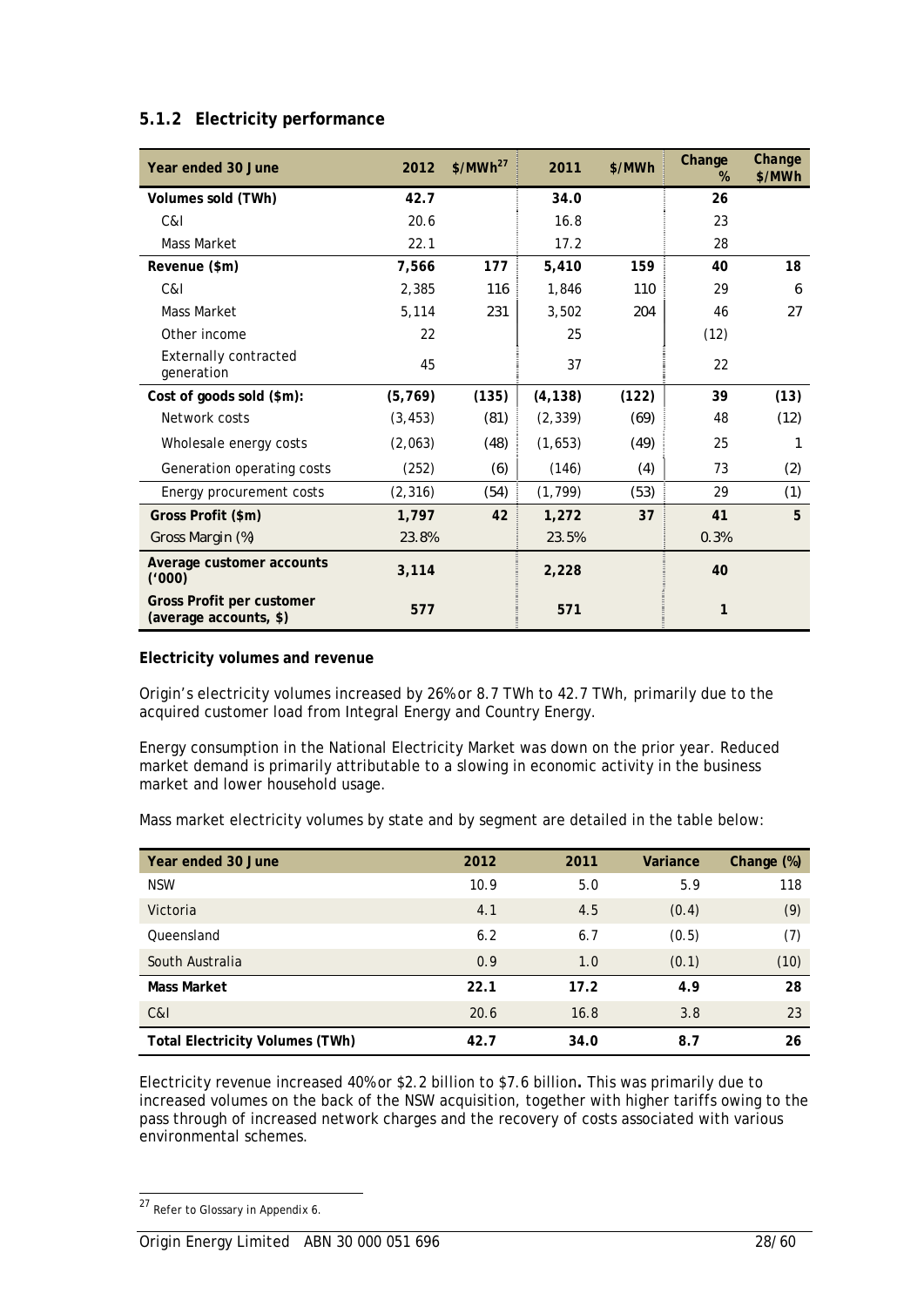### **Electricity cost of goods sold**

Electricity cost of goods sold comprises three main elements: network costs, wholesale energy costs, and generation operating costs. Network costs reflect the pass through of charges for the transportation and distribution of electricity to the end customer. Wholesale energy costs relate to the mix of physical and financial instruments used in procuring electricity, including fuel (gas and coal) used in Origin's generation portfolio. Generation operating costs relate to the operating and maintenance costs of Origin's generation portfolio, including the costs associated with the GenTrader arrangements. In combination, wholesale energy costs and generation operating costs determine the procurement cost of energy.

Overall, Electricity cost of goods sold increased by \$13/MWh, primarily owing to increases in network costs of \$12/MWh.

Energy procurement costs, increased by \$1/MWh to \$54/MWh*.* Wholesale energy costs were relatively stable, decreasing by \$1/MWh on the prior year from \$49/MWh to \$48/MWh. Origin achieved this slight reduction in wholesale energy costs compared with the prior year despite an increase in the energy component of wholesale prices and a decrease in volatility. Generation operating costs increased by \$2/MWh from \$4/MWh to \$6/MWh due to a full year of costs for the Eraring GenTrader arrangements.

Included within wholesale energy costs are costs associated with the onerous hedge contracts and green rights contracts relating to the NSW acquisition. A benefit of \$137 million from the unwind of these liabilities was recorded within wholesale energy costs (prior year \$93 million). The unwind ensures that the earnings impact in the Income Statement reflects market prices at the acquisition date.

Electricity cost of goods sold excludes any capital charge for Origin's investment of \$3.3 billion in its generation portfolio.

Refer Section 5.1.5 for information on the performance of Origin's internal generation portfolio.

### **Electricity Gross Profit**

Electricity Gross Profit increased by 41% or \$525 million to \$1,797 million. This was primarily due to a full year of earnings contribution from the NSW acquisition, as well as effective management of energy procurement costs. Gross Profit per megawatt hour increased \$5/MWh from \$37/MWh to \$42/MWh.

# **5.1.3 Non-commodity sales**

Revenue for the non-commodity businesses reduced by 50% or \$209 million to \$213 million, reflecting fewer installations of rooftop solar PV systems in comparison with the prior year. Policy changes, including changes to the Renewable Energy Certificate multiplier and feed-in tariff schemes across all states, had a significant impact on demand over the period. Consequently, Origin completed 16,009 installations during the year compared with 36,840 in the prior year.

The substantial reduction in solar PV installations led to a 45% reduction in Non-commodity Gross Profit from \$64 million to \$35 million.

Energy Markets' other product offerings such as solar hot water, serviced bulk hot water systems and heat pumps performed well and continue to complement the core Electricity and Natural gas businesses. Origin is playing a leading role in supporting the adoption of electric vehicles in Australia and is the preferred charging provider for the Nissan LEAF. Origin ChargePoints have been installed at Nissan LEAF dealerships across Australia, and Origin has a range of fully installed residential and commercial charging packages to support electric vehicle owners.

The trigeneration business continues to pursue a number of key contracts and, in particular, announced a Heads of Agreement with the City of Sydney in April 2012. Under the Heads of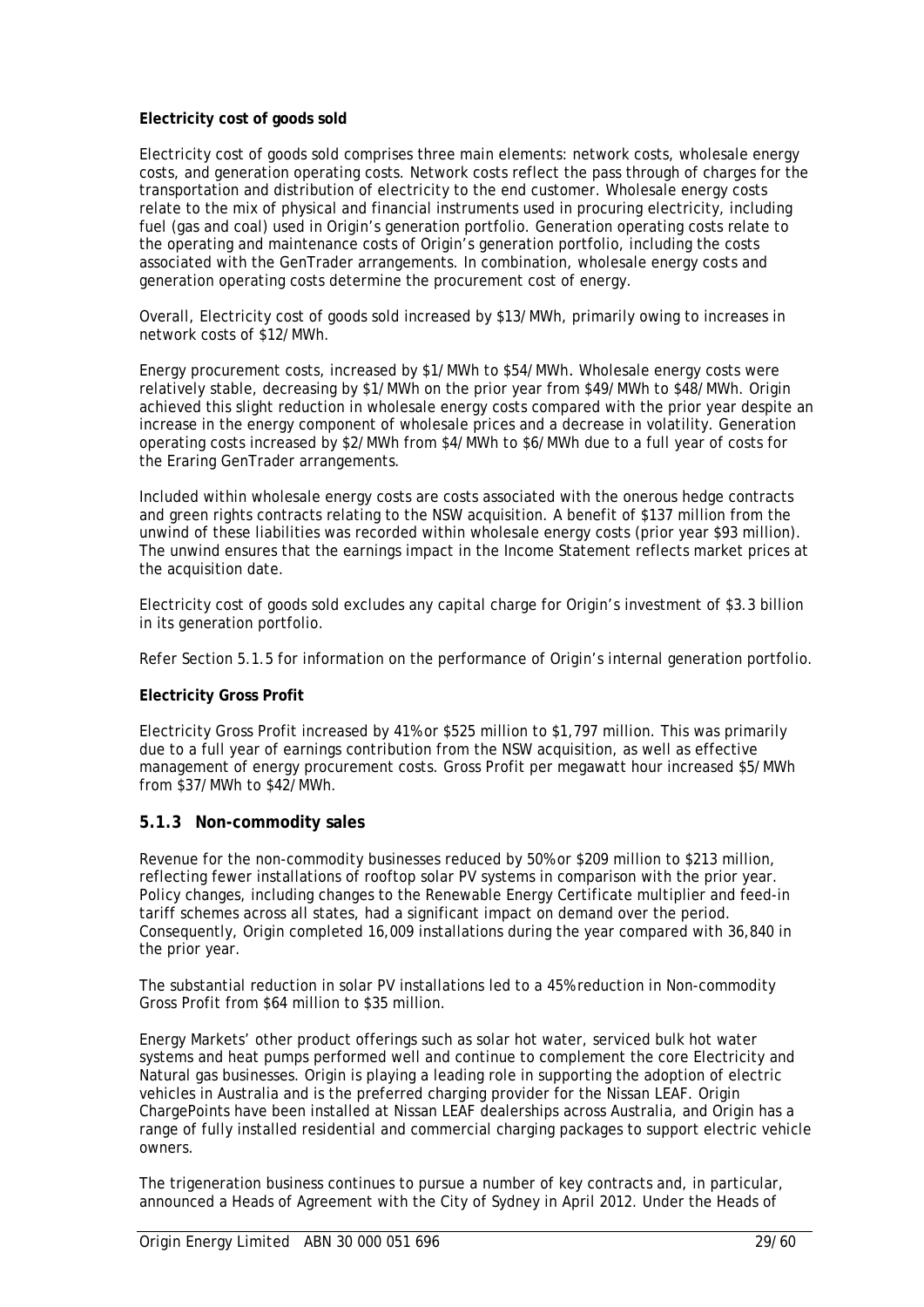Agreement, four trigeneration precincts will be built across central Sydney with Origin to invest \$100 million over a ten-year period (through its 100% owned controlled entity, Cogent).

# **5.1.4 LPG**

LPG sales volumes increased 5% to 502 kT compared to the prior year and customer accounts increased by 5% to 382,000. This growth was largely driven by the Autogas segment with Origin's expansion into the NSW market, and increased wholesale volumes following the unwind of Origin's share in the Vitalgas joint venture with Caltex in November 2011.

LPG Gross Profit growth of 3% or \$6 million to \$178 million, with active sales price management more than offsetting the fluctuations in the procurement cost of LPG. An increase in operating costs and depreciation saw Underlying EBIT decline \$6 million or 23% to \$22 million compared to the previous year.

# **5.1.5 Internal generation portfolio**

Energy Markets' generation portfolio continued to achieve high levels of availability and reliability during the period, with availability of 95% versus 90% in the prior year, unplanned outages of 2.0% down from 3.3% in the prior year, and an equivalent reliability factor<sup>28</sup> (ERF) of at least 97% was achieved for all peaking sites for the year.

The ERF for Eraring Power Station was 90.2% during the year, primarily due to a fire in the 2B transformer of Unit 2 in October 2011. Unit 2 returned to service in February 2012 and became unavailable again in March 2012 due to a failure within the 2A transformer. The transformer was replaced and Unit 2 returned to service at a reduced capacity of 540 MW in March 2012. It is expected that Unit 2 will return to full load of 720 MW by the end of the 2012 calendar year. Liquidated damages in relation to the fire are continuing to be pursued from Eraring Energy and have not been recognised in Origin's Consolidated Financial Statements.

<sup>&</sup>lt;sup>28</sup> Refer to Glossary in Appendix 6.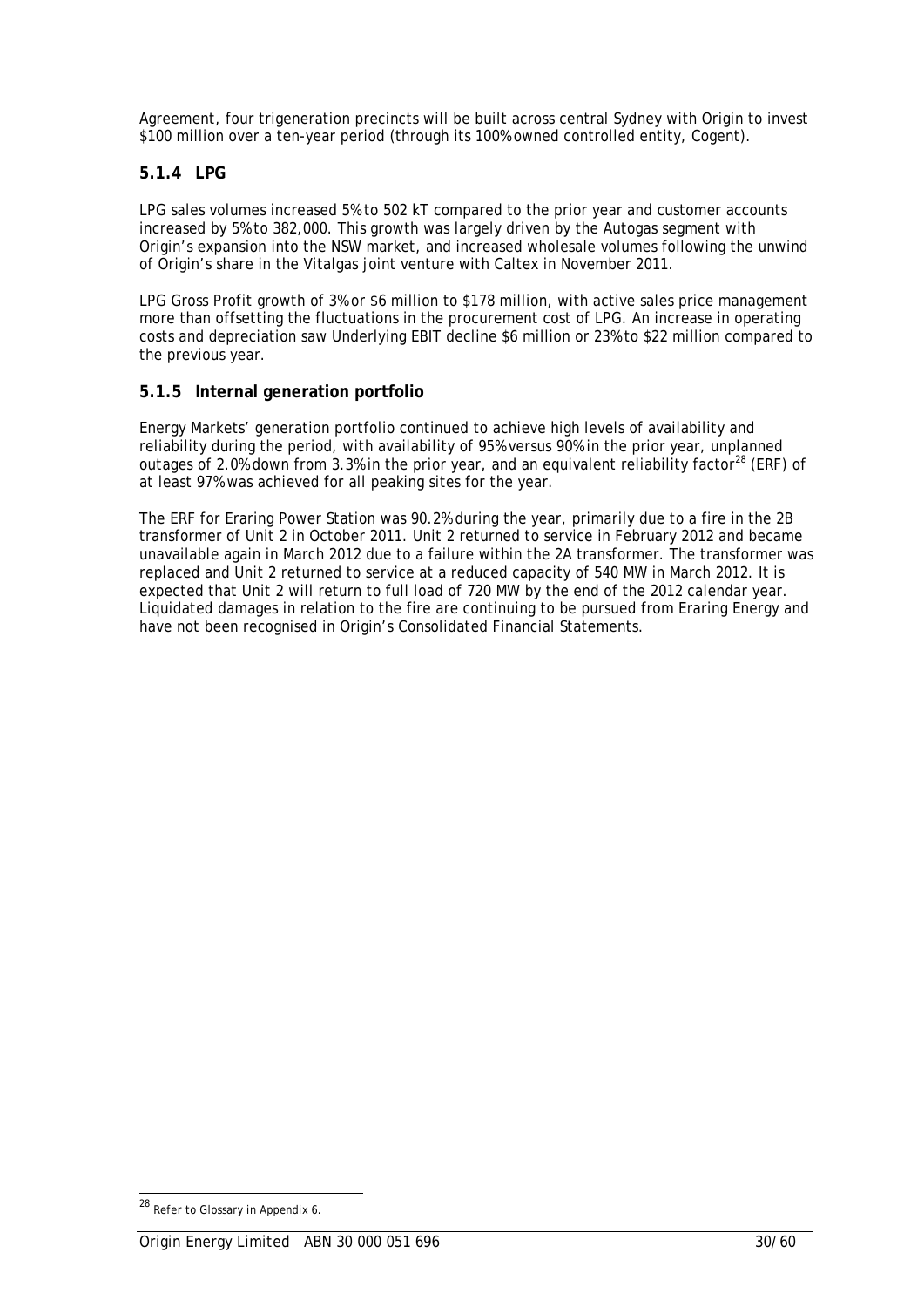| Year ended 30 June<br>2012   | Nameplate<br>Plant<br>Capacity<br>(MW) | Equivalent<br>Reliability<br>Factor | Capacity<br>Factor | <b>Electricity</b><br>Output<br>(MWh) | Pool<br>revenue<br>\$m\$ | Pool<br>revenue<br>(\$/MWh) |
|------------------------------|----------------------------------------|-------------------------------------|--------------------|---------------------------------------|--------------------------|-----------------------------|
| <b>Base Load</b>             |                                        |                                     |                    |                                       |                          |                             |
| Eraring (Contracted)         | 2,770                                  | 90.2%                               | 46%                | 11,099                                | 338                      | 30                          |
| Darling Downs                | 630                                    | 97.0%                               | 54%                | 3,207                                 | 92                       | 29                          |
| Peaking                      |                                        |                                     |                    |                                       |                          |                             |
| Mt Stuart                    | 414                                    | 99.5%                               | 0%                 | 6                                     |                          | 64                          |
| Uranquinty                   | 640                                    | 100%                                | 3%                 | 171                                   | 9                        | 55                          |
| Roma                         | 74                                     | 99.8%                               | 2%                 | 16                                    | 1                        | 56                          |
| Ladbroke Grove               | 80                                     | 99.6%                               | 11%                | 79                                    | 4                        | 49                          |
| Quarantine                   | 216                                    | 98.7%                               | 3%                 | 64                                    | 3                        | 48                          |
| Mortlake <sup>(1)</sup>      | 550                                    | 97.1%                               | 7%                 | 89                                    | 4                        | 39                          |
| Renewable                    |                                        |                                     |                    |                                       |                          |                             |
| Cullerin Range               | 30                                     | 96.7%                               | 36%                | 98                                    | 3                        | 29                          |
| Shoalhaven<br>(Contracted)   | 240                                    | 97.3%                               | 3%                 | 57                                    | 3                        | 46                          |
| <b>Internal Generation</b>   | 5,644                                  |                                     |                    | 14,886                                | 457                      | 31                          |
| <b>Externally Contracted</b> |                                        |                                     |                    |                                       |                          |                             |
| Bulwer Island <sup>(2)</sup> | 32                                     | 99.4%                               | 40%                |                                       |                          |                             |
| Osborne <sup>(2,3)</sup>     | 180                                    | 99.2%                               | 37%                |                                       |                          |                             |
| Worsley <sup>(2)</sup>       | 120                                    | 94.9%                               | 45%                |                                       |                          |                             |
| TOTAL (equity %)             | 5,900                                  |                                     |                    |                                       |                          |                             |

Performance of the internal generation portfolio and externally contracted plant is summarised in the following table:

(1) Mortlake Power Station commenced commercial operation on 21 August 2012. Generation statistics are for one unit during commissioning testing.

(2) Origin holds a 50% share.

(3) For Osborne, Origin holds a 50% share and contracts 100% of the output.

On 3 January 2012, the first of two units at the 550 MW gas-fired Mortlake Power Station was available for dispatch into the Victorian electricity market. The second unit was available for dispatch on 21 August 2012, signalling the formal completion of the 550 MW development and representing an investment by Origin of \$810 million (excluding \$160 million of capitalised interest).

Origin has 30 MW of operating wind capacity at Cullerin Range and a number of contractual wind off-take power purchase agreements to support the Company's renewable energy obligations under the Federal Government's Large-Scale Renewable Energy Target, as well as provide GreenPower to retail customers. While Origin's wind development strategy has been to maintain the option to build wind generation by holding development sites, recent contracting activity has led to the de-prioritisation of certain sites for development, amounting to a gross impairment loss of \$65 million.

Origin's most advanced wind development project is Stockyard Hill in western Victoria, which was granted conditional wind farm planning permits during the year. The 154 wind turbine project has a forecast capacity of around 300 to 500 MW and an expected average capacity factor of 36%. Origin recently commenced a process to assess a range of options to ensure the optimal development at Stockyard Hill, including third party proposals for engineering, procurement and construction of the wind farm on Origin's behalf or providing equity for the wind farm's development while Origin supports it through a power purchase agreement.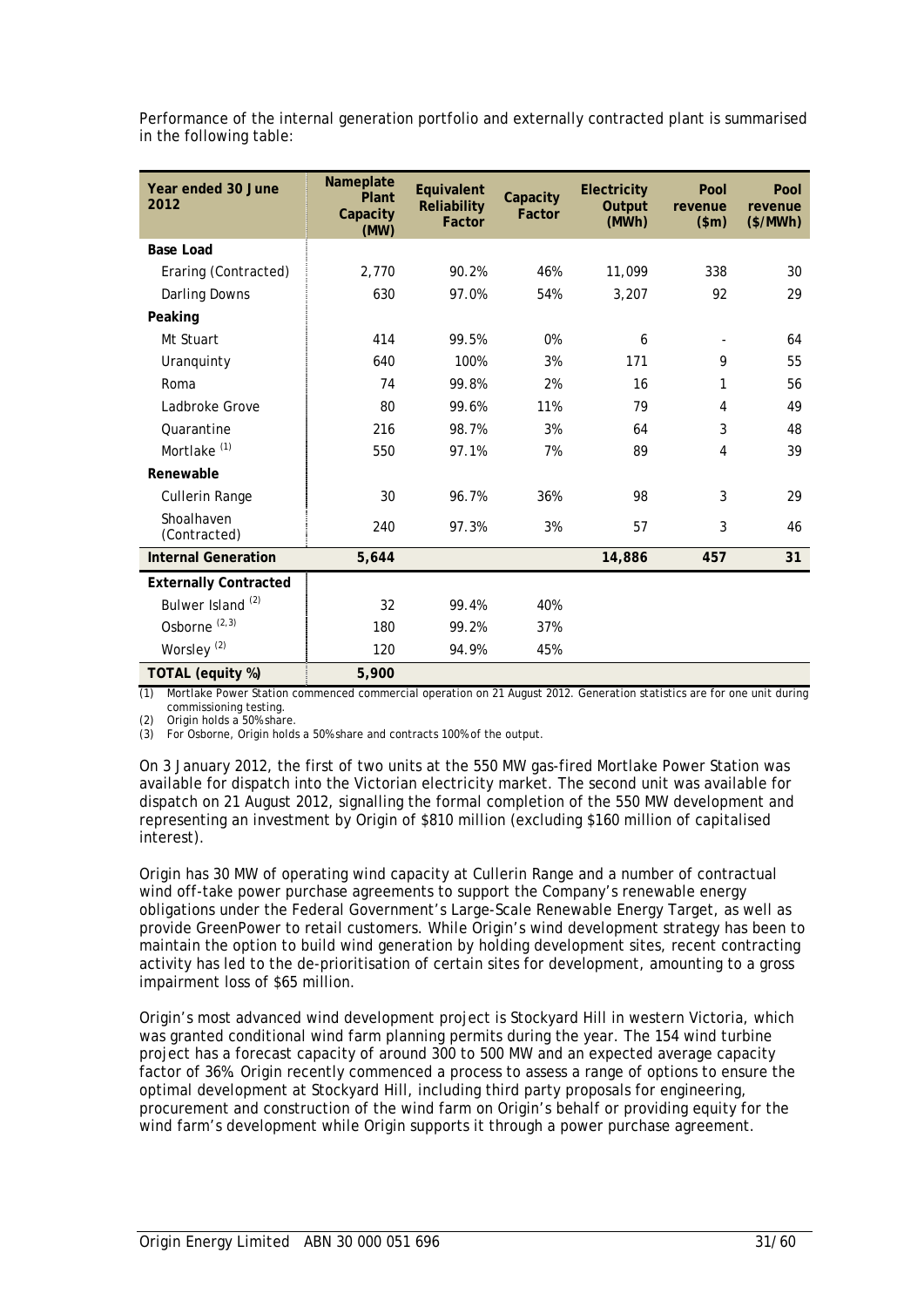# **5.1.6 Operating costs, customer accounts and churn**

| Year ended 30 June<br>$$$ million)                          | 2012  | 2011  | Change % |
|-------------------------------------------------------------|-------|-------|----------|
| Natural gas, Electricity & non-commodity<br>operating costs | (551) | (419) | 32       |
| LPG operating costs                                         | (131) | (120) | O        |
| Total operating costs                                       | (682) | (539) |          |

### **Natural gas, Electricity and Non-commodity operating costs**

Energy Markets includes within its Electricity, Natural gas and Non-commodity operating costs, all costs associated with servicing and maintaining customers, all customer acquisition and retention costs, and all costs associated with delivering new product lines within the Noncommodity business.

Natural gas, Electricity and Non-commodity operating costs increased by 32% or \$132 million to \$551 million, largely reflecting costs associated with the increased scale of the business following the NSW acquisition in the prior year.

At the time of the NSW acquisition, Origin entered into TSAs with the NSW distribution network businesses to continue to provide services such as customer billing, collections, debtor management, call centre and other customer services. As these services are at a cost which is higher than the incremental cost Origin would have incurred internally, a provision was raised on acquisition. The unwind of this provision for the year to 30 June 2012 was \$98 million (\$35 million in the prior year), which is shown as a reduction in Natural gas, Electricity and Noncommodity cost-to-serve.

| Year ended 30 June                                                                             | 2012          | 2011          | Change | Change %     |
|------------------------------------------------------------------------------------------------|---------------|---------------|--------|--------------|
| Natural Gas, Electricity & non-commodity cost to<br>serve (excl. TSA unwind) (\$m)             | (649)         | (454)         | (195)  | 43           |
| TSA provision unwind (\$m)                                                                     | 98            | 35            | 63     | 180          |
| Total Electricity, Natural gas & Non-commodity<br>operating costs (\$m)                        | (551)         | (419)         | (132)  | 32           |
| Maintenance costs (\$m)                                                                        | (465)         | (351)         | (114)  | 32           |
| Acquisition & retention costs (\$m)                                                            | (86)          | (68)          | (18)   | 26           |
| Average customer accounts ('000)                                                               | 4,057         | 3,117         | 940    | 30           |
| Cost to serve (\$ per customer)                                                                | (136)         | (134)         | (2)    | $\mathbf{1}$ |
| Cost to maintain (\$ per average customer)<br>Cost to acquire/retain (\$ per average customer) | (115)<br>(21) | (112)<br>(22) | (3)    | 3<br>(5)     |
| Cost per acquisition / retention <sup>29</sup> (\$ per<br>win/retain)                          | (70)          | (64)          | (6)    | 9            |

Cost to maintain increased by 32% or \$114 million to \$465 million, after the unwind of the TSAs, primarily due to a full year of servicing the expanded customer base following the NSW acquisition. On a per customer basis, cost to maintain increased by \$3 per customer, from \$112 to \$115 per customer. Cost per customer increases were driven primarily by the establishment of systems, functionality and processes to comply with carbon-related requirements and investment in capability to service C&I customers.

 $\overline{a}$ 

 $^{29}$  Cost per acquisition/retention = Acquisition and Retention Costs divided by the sum of customer wins (545,000; 567,000 prior year) and retains (679,000; 494,000 prior year).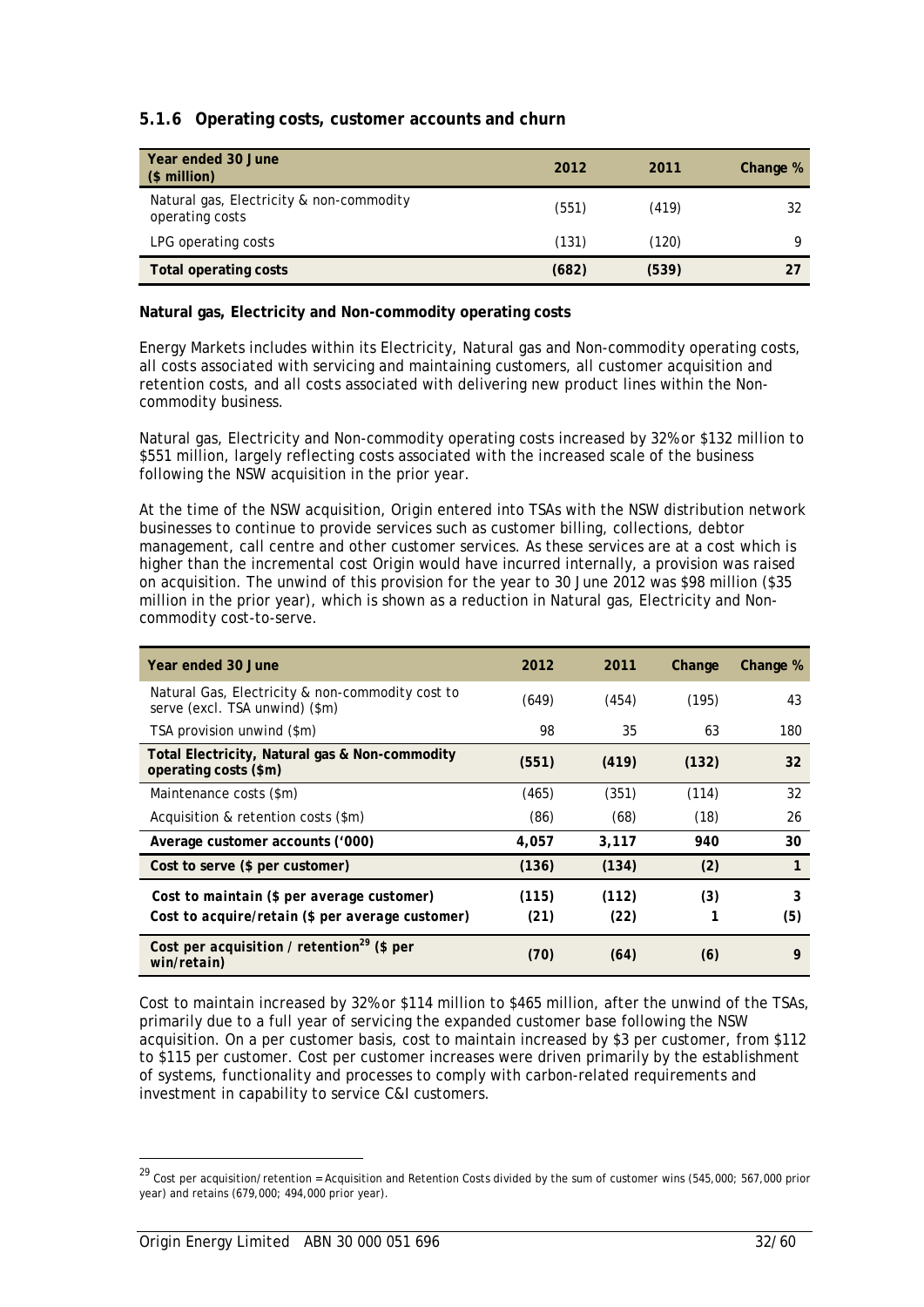Origin's acquisition and retention costs increased by 26% or \$18 million to \$86 million. Gross cost increases were primarily driven by a full year of acquisition and retention costs relating to the newly-acquired NSW customer base. The increase in annual acquisition and retention costs included the launch of new products and promotions, including price discounts, flexible payment options and rate freezes, focused on customer retention. Increased costs were also experienced in the door-to-door acquisition channel with competition among retailers for resources increasing sales commission rates.

Notwithstanding the gross increase in cost to acquire and retain, on a per customer level it reduced by \$1 per customer from \$22 to \$21 per customer. This reflects the benefit of a higher proportion of low-churning customers from the acquired NSW retail businesses.

### **LPG operating costs**

LPG operating costs increased by 9% or \$11 million to \$131 million, driven principally by an investment in labour and other operating costs to support the Country Energy acquisition and temporary service related distribution costs in Queensland and Victoria.

# **5.1.7 Customer accounts and churn**

### **Natural gas, Electricity and LPG customer accounts and churn**

The net impact of wins and losses resulted in a 160,000 decrease in Origin's total electricity and natural gas customer accounts from 4,137,000 at 30 June 2011 to 3,977,000 at 30 June 2012. The full year net customer loss of 160,000 was split 112,000 in the first half and 48,000 in the second half.

Following the SAP migration, win activities increased in the second half of the financial year. Win rates improved and customer losses reduced against the first half as new campaigns were launched to focus on customer retention.

Overall, competitive activity has been consistently high over the last two years, with national market churn stable at 20.4%. Origin's churn is lower than the market, and improved during the period from 18.5% to 17.1%. The improvement in Origin churn levels was attributable to the incumbency benefits of the NSW acquisition and a strong retention focus.

NSW market churn increased to 16.7% from 12.8% in the prior year. This increase is typical for a recently privatised market, with Queensland experiencing a similar trend following the privatisation of Sun Retail in 2007.

| Year ended        |             | 2012               |              |             | 2011               |              |        |
|-------------------|-------------|--------------------|--------------|-------------|--------------------|--------------|--------|
| 30 June           | Electricity | <b>Natural Gas</b> | <b>Total</b> | Electricity | <b>Natural Gas</b> | <b>Total</b> | Change |
| <b>NSW</b>        | 1,425       | 157                | 1,582        | 1,532       | 120                | 1,652        | (70)   |
| Victoria          | 641         | 475                | 1,116        | 690         | 466                | 1,156        | (40)   |
| Oueensland        | 795         | 130                | 925          | 834         | 129                | 963          | (38)   |
| South Australia   | 153         | 201                | 354          | 158         | 208                | 366          | (12)   |
| Customer accounts | 3,014       | 963                | 3,977        | 3,214       | 923                | 4,137        | (160)  |

### **Customer account movement from 30 June 2011 to 30 June 2012 ('000)**

As at 30 June 2012, Origin held 942,000 dual fuel (electricity and gas) customer accounts. Dual fuel accounts increased by 11,000 accounts in the second half of the year from 931,000 accounts at 31 December 2011, however year-on-year the balance was down 15,000 accounts from 957,000 customer accounts.

As at 30 June 2012, Origin held 382,000 LPG customer accounts. This was an increase of 17,000 or 5% on the prior year.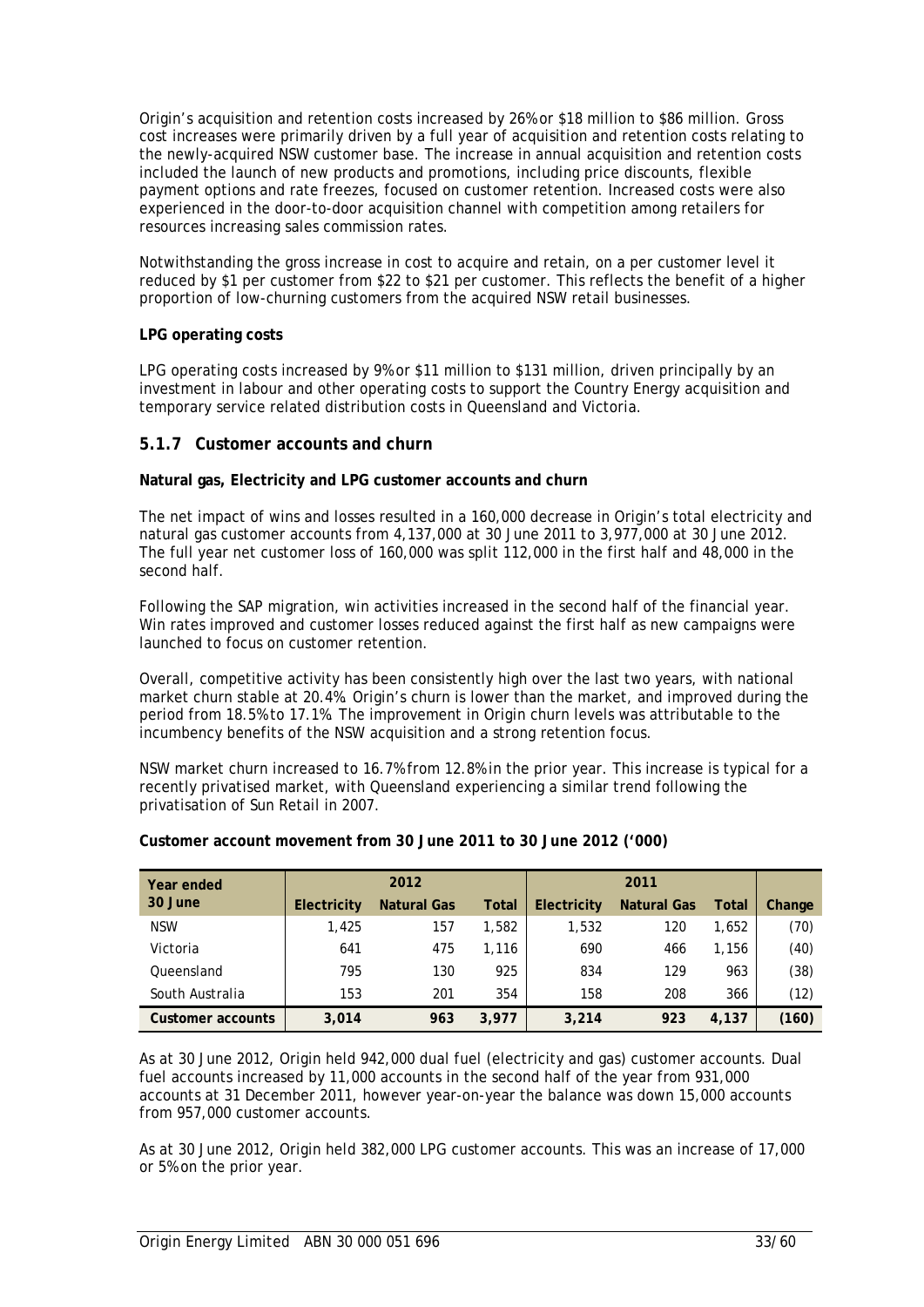# **5.1.8 Retail Transformation Program**

Retail Transformation continues to be a key priority as Origin is committed to delivering an improved customer experience and creating a more efficient and flexible operating model, delivering lower cost to serve.

The new SAP billing and customer relationship management system was introduced and 2.6 million customers were migrated onto this new platform during the year. Normal post "go-live" stabilisation activities associated with this new system are now well underway with a focus on improving billing, exception management and contact centre processes to take advantage of the new system capabilities. A number of legacy systems have now been decommissioned. The rollout of the new online functionality has commenced and will continue over the coming months. Concurrently cost reduction initiatives are also underway.

Capital spend for the life of the Retail Transformation Program to 30 June 2012, including capitalised interest, was \$241 million*.*

Energy Markets is well placed for the future, with industry leading core billing and customer management technology, new online functionality and continued investment in developing innovative energy solutions.

### **5.1.9 Segment Result**

The Energy Markets Segment Result was up 35% or \$339 million to \$1,317 million on the prior year from \$978 million.

Items excluded from the Energy Markets Segment Result totalled an expense of \$20 million during the year, which included an increase in the fair value of financial instruments, offset by an impairment loss relating to Origin's portfolio of wind and gas fired generation development opportunities and its 50% equity interest in the Worsley generation plant, and transition and transaction costs associated with the Retail Transformation Program and the integration of the acquired NSW energy assets. This compares with an expense of \$465 million in the prior year, which was primarily due to transition and transaction costs relating to the NSW acquisition and a decrease in the fair value of financial instruments.

Growth capital expenditure, including capitalised interest, was \$592 million, down 31% from \$864 million in the prior year, primarily comprised of spending on Mortlake Power Station, upgrades to the Eraring Power Station and the Retail Transformation Program.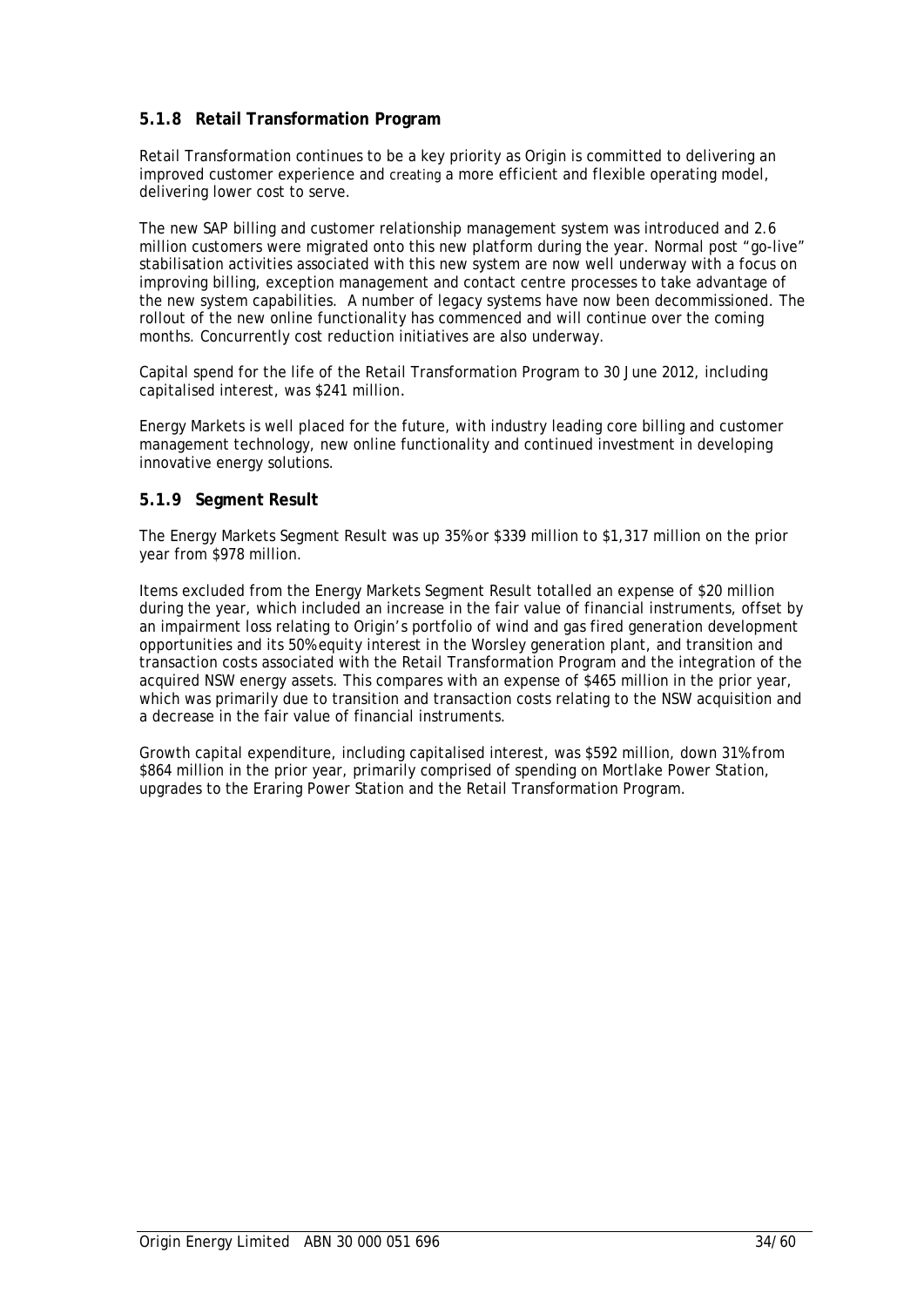# **5.2 Exploration & Production**

Origin has exploration and production interests in eastern and southern Australia, the Perth Basin in Western Australia and in New Zealand. Origin also has international exploration interests in South East Asia, Kenya and Botswana. These activities are reported within the Exploration & Production segment. Australia Pacific LNG activities are reported separately and discussed in Section 5.3.

| Year ended 30 June                           | 2012<br>\$m\$ | 2011<br>\$m\$ | Change<br>$(\%)$ |
|----------------------------------------------|---------------|---------------|------------------|
| <b>Total Segment Revenue</b>                 | 735           | 701           | 5                |
| Underlying EBITDA before exploration expense | 378           | 386           | (2)              |
| <b>Underlying EBITDA</b>                     | 329           | 268           | 23               |
| Underlying EBIT                              | 105           | 47            | 123              |
| Segment Result <sup>30</sup>                 | 105           | 47            | 123              |
| Items excluded from Segment result           | (223)         |               | N/A              |
| Growth capital expenditure                   | 421           | 335           | 26               |

- Underlying EBITDA up 23% or \$61 million to \$329 million
- Higher revenue driven by a 12% increase in commodity unit prices (mainly crude oil and condensate)
- Production volumes from most fields steady with the exception of BassGas due to extended shutdown from Yolla MLE project; overall production volumes lower by 4%
- Lower exploration expense
- Higher non-routine general operating costs
- Origin's 2P Reserves<sup>31</sup> (excluding Origin's share of Australia Pacific LNG) increased by 7% or 81 PJe to 1,235 PJe

# **5.2.1 Financial Performance**

### **Production, Sales and Revenue**

| Year ended 30 June                                     | 2012  | 2011  | Change<br>$(\%)$ |
|--------------------------------------------------------|-------|-------|------------------|
| Total Production (PJe <sup>31</sup> )                  | 83    | 86    | (3)              |
| Total Sales (PJe)                                      | 90    | 96    | (6)              |
| Commodity Sales Revenue (\$m)                          | 700   | 667   | 5                |
| Proved plus Probable (2P) Reserves (PJe) <sup>32</sup> | 1,235 | 1,154 |                  |

Origin's share of total production in the Exploration & Production segment was down 3 PJe or 3% to 83 PJe. This was mainly due to the extended shutdown of the BassGas plant arising from Phase 1 of the Yolla MLE project.

Sales volumes were also lower reflecting lower production together with lower sales from third party purchases. Of the total sales of 90 PJe, 28 PJe was sold internally to Origin, a 4 PJe decline from the prior year of 32 PJe.

<sup>&</sup>lt;sup>30</sup> Segment result for Exploration & Production does not include the impact of taxation and financing costs, which are included in the Corporate segment.

<sup>31</sup> Refer to Glossary in Appendix 6.

<sup>32</sup> Excludes Origin's share of Australia Pacific LNG reserves. Including Origin's share of Australia Pacific LNG's reserves, Origin's 2P Reserves decreased from 7,041 PJe to 6,807 PJe, or 3%, which includes Origin's dilution in Australia Pacific LNG from 50% to 42.5%.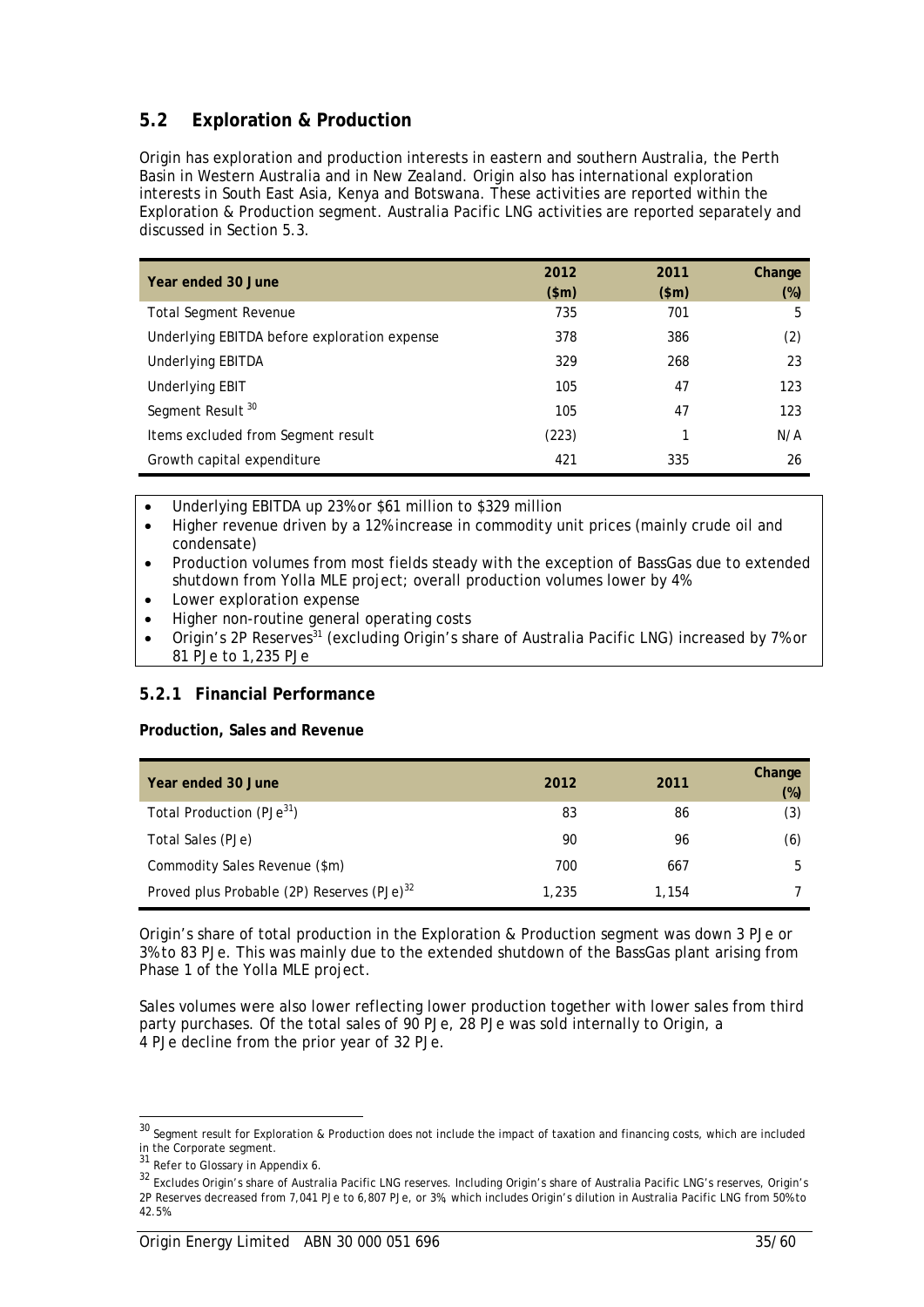Total revenue increased by 5% from \$701 million in the prior year to \$735 million. Commodity sales revenues increased by 5% compared to the prior year from \$667 million to \$700 million. Higher commodity prices more than offset 4% lower production volumes and 6% lower sales volumes.

Further information regarding production, sales volumes and revenues is provided in Origin's June 2012 Quarterly Production Report, available at www.originenergy.com.au.

#### **Operating costs**

Total operating costs including exploration expense reduced by 6% from the prior year. Expenses excluding exploration costs increased by 15% to \$359 million from \$313 million in the prior year, as detailed in the table below.

|                                | 2012  | 2011  | Change |
|--------------------------------|-------|-------|--------|
| Year ended 30 June             | \$m\$ | \$m\$ | %      |
| Cost of goods sold             | (100) | (70)  | 43     |
| Stock movement                 | 5     | (1)   | N/A    |
| Royalties, tariffs and freight | (62)  | (57)  | 9      |
| General operating costs        | (202) | (185) | 9      |
| Expenses                       | (359) | (313) | 15     |
| Exploration                    | (49)  | (118) | (58)   |
| Total operating costs          | (407) | (431) | (6)    |

For the current year, cost of goods sold was \$100 million compared with \$70 million in the prior year. This reflects an increase in the proportion of crude oil to total product purchases (from 38% to 51% of total product purchases) combined with an increase in the average product purchase cost (in particular, crude oil which increased by 18%) for product purchases from the Cooper Basin.

Stock movement expense reduced by \$6 million from the prior year reflecting an increase in inventory volumes held and inventory value due to the higher cost of third party purchases.

Royalties, tariffs and freight increased by \$5 million, or 9%. This increase is primarily due to an increase in royalties paid by Kupe (+\$6 million) due to the exhaustion of the benefit from royalty deductions for construction deductibles in the prior year.

General operating costs increased by 9% or \$17 million to \$202 million in the current year. Routine general operating costs increased by \$1 million. However, non-routine general operating costs were \$16 million higher than the prior year primarily due to an increase in planned shutdown activity at Kupe, Otway and BassGas (\$5 million), one-off repairs to the Kupe offshore umbilical cable (\$5 million), increased costs at non-operated Cooper Basin assets predominantly due to increased flood recovery costs (\$4 million) and contract costs to accelerate production from Manutahi (\$2 million). Origin's general operating costs per unit of production increased by \$0.28 per GJe, or 13%, compared with the prior year to \$2.43 per GJe, mainly due to lower production volumes.

### **Exploration expenses**

For the current year, exploration expenses were \$49 million, comprised primarily of a \$27 million expense for Thistle-1 in Bass Basin, compared with \$118 million in the prior year. The significant decrease relates to lower exploration activity domestically and internationally, reduced expense for unsuccessful wells compared with the prior year, and dilutions in several offshore tenements in Kenya providing farmin income and thereby reducing exploration expense. During the year, there was a focus on reducing Origin's risk exposure across a number of its exploration areas with farmout agreements.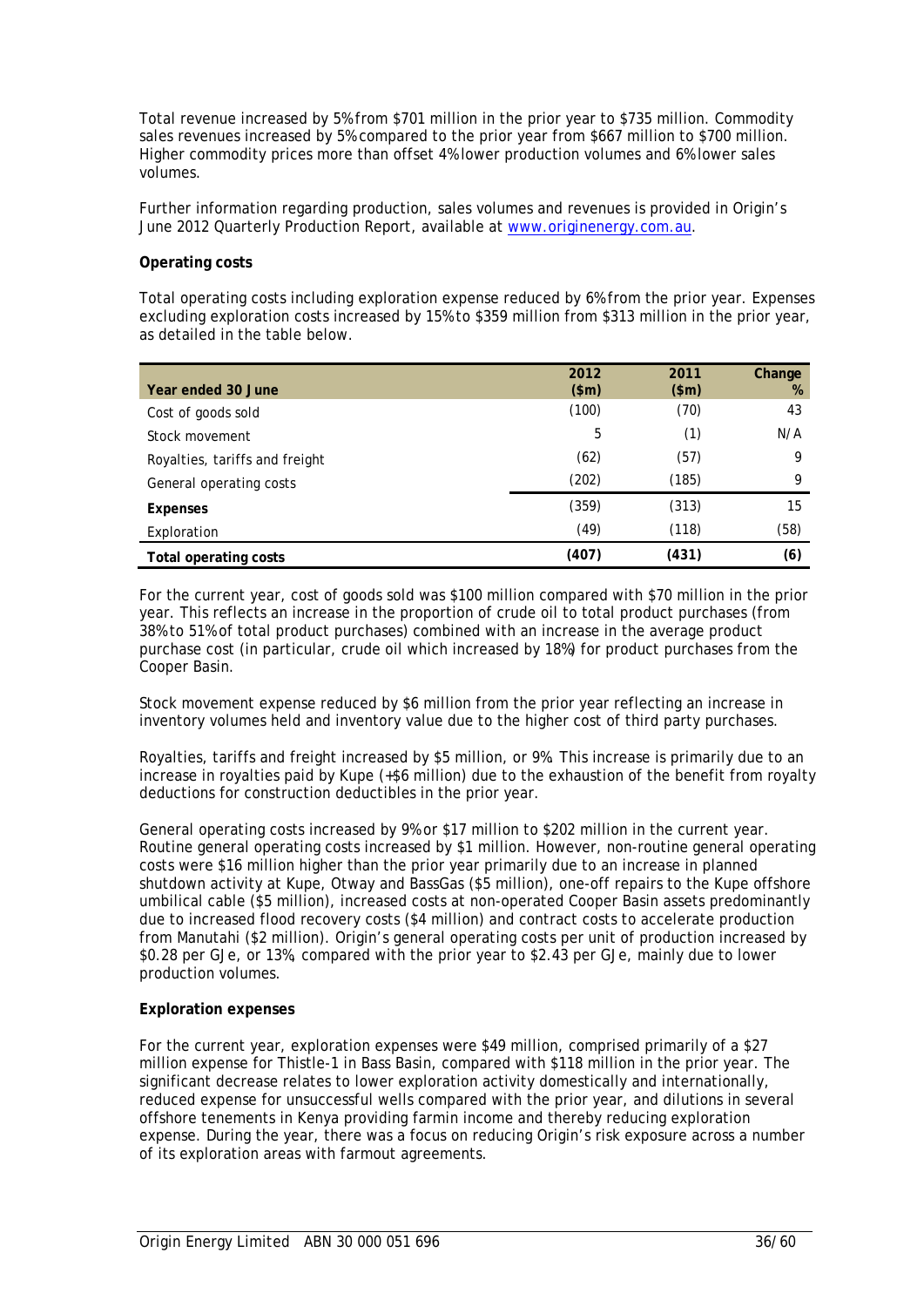### **Segment Result**

For the reasons set out above, Underlying EBITDA increased by 23% or \$61 million to \$329 million in the current year.

Underlying depreciation and amortisation charges were slightly higher than the prior year at \$224 million, primarily due to an increase in the capital value of the Cooper Basin assets and higher depreciation for the Perth Basin and New Zealand Onshore assets compared with the prior year. Reduced production resulted in a 5% increase to \$2.69 per GJe on a unit of production basis on the prior year.

Underlying EBIT increased by \$58 million from \$47 million to \$105 million for the current year. This represents the Segment Result for the Exploration & Production segment.

Items excluded from the Exploration & Production Segment Result include an expense of \$223 million in the current year, of which \$198 million relates to a gross impairment loss on the Ironbark CSG permit area reflecting the realisation of an upfront tax deduction for the permit acquisition, \$27 million relates to a gross impairment loss recorded against property, plant and equipment resulting from the unlikelihood of realising value for the Surat Basin conventional assets, partially offset by a \$2 million financial instrument gain on revaluation.

#### **Capital expenditure**

Growth capital expenditure (which included capitalised interest for the Ironbark CSG project in the first half of the year) increased 26% or \$86 million to \$421 million in the current year. This primarily reflected expenditure in the Otway, Bass and Cooper basins the Ironbark CSG project, and ongoing exploration and evaluation activities.

### **5.2.2 Reserves**

The 2P Reserves attributable to Origin across its areas of interest (excluding its shareholding in Australia Pacific LNG) increased by 7% or 81 PJe to 1,235 PJe<sup>33</sup> at 30 June 2012. Significant changes in 2P Reserves net of production were recorded for Ironbark (+61 PJe), Cooper Basin (+57 PJe), Conventional Surat Basin (-15 PJe) and Offshore Taranaki Basin (Kupe, +14 PJe).

Origin undertakes a full assessment of its reserves on an annual basis at the end of the financial year. A full statement of reserves attributable to Origin at 30 June 2012 is included in Origin's Annual Reserves Report released to ASX on 31 July 2012 and available on Origin's website at http://www.originenergy.com.au/news/files/120731\_2012\_Reserves\_Report.pdf.

### **5.2.3 Operations**

#### **Australia**

l

Origin's Australian operations include producing assets in the Bass and Otway Basins off the south coast of Victoria, the Cooper Basin in central Australia, the Surat Basin in Queensland and the Perth Basin in Western Australia.

Collectively, these assets produced 65 PJe net to Origin during the current year, a decrease of 4 PJe or 6% on the prior year, due mainly to an extended shutdown of BassGas for Phase 1 of the Yolla MLE project. Production for the year included 55 PJ of sales gas, 1,129,000 barrels of crude oil and condensate and 79 kT of LPG.

<sup>33</sup> The statements in this Management Discussion & Analysis relating to reserves and resources as at 30 June 2012 for the Ironbark asset are based on information in the Netherland, Sewell & Associates, Inc. (NSAI) report dated 23 July 2012, compiled by Mr. John G. Hattner, a full-time employee of NSAI. Mr. John G. Hattner has consented to the statements based on this information, and to the form and context in which these statements appear. The statements in this document relating to reserves and resources for other assets have been compiled by Andrew Mayers, a full-time employee of Origin. Andrew Mayers is qualified in accordance with ASX listing rule 5.11 and has consented to the form and context in which these statements appear.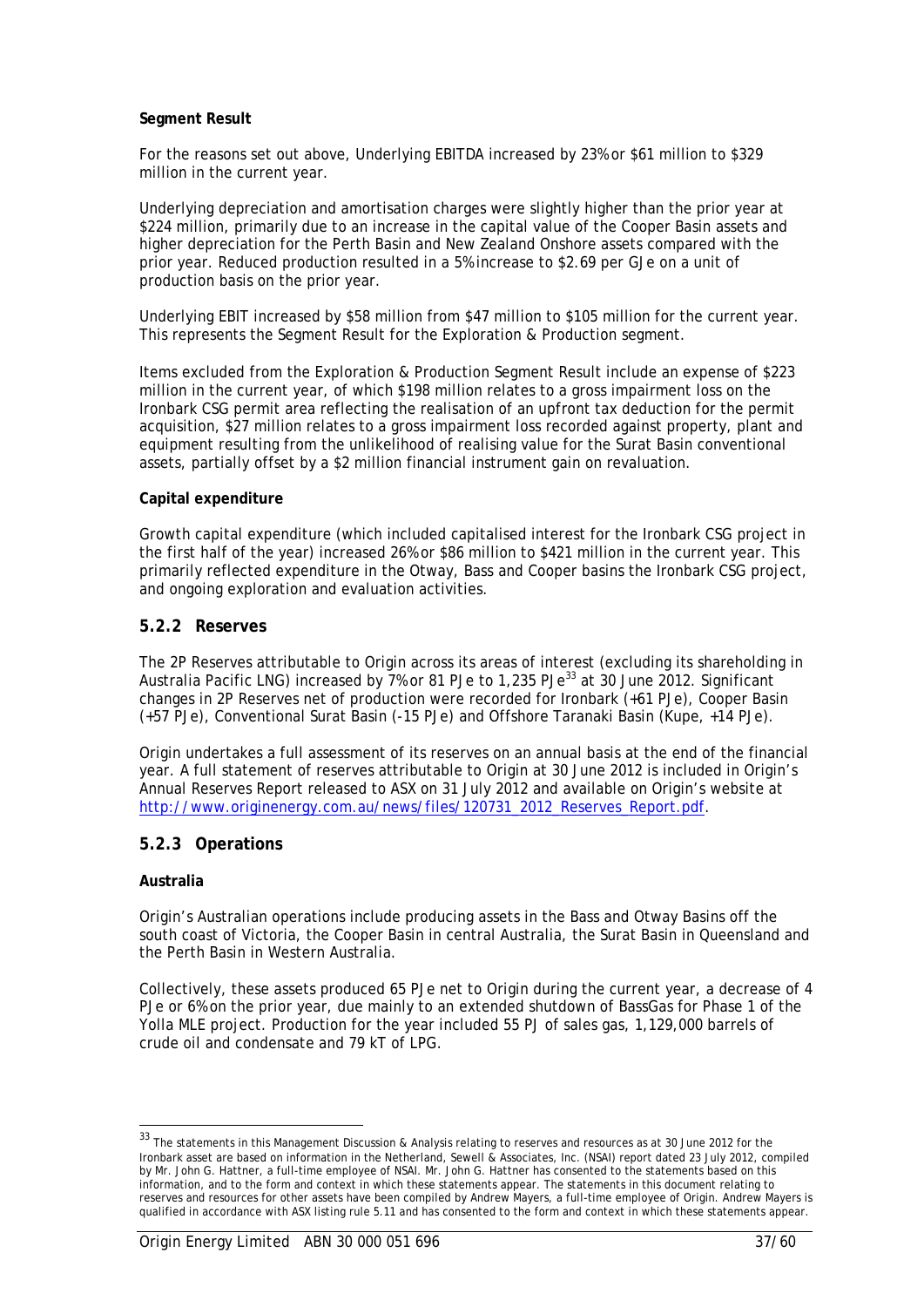### *Offshore Australia*

Production from Origin's offshore Australian assets in the Otway and Bass basins of 40 PJe was 12% lower than in the prior year primarily as a result of the extended shutdown due to the Yolla MLE project. BassGas production was shutdown from December 2011 and is expected to return to a free flow production mode during the September Quarter 2012.

In October 2011, joint venture approval was obtained for development of the Geographe field as part of the Otway Gas Project. The development consists of two subsea horizontal wells and a subsea production system to link the wells to existing Thylacine production facilities. Drilling commenced in the Geographe field in late May 2012.

The Thistle-1 exploration well in VIC/P43 permit area was plugged and abandoned during the year after no significant hydrocarbons were encountered. Evaluation studies of the Speculant Transition Zone 3D seismic survey over the near-shore waters of VIC/RL2 (V) and the adjacent onshore areas are continuing.

### *Onshore Australia*

Production from Origin's onshore assets increased 5% to 25 PJe on the prior year due to marginally higher production in the Cooper and Perth basins.

In the Cooper Basin, production increased marginally as lower gas production was more than offset by an increase in crude oil production. Origin participated in drilling 41 development wells in the Cooper Basin compared with only 20 wells in the prior year which was floodaffected. Production in the Perth Basin was 4 PJe or 46% higher than the prior year mainly due to a full year contribution from Redback South at Beharra Springs. Production in the Surat Basin was 2 PJe or 12% lower than the prior year due to natural field decline.

Evaluation activities continued across all areas including seismic acquisition, reprocessing and interpretation. In the Ironbark permit surface facilities are being installed together with gathering networks and pond construction to support the pilot well production facilities. This programme will continue into the 2013 financial year.

### **New Zealand**

In New Zealand, Origin participates in production from both offshore and onshore assets in the Taranaki Basin, and has interests in exploration permits in the Canterbury and Northland basins.

Origin's share of production from these assets was 18 PJe, an increase of 5% on the prior year. Production for the year included 10 PJ of sales gas, 1,050,500 barrels of crude oil and condensate and 42 kT of LPG. Higher gas and LPG production was partially offset by lower liquid yields.

The Kupe field remaining 2P Reserves have been revised upwards to 408 PJe (Origin share 204 PJe) following further evaluation of well and field production and pressure data.

Production testing and 3D seismic analysis of three Manutahi oil wells drilled in 2011 continued during the year. Construction of the Manutahi surface production and water injection facilities has commenced.

In May 2012, Origin agreed to sell its interests in the Tariki, Ahuroa, Waihapa and Ngere (TAWN) fields together with the Waihapa Production Station for \$42 million Canadian dollars (with adjustments) and a 5% overriding royalty payable to Origin on future production from the TAWN fields. The transaction is expected to complete in October 2012.

Origin is seeking to farm down its interest in the Canterbury Basin with the expectation of drilling a well during the 2014 financial year.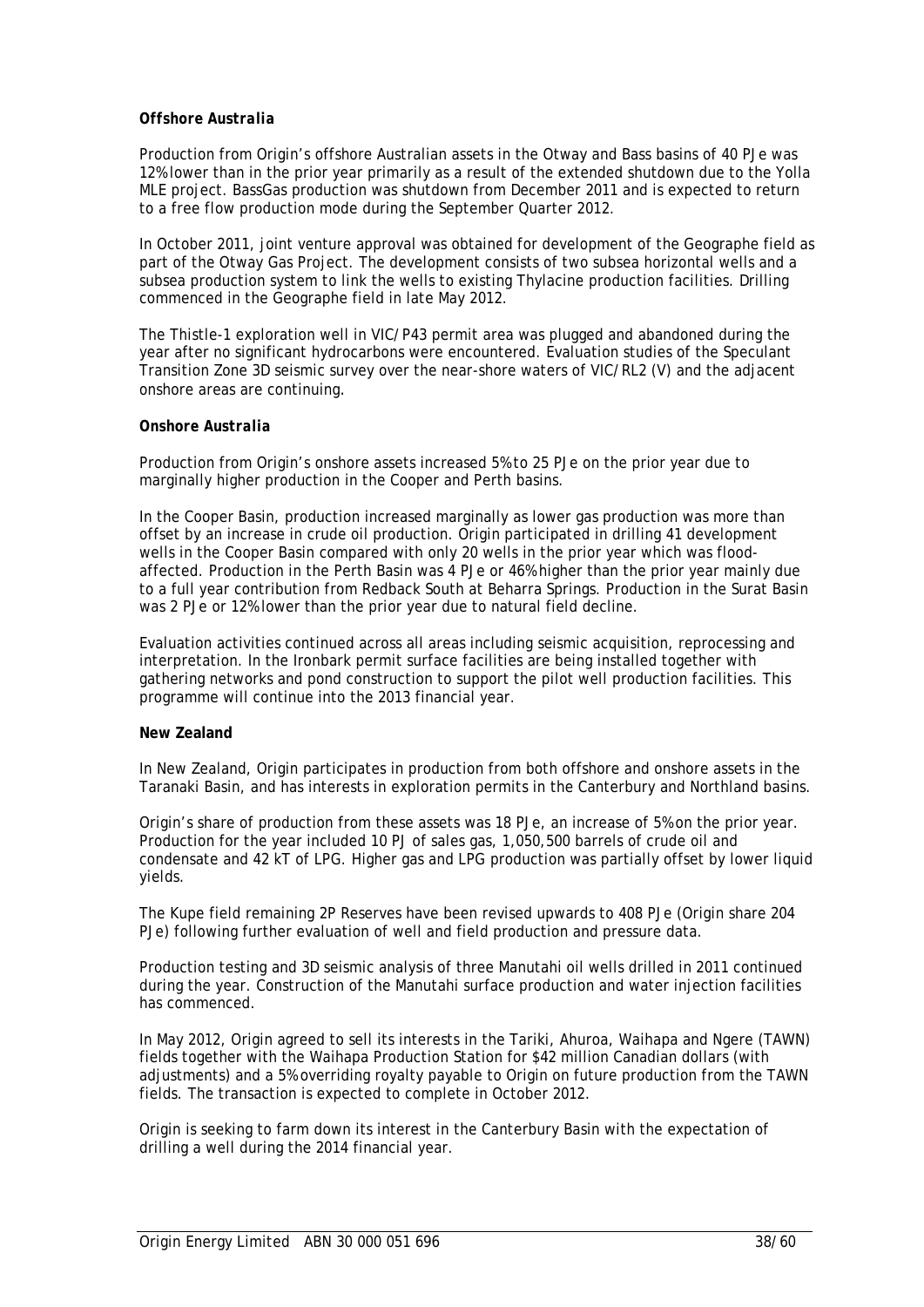#### **International oil and gas exploration**

Origin is pursuing exploration activities in a number of international regions where the combination of geological prospectivity and market opportunities provides incentive to explore. Efforts to date have focussed on conventional gas exploration in a number of countries in South East Asia and in the highly prospective east coast of Africa in Kenya, and for CSG in Botswana.

In Vietnam, planning is in progress for the drilling of a well in the Song Hong Basin in the first half of the 2013 financial year. Farmout negotiations have been concluded with two farminees for a 55% equity share in Block 121 subject to government and other approvals.

In Kenya, drilling at the offshore Mbawa-1 well in Block L8 commenced in August 2012.

In Botswana, Origin entered into a 50:50 incorporated joint venture in November 2011 with Sasol Limited to explore for CSG. An aero-magnetic survey began in June 2012, the first part of a three year exploration program that will also include an extensive drilling and coring program.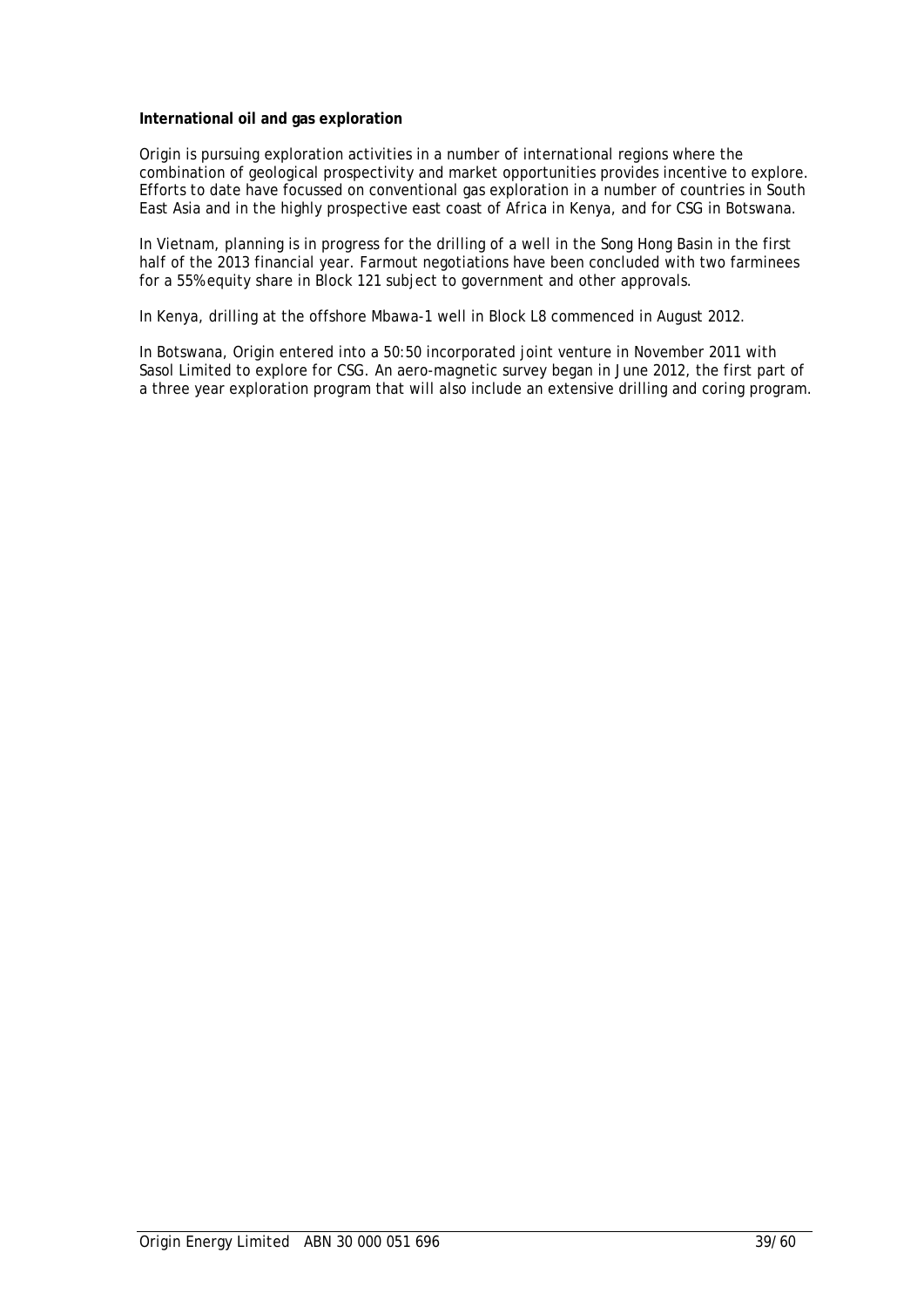# **5.3 Australia Pacific LNG**

The Australia Pacific LNG segment includes Origin's equity accounted share of the results of Australia Pacific LNG Pty Ltd, and the financing costs, foreign exchange gains and losses and tax associated with Australia Pacific LNG.

Origin's shareholding in Australia Pacific LNG at 30 June 2011 was 50%. On 9 August 2011 completion of an equity subscription agreement between Australia Pacific LNG and Sinopec resulted in a dilution of Origin's shareholding to 42.5%. Origin recorded a \$437 million gain on diluting its shareholding in Australia Pacific LNG as a result of the issue of shares to Sinopec. Origin's shareholding at 30 June 2012 was at 42.5%.

A second subscription agreement between Australia Pacific LNG and Sinopec was signed on 20 January 2012. Following the taking of FID on the second train of the Australia Pacific LNG project in July 2012, Origin's shareholding in Australia Pacific LNG was diluted on 12 July 2012 to 37.5% with completion of Sinopec's increased share subscription in Australia Pacific LNG from 15% to 25%.

In Origin's Financial Statements, the financial performance of Australia Pacific LNG is equity accounted. Consequently, revenue and expenses from Australia Pacific LNG do not appear explicitly in the Australia Pacific LNG Segment Result. Origin's share of Australia Pacific LNG's Underlying EBITDA is included in the Underlying EBITDA of the Australia Pacific LNG segment. Australia Pacific LNG's Underlying interest, tax, depreciation and amortisation expense is accounted for between Underlying EBITDA and Underlying EBIT in the line item "Share of interest, tax, depreciation and amortisation of equity accounted investees". As a result, Origin's share of Australia Pacific LNG's Underlying net profit after tax is included in the Underlying EBIT line and Segment Result line below.

| Year ended 30 June                                              | 2012<br>\$m\$ | 2011<br>\$m\$ | Change<br>$(\%)$ |
|-----------------------------------------------------------------|---------------|---------------|------------------|
| <b>Total Segment Revenue</b>                                    |               |               |                  |
| <b>Underlying EBITDA</b>                                        | 47            | 63            | (25)             |
| <b>Underlying EBIT</b>                                          | 14            | 21            | (33)             |
| Segment result                                                  | 14            | 21            | (33)             |
| Items excluded from Underlying EBIT and Segment result          | 430           | 16            | N/A              |
| Origin cash contribution to Australia Pacific LNG <sup>34</sup> | 1,167         |               | N/A              |

• Underlying EBITDA of \$47 million in the year, 25% lower than in the prior year reflecting Origin's reduced shareholding in Australia Pacific LNG and increased expenditure associated with meeting LNG regulatory and operating requirements for the export project

- Marketing agreements are in place with Kansai and Sinopec for two LNG trains
- FID taken on the first LNG train in July 2011 and the second LNG train in July 2012
- Australia Pacific LNG reserves increased to 13,111 PJe 2P Reserves and 16,047 PJe 3P Reserves 35 (100% basis) at 30 June 2012
- The Australia Pacific LNG project is progressing on schedule and budget to deliver first LNG in mid-2015

<sup>&</sup>lt;sup>34</sup> Via Ioan repayments

 $35$  Refer to Glossary in Appendix 6.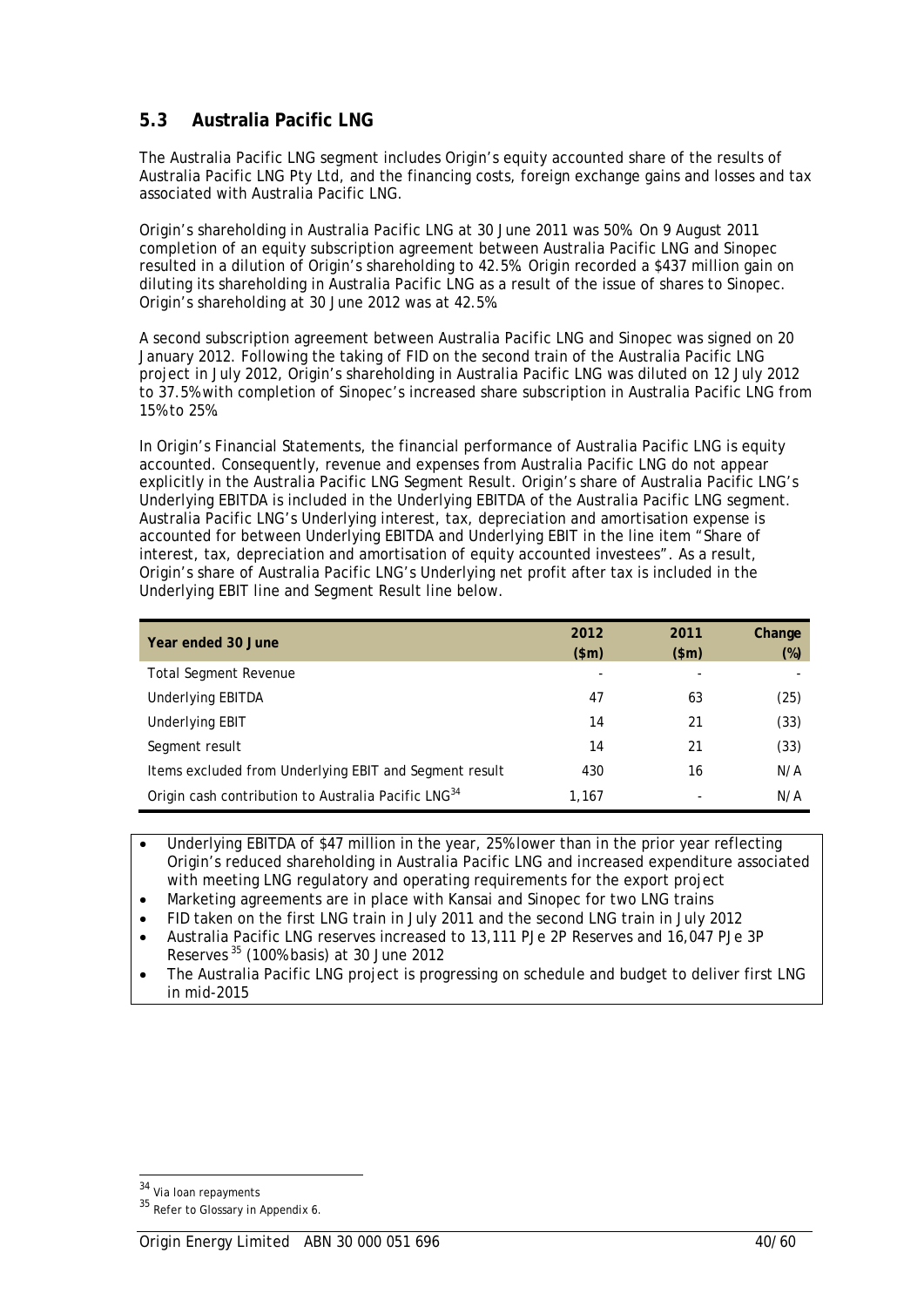# **5.3.1 Australia Pacific LNG financial performance (100% basis)**

#### **Production, Sales and Revenue**

| <b>Operating Performance</b> | <b>Total APLNG</b><br>Origin's<br>interest (PJe)<br>(PJe)<br><b>June 2012</b> |    | <b>Total APLNG</b><br>(PJe) | Origin's<br>Interest (PJe)<br><b>June 2011</b> |
|------------------------------|-------------------------------------------------------------------------------|----|-----------------------------|------------------------------------------------|
| <b>Production Volumes</b>    | 108                                                                           | 47 | 97                          | 48                                             |
| Sales Volumes                | 115                                                                           | 50 | 109                         | 54                                             |

Australia Pacific LNG's domestic production increased 11 PJe or 11% from 97 PJe to 108 PJe for the current year. This was despite limited average production in the Spring Gully area as it recovers from water capacity restrictions during the 2010/2011 flooding events and a temporary shutdown of the Northern Denison field to carry out upgrade activities.

Sales volumes increased by 6 PJe or 6% to 115 PJe for the current year (prior year 109 PJe) due to increased customer demand. Average gas prices were also marginally higher, and consequently revenue increased in line with sales volumes to \$362 million compared with \$336 million in the prior year, an increase of 8%.

#### **Financial performance**

The following information is derived from Note 11(b) to Origin's Financial Statements.

| <b>Financial Performance</b><br>\$m\$    | <b>Total APLNG</b> | Origin's<br>interest <sup>36</sup> | <b>Total APLNG</b> | Origin's<br>interest <sup>37</sup> |
|------------------------------------------|--------------------|------------------------------------|--------------------|------------------------------------|
|                                          |                    | <b>June 2012</b>                   |                    | <b>June 2011</b>                   |
| Operating revenue                        | 362                |                                    | 336                |                                    |
| Operating expenses                       | (251)              |                                    | (210)              |                                    |
| <b>Underlying EBITDA</b>                 | 111                | 47                                 | 126                | 63                                 |
| Depreciation and amortisation<br>expense | (93)               |                                    | (77)               |                                    |
| Net financing income/ (costs)            | 6                  |                                    | (4)                |                                    |
| Income tax benefit/(expense)             | 10                 |                                    | (3)                |                                    |
| Underlying Share of ITDA                 | (77)               | (33)                               | (84)               | (42)                               |
| Segment Result                           | 34                 | 14                                 | 42                 | 21                                 |
| Items excluded from Segment<br>Result    | 25                 | 11                                 | 49                 | 24                                 |
| <b>Statutory Profit</b>                  | 59                 | 25                                 | 91                 | 45                                 |

Australia Pacific LNG's operating expenses increased by 20% or \$41 million to \$251 million, compared with \$210 million in the prior year. This reflected an increase in the costs associated with meeting the LNG-related regulatory and operating requirements in both operated and nonoperated fields. Increased expenses relating to the LNG project office, LNG marketing, repairs and maintenance following the 2011 floods and additional preventative maintenance on key production and compression equipment were also incurred during the year.

As a result, Underlying EBITDA decreased by 12% or \$15 million, from \$126 million to \$111 million.

Depreciation and amortisation expenses increased by 21% or \$16 million from \$77 million to \$93 million due to an increase in assets in operation compared to the prior year.

<sup>&</sup>lt;sup>36</sup> Reflects Origin's 50% share in Australia Pacific LNG until 9 August 2011 at which time this was diluted to a 42.5% share, and remained at that level at 30 June 2012.

<sup>37</sup> Reflects Origin's 50% share in Australia Pacific LNG during the prior year.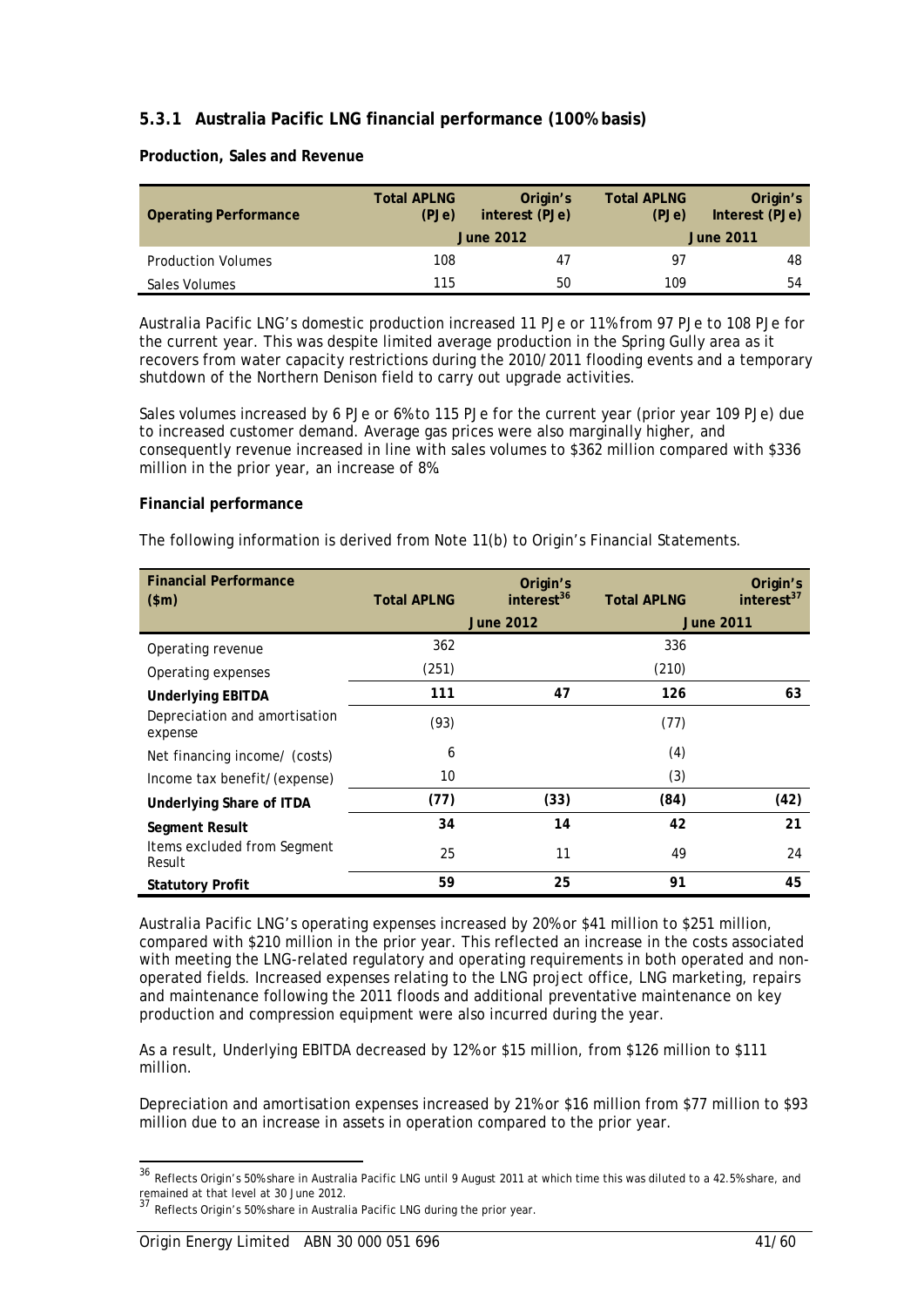Underlying net financing income increased \$10 million from an expense of \$4 million to income of \$6 million during the current year, due to interest earned on the proceeds received under the subscription agreement with Sinopec.

Underlying income tax benefit increased \$13 million from an expense of \$3 million to a benefit of \$10 million compared to the prior year due to the reduction in Underlying profit before tax compared to the prior year and increased research and development deductions.

Items excluded from the Segment Result decreased 49% or \$24 million from \$49 million to \$25 million in the current year. This was primarily due to a net foreign exchange loss (\$12 million) and a foreign exchange loss on the deferred tax balances of subsidiaries in the Australia Pacific LNG consolidated group with US dollar functional currencies (\$13 million), offset by higher unwinding of discounts recognised on shareholder receivables (-\$10 million).

Consequently, Statutory Profit for Australia Pacific LNG decreased 35% or \$32 million from \$91 million to \$59 million.

### **5.3.2 Segment Result**

The Australia Pacific LNG segment recorded an Underlying EBITDA of \$47 million compared with \$63 million in the prior year, a decrease of 25%. This reflected higher operating costs within Australia Pacific LNG as described above, together with the dilution of Origin's shareholding in Australia Pacific LNG from 50% to 42.5% in July 2011.

Origin's Underlying share of ITDA for Australia Pacific LNG decreased from \$42 million in the prior year to \$33 million in the current year.

Origin's share of the Underlying Profit of Australia Pacific LNG decreased from \$21 million in the prior year to \$14 million in the current year. This is recorded as the Segment Result for the Australia Pacific LNG segment in Origin's Financial Statements.

Items excluded from the Australia Pacific LNG Segment Result amount to \$430 million (post-tax) in the current year, as described in Section 3.1.

### **5.3.3 Reserves**

 $\overline{a}$ 

Australia Pacific LNG increased 2P Reserves from 11,775 PJe at 30 June 2011 to 13,111 PJe at 30 June 2012, with 3P Reserves increasing from 14,742 PJe to 16,047 PJe<sup>38</sup>. The overall increase in 2P Reserves of 1,336 PJe included additions, revisions and corrections totalling 1,444 PJe, together with production of 108 PJe.

Origin's shareholding in Australia Pacific LNG was 50% at 30 June 2011 and was diluted to 42.5% on 9 August 2011. The tables below shows Origin's net share of reserves and resources reflective of this change. At a 2P Reserves level Origin's share of reserves has therefore decreased by 315 PJe net of production to 5,572 PJe.

spe.org/spe-app/spe/industry/reserves/prms.htm

<sup>&</sup>lt;sup>38</sup> The June 2012 assessment of Australia Pacific LNG's CSG reserves and resources has been prepared by internationally recognised petroleum consultant Netherland, Sewell & Associates, Inc. (NSAI) as per their report dated 26 July 2012, compiled by Mr John G. Hattner, a full-time employee of NSAI. Mr John G. Hattner is qualified in accordance with ASX listing rule 5.11 and has consented to the statements made based on this information, and to the form and context in which these statements appear.

The Reserves Statement has been prepared to be consistent with the Petroleum Resources Management System 2007 published by Society of Petroleum Engineers (SPE). This document may be found at the SPE website

A factor of 1.038 petajoules per billion cubic feet of gas was used in the conversion of volumetric petroleum product measures to the energy measure of petajoules.

Origin's interests in exploration and production tenements (held directly or indirectly) may change from time to time and some of Australia Pacific LNG's CSG tenements are subject to commercial arrangements under which, after the recovery of acquisition, royalty, exploration, development and operating costs, plus an uplift on exploration, development and operating costs, a portion of some of the interests may revert to previous holders of the tenements. Origin has assessed the potential impact of reversionary rights associated with such interests based on economic tests consistent with these reserves and based on that assessment does not consider that reversion will impact the reserves quoted within this report.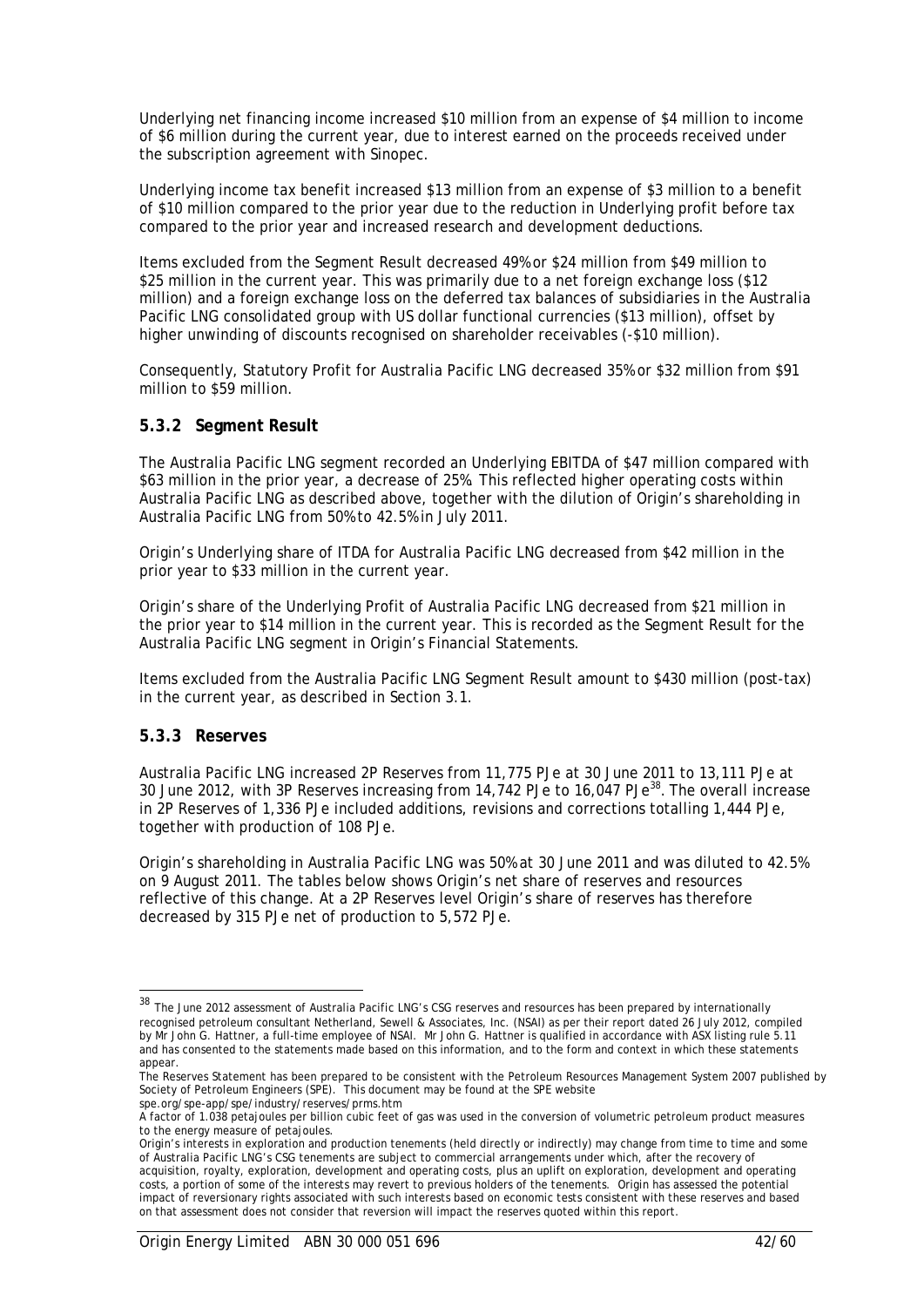| <b>API NG</b><br>Reserves (PJe)          | <b>Reserves</b><br><b>June 2011</b> | Additions/R<br>evisions | Product-<br>ion | <b>Reserves</b><br><b>June 2012</b> | Origin net<br><b>Jun 2011</b><br>(50%) | Origin net<br><b>June 2012</b><br>(42.5%) |
|------------------------------------------|-------------------------------------|-------------------------|-----------------|-------------------------------------|----------------------------------------|-------------------------------------------|
| Proved and<br>Probable (2P)              | 11,775                              | 1,444                   | (108)           | 13,111                              | 5,887                                  | 5.572                                     |
| Proved,<br>Probable and<br>Possible (3P) | 14,742                              | 1,413                   | (108)           | 16,047                              | 7.371                                  | 6,820                                     |

| <b>APLNG</b><br>Resources (PJe)   | <b>Resources</b><br><b>June 2011</b> | Net Increase/<br>(Decrease) | <b>Resources</b><br><b>June 2012</b> | Origin net<br><b>Jun 2011</b><br>(50%) | Origin net<br><b>June 2012</b><br>(42.5%) |
|-----------------------------------|--------------------------------------|-----------------------------|--------------------------------------|----------------------------------------|-------------------------------------------|
| 2C Contingent<br>Resources        | 4.041                                | (216)                       | 3,825                                | 2.020                                  | 1,626                                     |
| 3C Contingent<br><b>Resources</b> | 10,050                               | (221)                       | 9.829                                | 5.025                                  | 4.177                                     |

Australia Pacific LNG's reserves have been assessed against existing contractual arrangements, additional domestic sales and a forward price scenario based on the monetisation of the reserves through Australia Pacific LNG's CSG to LNG export project. Gas prices for the CSG to LNG export project are calculated using the Residual Pricing Method (RPM) which is described in Origin's Annual Reserves Report.

Origin undertakes a full assessment of its reserves on an annual basis at the end of the financial year. A full statement of reserves attributable to Origin at 30 June 2012 is included in Origin's Annual Reserves Report released to the ASX on 31 July 2012 and available on Origin's website at http://www.originenergy.com.au/news/article/asxmedia-releases/1414.

# **5.3.4 Australia Pacific LNG export project**

The Australia Pacific LNG export project was sanctioned in July 2011 for an initial 4.5 million tonnes per annum LNG production train and infrastructure to support a second LNG train of the same size. The second LNG train was sanctioned in July 2012.

On 20 January 2012, Sinopec agreed to purchase an additional 3.3 million tonnes per annum of LNG through to 2035 under its existing sale and purchase agreement with Australia Pacific LNG. On 29 June 2012, Australia Pacific LNG and The Kansai Electric Power Company signed a binding agreement for the sale and purchase of approximately 1 million tonnes of LNG per year for 20 years. The above Sinopec and Kansai agreements complete the marketing of Australia Pacific LNG's two train project.

# **5.3.5 Capital expenditure and funding**

The two train CSG to LNG project is estimated to cost \$23 billion from the taking of the first FID in July 2011 to first LNG from the second train. Since July 2011, there has been no significant change in the estimated US\$20 billion project costs other than as a result of movements in foreign exchange rates, which at the time converted to \$23 billion. The project is on schedule and budget to deliver first LNG in mid-2015. Over two thirds of this estimated capital cost is denominated in Australian dollars with the balance predominantly in US dollars.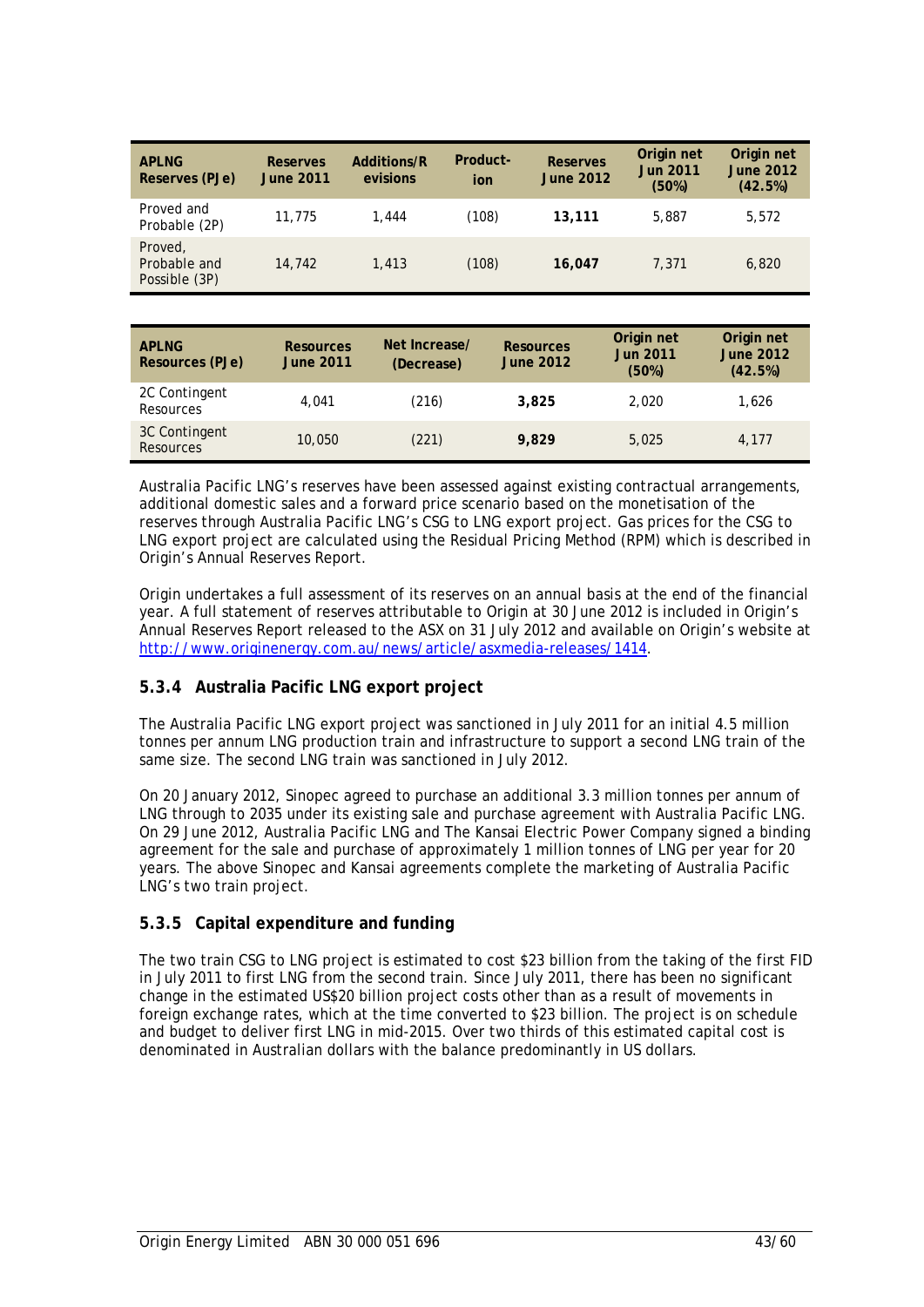The table below details Australia Pacific LNG capital expenditure (100% basis) for the 2012 financial year.

| Year ended 30 June 2012                  | A\$ million |
|------------------------------------------|-------------|
| Project costs plus capitalised O&M costs | 4,710       |
| Domestic costs                           | 504         |
| <b>Exploration costs</b>                 | 85          |
| Total $39$                               | 5.299       |

**Project costs plus capitalised O&M costs** include all operated and non-operated costs associated with the LNG project plus all operating and maintenance costs associated with the LNG project which have been capitalised. These operating and maintenance costs are excluded from the LNG export project cost estimates. The operating and maintenance spend will grow with progress in the upstream project. The capitalisation of operating and maintenance costs prior to LNG start up will continue to be assessed.

**Domestic costs** include those from Australia Pacific LNG's domestic operations, upstream nonoperated costs associated with the supply of gas to third party LNG projects and costs associated with head office and system assets.

**Exploration costs** relate to exploration not expected to be applied to Phase 1 of the project (pre-LNG start-up).

During the 2012 financial year, Origin contributed \$1,167 million to Australia Pacific LNG via loan repayments to meet its share of Australia Pacific LNG capital expenditure not otherwise met by cash available to Australia Pacific LNG. Origin has made no cash contributions in previous periods as all expenditure was met through the proceeds from the issue of equity to other shareholders and from operating cash flows.

The non-operated joint venture operations remain on track to deliver gas when needed by Australia Pacific LNG in order to deliver LNG from mid-2015. There have been cost increases announced by third party LNG projects in which Australia Pacific LNG is a non-operating joint venture participant in specific upstream gas fields. Australia Pacific LNG's cost estimates announced in July 2011 already allowed some headroom for cost increases of this type in the period to first LNG. The impact of the other projects' cost increases on Australia Pacific LNG's existing cost estimates for its two-train project will be further assessed when more information becomes available from these projects.

# **5.3.6 Project performance and key milestones**

| <b>Milestone</b>                  | Date.      |
|-----------------------------------|------------|
|                                   |            |
| First gas field facility complete | Mid-2013   |
| Pipeline complete                 | Early-2014 |
| First LNG from Train One          | Mid-2015   |
| First LNG from Train Two          | Early-2016 |

The CSG to LNG project is on budget and on schedule to achieve key project milestones:

The Upstream Project is 14% complete and the Downstream Project is 17% complete, based on overall progress of work completed to date.

<sup>39</sup> Australia Pacific LNG capital expenditure is shown on an accruals basis. No revenue has been capitalised.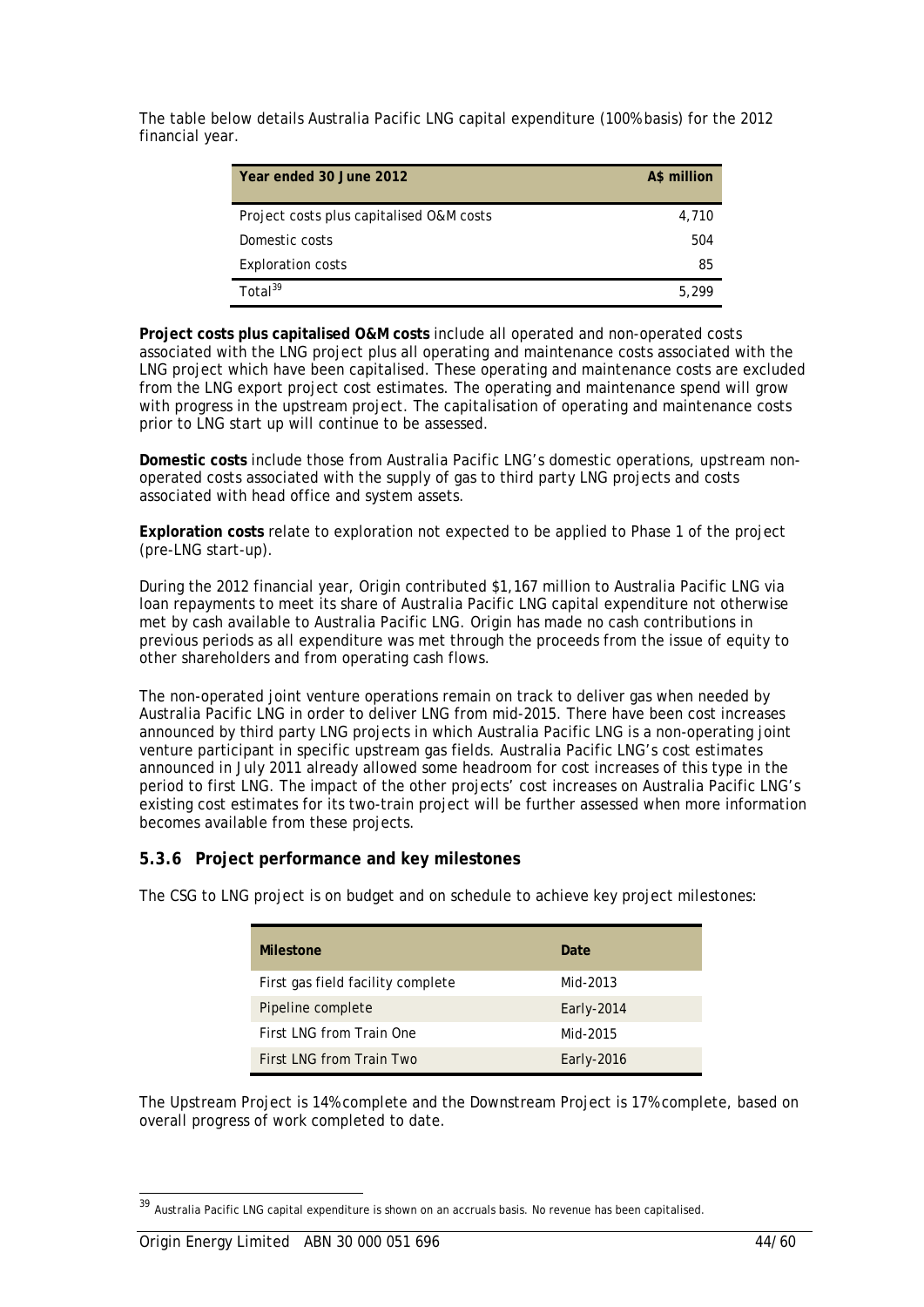### **Key accomplishments since project commencement**

### *Upstream Project*

- **Drilling: 68 Phase 1<sup>40</sup> operated wells have been drilled and Australia Pacific LNG** participated in 262 non-operated wells during the 2012 financial year. Improvements to land access have been made and the project has 340 operated wells in the "land bank" (wells ready for pad preparation and drilling). A third Savanna hybrid coil-tubing rig was mobilised in July 2012 and now drilling in Condabri. Additional drilling capacity is expected to be added in the coming months.
- **Gathering**: 595 of the 1,100 (operated) wells which are required for trains 1 and 2 have been 'scouted' (land surveys, environmental studies, flow-line routes etc.) and construction drawings and work packs issued have been issued for approximately 300 of these wells. East Coast Pipelines are undertaking gathering works in the Spring Gully area, and Leighton Contractors are undertaking gathering works in the Condabri area. A third contractor is expected to be engaged shortly to install gathering lines in the Combabula area. A 400 person camp has been constructed and is operational in Condabri to house gathering construction teams.
- **Facilities:** The second set of compressor trains was shipped to Brisbane from Germany and the first two gas plant pre-assembled units were shipped from Thailand to Brisbane on schedule during June and July 2012. Site preparation works are largely complete for the first gas and water facilities at Condabri. Laing O'Rourke and Leighton Contractors are mobilising for site construction activities.
- **Pipeline**: Construction of the pipeline commenced in July 2012, following receipt of required environmental permits. Pipeline stringing commenced in August 2012, with welding on track to start in September 2012. As at 30 June 2012, 166 pipeline easements, corresponding to 240 kilometres of pipeline, had been secured. The acquisition of easements is continuing ahead of pipeline construction. The main pipeline is on track to be completed in early-2014, consistent with the project schedule and the Narrows Crossing is on track to be complete by mid-2014.
- **Electrification**: Australia Pacific LNG has contracted Powerlink to undertake the electrification sub-project. All aspects of electrification are progressing on schedule.

### *Downstream Project*

- **Curtis Island**: Early works, including clearing, rock delivery and placement were impacted by heavier than typical rainfall during the wet season resulting in lower than anticipated productivity at the site. Notwithstanding this impact, key critical path activities are all on schedule: (i) works associated with the LNG compressors (fabrication in Italy and site works on Curtis Island); (ii) the construction of the Material Offloading Facility (MOF), which will receive the deliveries of LNG plant items in early 2013; and (iii) the construction of the LNG tanks. Pouring of concrete foundations for Train 1 commenced in June 2012. Construction of the first phase of the accommodation village on Curtis Island is on track to support initial occupancy in the September Quarter 2012, slightly behind schedule. The Curtis Island transport infrastructure is slightly behind plan, however, will not adversely impact the Australia Pacific LNG overall schedule.
- **Mainland facilities**: Key infrastructure including Roll-On Roll-Off facilities on Fishermans Landing and Curtis Island sites*,* which supports the delivery of people and materials from the mainland to Curtis Island, is complete and operational.
- **Dredging:** Dredging works have progressed more slowly than anticipated due to a combination of early turbidity issues, seasonal tides and lower than anticipated productivity of dredging vessels. However, Australia Pacific LNG has worked with the other proponents

<sup>&</sup>lt;sup>40</sup> Phase 1 includes Australia Pacific LNG operated wells required to be online to deliver first gas to both trains of the CSG to LNG export project (in conjunction with gas from non-operated areas).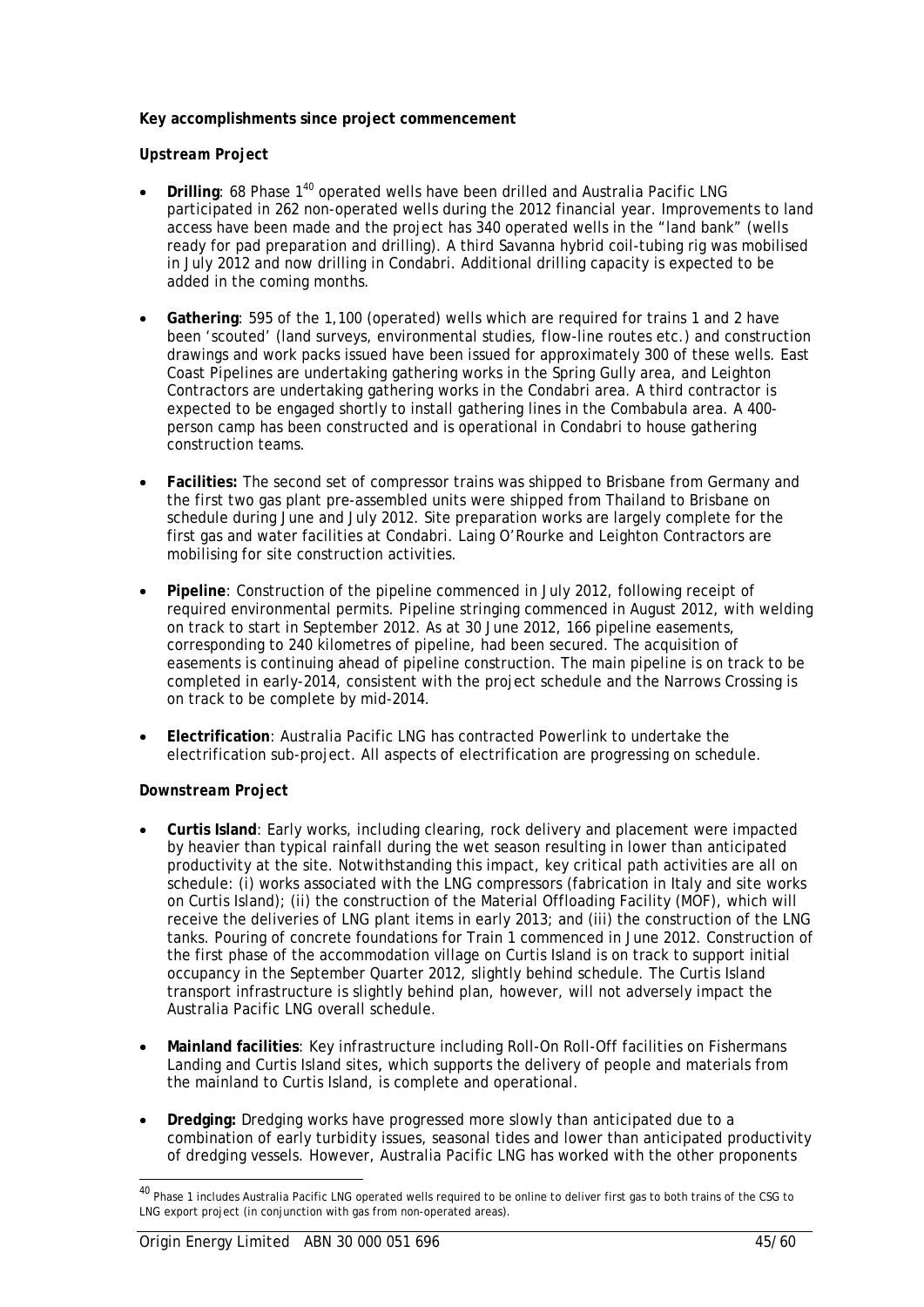and Gladstone Port Corporation to ensure that all critical aspects of dredging are completed on time to support construction activities. All construction relating to dredging works is complete, with MOF and LNG jetty shipping channels progressing to plan following the introduction of a second suction cutter dredge.

• **Module yard**: Site works have been completed in preparation for the receipt of material and assembly of modules in Batam, Indonesia. Bechtel and Australia Pacific LNG personnel have commenced mobilisation to the module yard, and first deliveries of bulk materials have arrived on schedule. Module assembly is expected to commence in September 2012 and first module delivery is expected early in the second half of the 2013 financial year.

|            | Upstream                                                                                                                                                                                                                                                                                                                   | <b>Result</b>                                     | <b>Result</b><br>Downstream                                                                                                                                                                                             |
|------------|----------------------------------------------------------------------------------------------------------------------------------------------------------------------------------------------------------------------------------------------------------------------------------------------------------------------------|---------------------------------------------------|-------------------------------------------------------------------------------------------------------------------------------------------------------------------------------------------------------------------------|
| date       | Overall progress of work completed to                                                                                                                                                                                                                                                                                      | 14%                                               | Overall progress of work completed<br>17%<br>to date                                                                                                                                                                    |
| Drilling   | Access approvals<br>Operated wells drilled                                                                                                                                                                                                                                                                                 | 340<br>68                                         | Site civil construction<br>65%<br>Curtis Island<br>Material Offloading Facility<br>On track<br>Curtis Island construction dock<br>On track<br>Curtis Island Roll on Roll off<br>On track<br>ramp Curtis Island causeway |
| Gathering  | Gathering wells scouted<br>Gathering well sites ready for<br>construction<br>Early works<br>Gathering camp<br>Gathering construction contracts<br>awarded to Leighton Contractors<br>and East Cost Pipelines                                                                                                               | 595<br>295<br>On track<br>Occupied<br>Complete    | Fisherman's Landing Northern<br>Complete<br>Mainland Facilities<br>Extension roll on /roll off<br>facility and ferry terminal                                                                                           |
| Facilities | Fabrication of pre-assembled<br>units for Train One<br>Delivery of the first two units<br>Delivery of the second set of<br>compressor trains<br>Site preparation at Condabri<br>Central<br>Construction contracts awarded<br>to Lang O'Rourke (gas facilities)<br>and Leighton Contractors (water<br>treatment facilities) | 76%<br>Shipped<br>Shipped<br>Complete<br>Complete | Marine facilities<br>71%<br>Dredging<br>34%<br>Dredging works                                                                                                                                                           |
| Pipeline   | Pipeline easements<br>Pipeline engineering completion<br>Pipeline delivered<br>Pipeline construction contracts<br>awarded to McConnell Dowell,<br><b>Consolidated Contracting Co.</b><br>joint venture (MCJV) and NACAP<br><b>Construction of Narrows Crossing</b><br>(performed by QCLNG)                                 | 166<br>69%<br>30%<br>Complete<br>On track         | Compressor manufacturing<br>On track<br>Plant<br><b>Compressor foundations</b><br>On track<br>LNG <sub>I</sub><br>LNG tanks<br>Ahead of<br>plan                                                                         |

### **Project performance to 30 June 2012**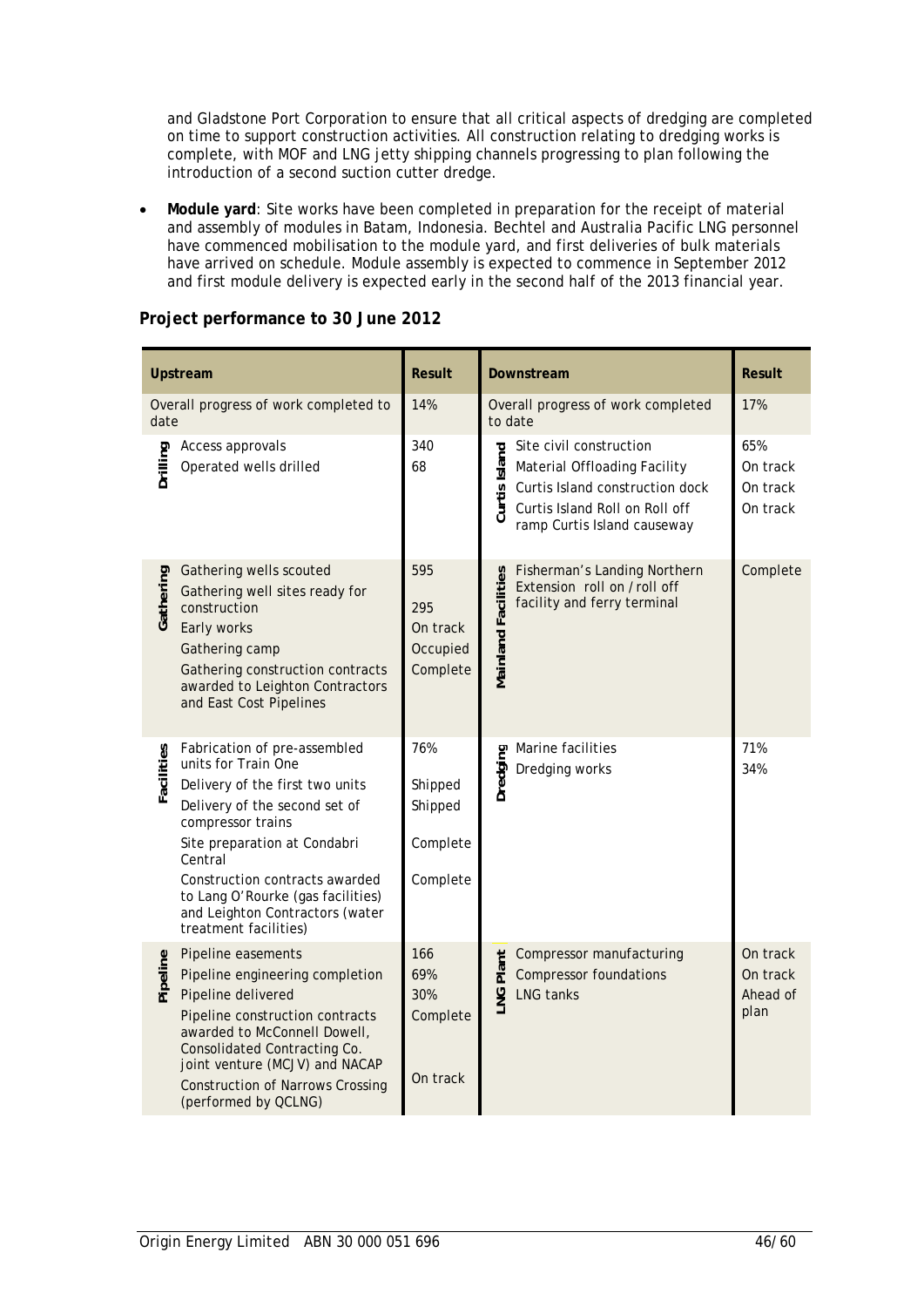|                     | Upstream                                           | Result               | Downstream | Result |
|---------------------|----------------------------------------------------|----------------------|------------|--------|
| ification<br>Electr | Eastern electrification<br>Train 2 electrification | On track<br>On track |            |        |

# **Key project goals and milestone for the 2013 financial year**

| <b>Upstream</b>                            | FY2013<br>Plan | <b>Downstream</b>                     | FY2013<br>Plan |
|--------------------------------------------|----------------|---------------------------------------|----------------|
| 200 wells drilled                          | 02             | Module assembly underway              | 01             |
| 100 wells with gathering lines installed   | O <sub>2</sub> | Mechanical erection begins            | O <sub>2</sub> |
| Condabri Central gas plant 50%<br>complete | O <sub>2</sub> | Material Offloading Facility complete | O <sub>3</sub> |
| 150km pipeline installed                   | O <sub>2</sub> | First compressors shipped to site     | O <sub>3</sub> |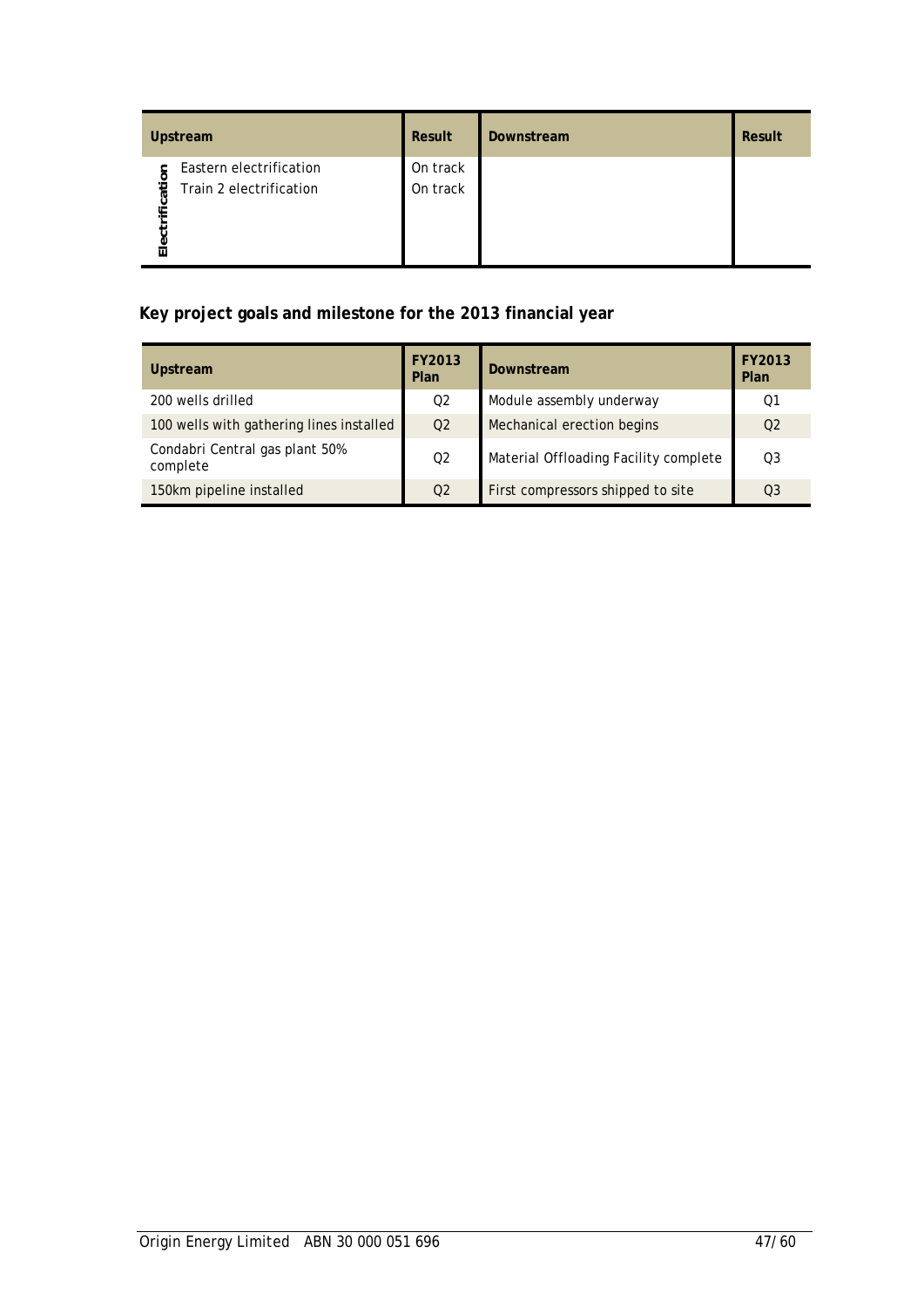# **5.4 Contact Energy**

This segment reports the results of Origin's 53.0% owned controlled entity, Contact Energy, which is a natural gas, electricity, LPG and energy related products and services provider and power generator in New Zealand. Origin held a 52.6% interest in Contact Energy at 30 June 2011. The segment also includes Origin's interest and tax relating to borrowings for the investment in Contact Energy.

### **Financial Performance**

| Year ended 30 June                               | 2012<br>\$m\$ | 2011<br>\$m\$ | Change<br>$(\%)$ |
|--------------------------------------------------|---------------|---------------|------------------|
| <b>Total Segment Revenue</b>                     | 2,102         | 1,708         | 23               |
| <b>Underlying EBITDA</b>                         | 400           | 345           | 16               |
| Underlying EBIT                                  | 248           | 214           | 16               |
| Segment Result <sup>41</sup>                     | 60            | 46            | 30               |
| Items excluded from Segment Result <sup>42</sup> | 6             | (1)           | N/A              |
| Growth capital expenditure                       | 402           | 341           | 18               |

• Underlying EBITDA up 16% to \$400 million

- Higher wholesale electricity prices offset by reduced hydro generation volumes
- Improvement in generation unit costs and Commercial and Industrial margins
- Improved portfolio flexibility from the Ahuroa gas storage facility and the Stratford and Whirinaki peaker plants
- Te Mihi on track, Enterprise Transformation now focused on retail program

# **5.4.1 Operational Performance**

| Year ended 30 June                            | 2012    | 2011    | Change $(\%)$ |
|-----------------------------------------------|---------|---------|---------------|
| Total generation volume (GWh)                 | 10.653  | 10,259  | 4             |
| Retail electricity sales (GWh)                | 8,280   | 8,254   | 0             |
| Gas sales (retail and wholesale) (PJ)         | 4.8     | 9.9     | (52)          |
| LPG sales (tonnes)                            | 65,715  | 65,201  |               |
| Electricity customers ('000s)                 | 443,000 | 447,000 | (1)           |
| Gas customers ('000s)                         | 62,500  | 60,000  | 4             |
| LPG customers (including franchisees) ('000s) | 61,700  | 59,300  | 4             |
| Total customers ('000s)                       | 567,200 | 566,300 | 0             |

Origin owns a 53.0% interest in and consolidates 100% of Contact Energy in accordance with the Australian accounting standards. The interests attributable to minority shareholders are recognised as Non-controlling interests in the Financial Statements.

A financial report entitled "Management discussion of financial results for the year ended 30 June 2012" was issued by Contact Energy to the New Zealand Stock Exchange (NZX) on 14 August 2012 and is available on Origin's website www.originenergy.com.au. That document contains details regarding Contact Energy's financial and operating performance during the period, including comparisons to the performance of Contact Energy in the prior year.

<sup>&</sup>lt;sup>41</sup> Segment Result represents Underlying EBIT less interest, tax and non-controlling interests.

<sup>42</sup> Items excluded from Segment Result are net of tax and non-controlling interests.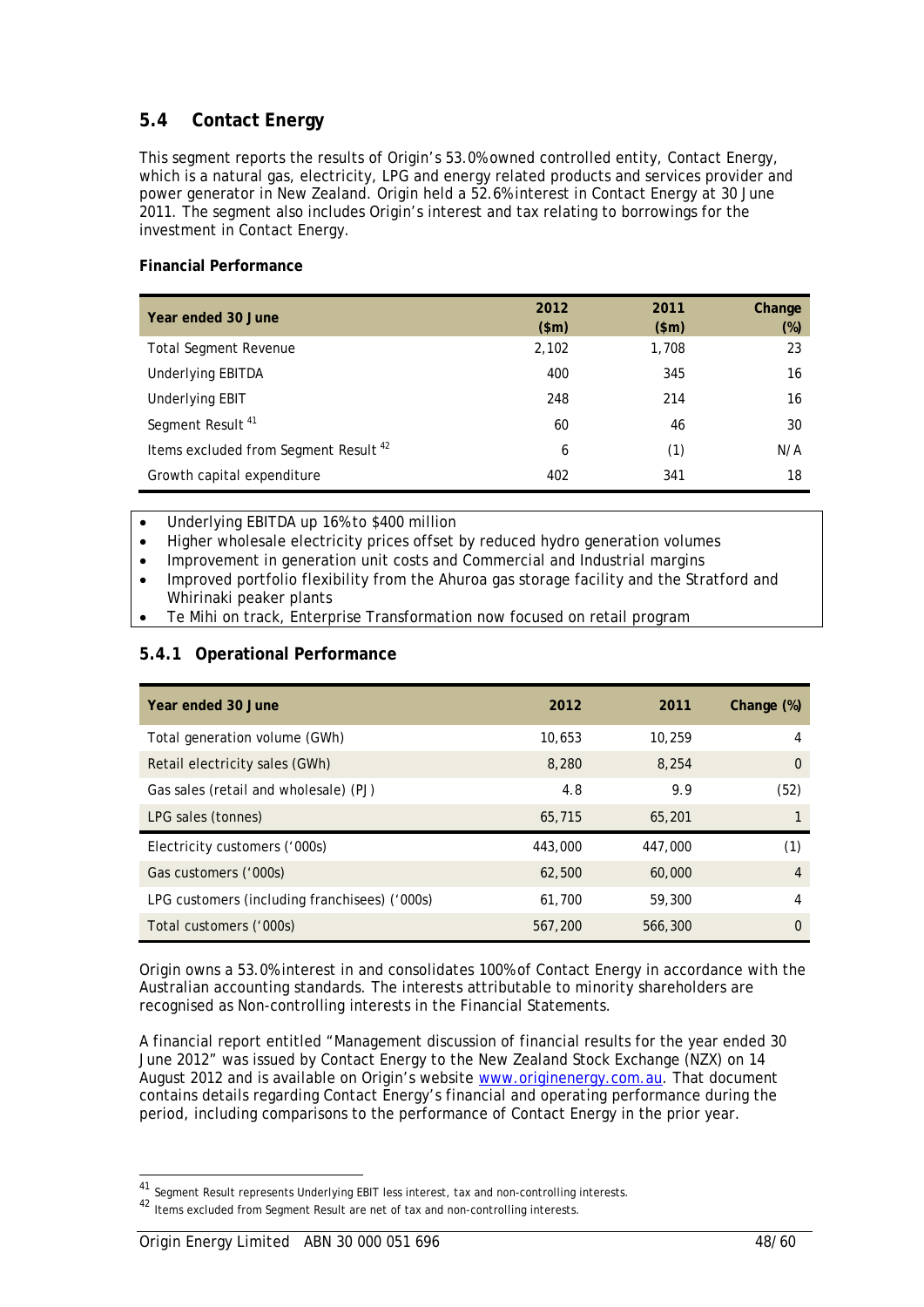In consolidating Contact Energy's results, Origin used an average exchange rate of NZ\$1.28 to the Australia dollar, compared with NZ\$1.30 to the Australian dollar in the prior year.

Contact Energy's Underlying EBITDA reported in Origin's accounts in Australian dollars increased 16% or \$55 million to \$400 million from \$345 million, while Underlying EBIT increased in line with Underlying EBITDA to \$248 million with higher depreciation and amortisation costs due to the growth of the Contact Energy asset base with the inclusion of the Stratford peaker plant and Ahuroa gas storage facility.

The Contact Energy Segment Result increased by 30% or \$14 million to \$60 million in the year. Improved earnings were partially offset by higher net financing costs, an increase in income tax (at a lower rate due to a decrease in the New Zealand company tax rate from 30% to 28%) and non-taxable gains on the divestment of Oakey Power Holdings Pty Ltd and the sale of Clutha land.

Items excluded from the Segment Result are net of tax and non-controlling interests and include adjustments for the removal of a gain on exit of Contact Energy's investment in Oakey Power Holdings Pty Ltd, the change in fair value of financial instruments, transition costs arising on implementation of Contact Energy's IT transformation program and associated activities in the retail business, and the net cost of not proceeding with the Clutha development.

Growth capital expenditure of \$402 million (including capitalised interest) increased 18% from \$341 million in the prior year primarily due to \$308 million of expenditure for the Wairakei Investment Program, which includes the Te Mihi Power Station.

The commentary below relates to Contact Energy's performance in New Zealand dollar terms.

Contact Energy's Underlying EBITDA increased 15% or by NZ\$67 million to NZ\$509 million.

Contact Energy's Electricity business segment grew strongly, with Underlying EBITDA up 16% or NZ\$63 million to NZ\$468 million.

The benefits of Contact Energy's diverse generation portfolio were realised during the year with higher wholesale electricity prices due to lower hydro generation (due to record low inflows in the South Island), which increased thermal generation, including 356 GWh from Contact Energy's Stratford Peakers. The gains from higher prices were offset by an unfavourable fuel mix with Contact Energy's hydro volumes down 25% on the prior year. Improvements in the flexibility of Contact Energy's portfolio were evidenced by take-or-pay savings, lower average gas costs and increased revenue from providing more capacity to the ancillary services market. Lower international carbon prices also assisted in lowering the thermal unit generation cost.

Total electricity retail sales were in line with the prior year with continued sales growth in the C&I market offset by the impact of mass market customer losses up until August 2011. As part of a competitive focus on retaining and gaining customers, the introduction in July 2011 of a higher prompt payment discount for residential customers who receive and pay their bills online (from 12% to 22%) has been successful with a net gain of 5,000 customers since its introduction.

Underlying EBITDA from Contact Energy's Other business segment (retail and wholesale gas, LPG and meters) was up 12% or NZ\$4 million to NZ\$41 million, primarily due to improved LPG margins and a reduction in carbon costs for the retail, wholesale gas and LPG businesses.

Contact Energy strengthened its financial position during the year with capital initiatives including the issue of NZ\$200 million of subordinated capital bonds in December 2011 and a long-term NEXI/ANZ NZ\$105 million export credit agency facility for the 166 MW Te Mihi geothermal project, which has not yet been drawn down.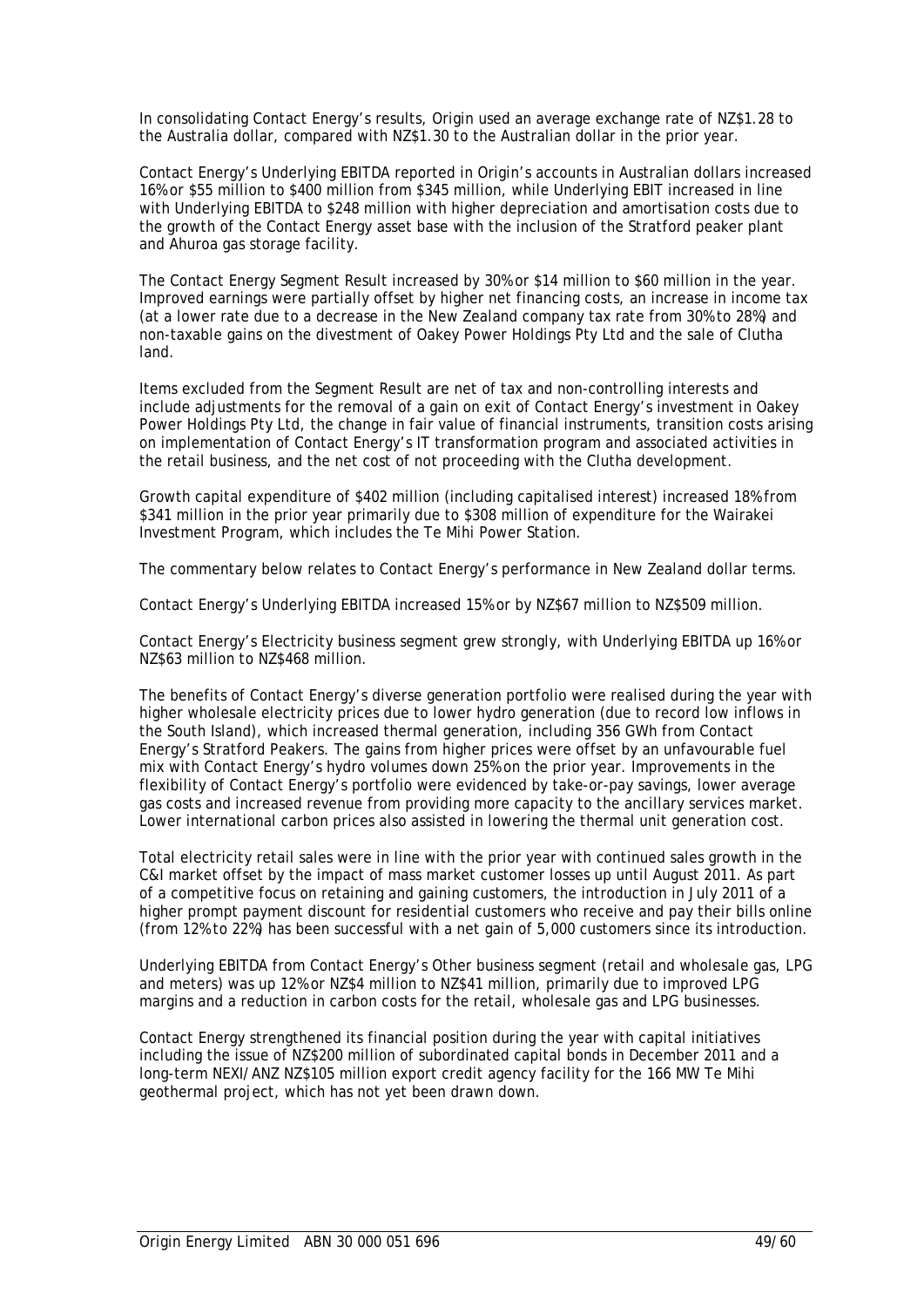# **5.5 Corporate**

This segment reports corporate activities that have not been allocated to other operating segments together with business development activities outside Origin's existing operations.

Corporate activities consist of Origin's corporate office costs including executive management, finance, strategy, legal and company secretarial costs.

Business development activities are those that do not relate directly to Origin's existing business operations, principally Origin's overseas generation development opportunities such as geothermal opportunities in Chile and Indonesia, hydro opportunities in PNG and Chile and the Transform Solar joint venture. Origin's Australian geothermal activities with Geodynamics have also been included in this segment.

With the exception of net financing costs and tax specifically associated with the Australia Pacific LNG and Contact Energy segments which are recorded in those segments, all other net financing costs and tax are recorded in the Corporate segment.

#### **Financial Performance**

| Year ended 30 June                 | 2012<br>\$m\$ | 2011<br>\$m\$ | Change<br>$(\%)$ |
|------------------------------------|---------------|---------------|------------------|
| <b>Total Segment Revenue</b>       |               |               |                  |
| Underlying EBITDA                  | (81)          | (68)          | 19               |
| <b>Underlying EBIT</b>             | (86)          | (66)          | 30               |
| Segment Result                     | (603)         | (419)         | 44               |
| Items excluded from Segment Result | (106)         | (38)          | 179              |
| Growth capital expenditure         | 146           | 86            | 70               |

• Lower EBITDA largely resulting from increased expenditure relating to new international developments in PNG, Chile and Indonesia

• Underlying net financing costs were higher reflecting a higher average net debt balance for the period to 30 June 2012 as a result of debt financing for the NSW acquisition and capital expenditure incurred, and a higher average interest rate paid on debt

• Underlying income tax expense is higher reflecting higher Underlying profit before tax from the Energy Markets and Exploration & Production segments

Currently, no revenues are generated within the Corporate segment.

Underlying EBITDA loss increased by 19% or \$13 million from a loss of \$68 million to a loss of \$81 million. The largest contributor to this variance was expenditure relating to new international developments in PNG, Chile and Indonesia. Underlying EBIT loss was 30% or \$20 million higher at a loss of \$86 million, driven by the lower Underlying EBITDA.

The Segment Result was 44% or \$184 million lower at a loss of \$603 million. This incorporates the impact of \$150 million in net financing costs and \$364 million of taxation expense reflecting higher earnings in other segments.

Items excluded from the segment result totalled an expense of \$106 million compared with an expense of \$38 million in the prior year. See Section 3 for more detail.

Growth capital expenditure increased 70% or \$60 million to \$146 million with the increase over the prior year being primarily due to initial cash contributions by Origin to the Energía Austral hydro joint venture in Chile.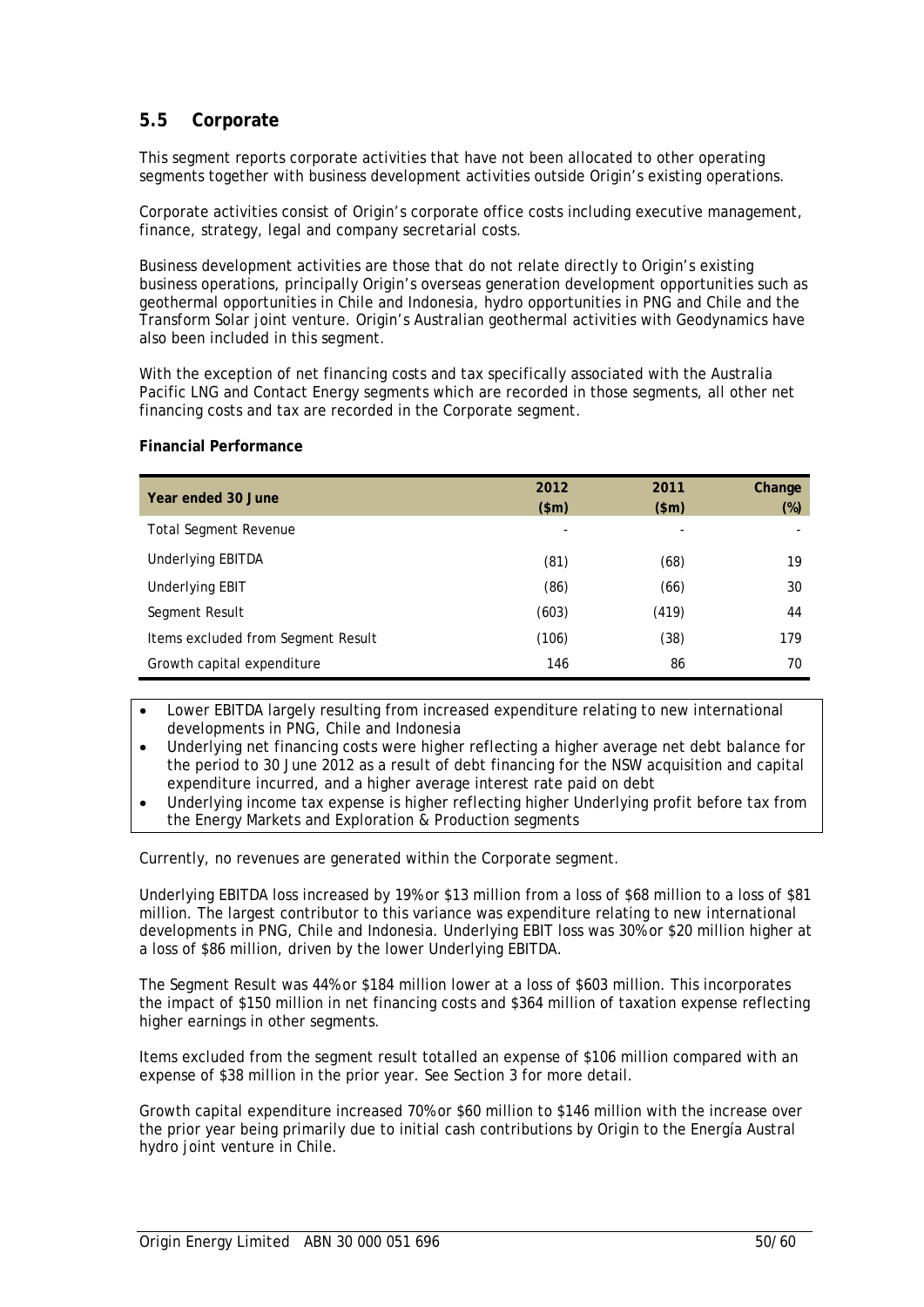# **5.5.1 Business development activities**

### **Geothermal**

Over the year, Origin has been investigating geothermal development options within Australia and internationally.

### *Chile*

Origin holds a 40% interest in Energía Andina S.A. (EASA), Chile's leading geothermal exploration company. EASA has a portfolio of 12 geothermal exploration projects across northern and central Chile.

Over the past 18 months, EASA has successfully confirmed the presence of a geothermal system at its Tinguiririca project, near Santiago, and has successfully completed one water well and three shallow temperature gradient wells to a depth of 300 metres that can be deepened later at Pampa Lirima in northern Chile. EASA has also concluded several geophysical surveys across its other projects with positive results. In the next 18 months, EASA will commence drilling deeper slim hole wells across its projects to confirm resource presence and will progress to drilling full-size exploration wells in areas where a geothermal system has been demonstrated.

### *Indonesia*

A consortium between OTP Geothermal Pte (a 50:50 joint venture between Origin and The Tata Power Company Limited of India) and PT Supraco Indonesia, hold the Sorik Marapi geothermal concession in Northern Sumatra, Indonesia. Origin has a 47.5% effective interest in the concession. Over the past 12 months, activities continued to focus on surface exploration in the concession, gaining necessary regulatory approvals and preparing for exploration well drilling. Construction of roads and other associated infrastructure is expected to commence in the first half of the 2013 financial year and drilling of the first exploration well is expected to commence in the second half of the same period. Negotiations for the sale of power from this project have commenced with the Indonesian State owned utility.

### *Australia*

Within Australia, Origin's investments in geothermal opportunities are through the Innamincka "Deeps" and "Shallows" incorporated joint ventures with Geodynamics, an equity interest of approximately 4.5% in the Geodynamics ASX-listed company and a 100% interest in a geothermal exploration licence (GEL 185) adjacent to the joint venture acreage.

During the year, the Deeps joint venture (30% Origin share) completed the sale of the Rig 100 asset (\$17 million, Origin share \$5 million), received an insurance payout relating to the Habanero 3 well failure (\$11 million, Origin share \$3 million) and reached agreement with the government to bring forward the drawdown of the \$90 million Renewable Energy Demonstration Program grant. In addition, a sale and purchase agreement for Rig 200 was executed, with settlement expected in September 2012 (\$21 million, Origin share \$6 million).

The drilling of Habanero 4 well is nearing completion. Origin does not intend to contribute further to the cost of the well but retains the right to elect to resume paying its full cost contribution and return to full participation in the well at any stage.

During the year, Origin as Operator of the Shallows joint venture (50% Origin share) conducted further desktop studies to determine whether to proceed and drill a second Shallows well. The joint venture did not identify a target with a high enough chance of success and therefore Origin has ceased activity in the Shallows project and in GEL 185.

The carrying value of Origin's share of the Deeps (30%), Shallows (50%) and GEL 185 (100%) interests was fully impaired as at 30 June 2012 (net \$33 million) as joint venture activities have not met expectations for a timely and commercial development of the geothermal resources.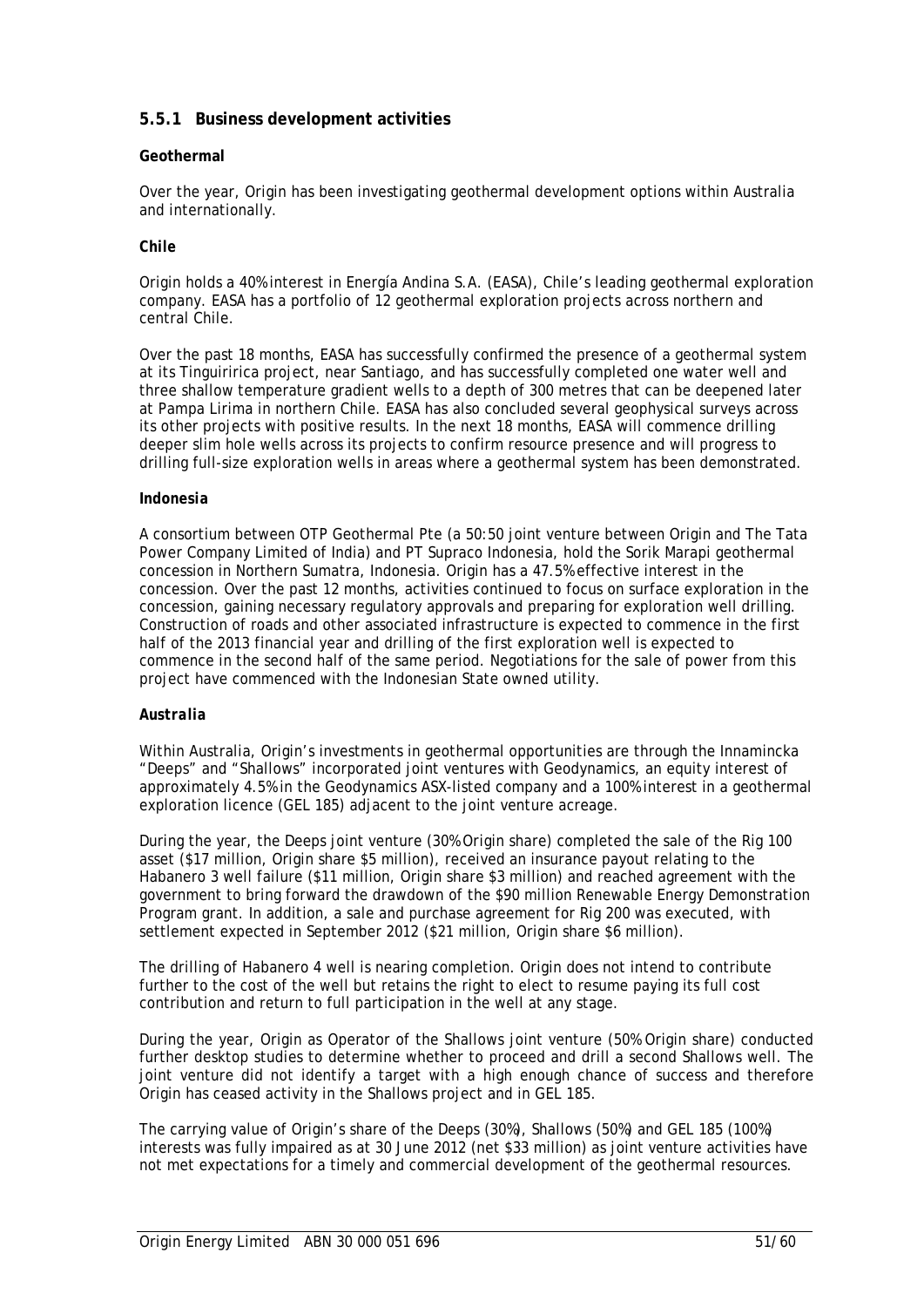#### **Solar**

Transform Solar, a 50:50 incorporated joint venture between Micron Technology Inc. and Origin, decided to discontinue production of its SLIVER photovoltaic modules in Idaho, United States, in May 2012. This was in light of challenging market conditions given the global oversupply of solar photovoltaic capacity and the significant funding required to take the investment to a commercial scale. Having demonstrated SLIVER's investment proposition through its 20 MW production facility, Transform Solar will retain SLIVER's intellectual property and currently expects to continue its development at a laboratory scale. Origin's fully impaired the carrying value of its interest at 30 June 2012 (net \$135 million).

#### **Hydro**

#### *Papua New Guinea*

Origin is evaluating the potential for a hydroelectric development in PNG through PNG Energy Developments Limited (PNG EDL), a 50:50 joint venture between Origin and PNG Sustainable Development Program Limited.

PNG EDL has engaged a consortium led by AECOM to undertake the project feasibility studies and social and environmental impact assessments. To date, the project feasibility work has continued to build on previous studies and to validate existing assumptions. This work has continued to bear positive results, including increasing the anticipated installed capacity of the hydroelectric scheme to 2,500 MW. The initial feasibility report will be reviewed during the first quarter of the 2013 financial year before proceeding to the next phase.

Following this review, field investigations and community consultations will continue through the 2013 financial year in PNG and northern Queensland. Feasibility studies and front-end engineering and social and environmental impact assessments are expected to continue through to the 2014 financial year.

#### *Chile*

In April 2012, Origin announced the acquisition of a 51% voting interest in one of Chile's leading hydroelectric development companies, Energía Austral (EA), from Xstrata Copper. EA is currently developing a hydroelectric project of approximately 1,000 MW in the Aysén region in southern Chile. Once completed, it will comprise up to three hydroelectric plants and a transmission system connecting the project to Chile's national central electricity grid.

Origin is taking the lead role in developing EA's hydroelectric project with Xstrata Copper retaining a 49% voting stake in the company. Origin has agreed to progressively invest project development costs of US\$75 million during the next three years to complete a detailed project feasibility study, and, if the project is deemed feasible, an additional US\$75 million towards a final investment decision. As at 30 June 2012, Origin had invested US\$37.5 million in EA.

The project is mid way through its feasibility stage. The main hydro project (the 640 MW Cuervo project) has achieved a significant level of engineering design and permitting progress, with final environmental approval expected to be granted in the 2013 calendar year. Significant progress has also been made with the engineering design, and environmental impact assessment for the 375 MW Blanco project.

Grant Kug

 Grant King Managing Director

Sydney, 23 August 2012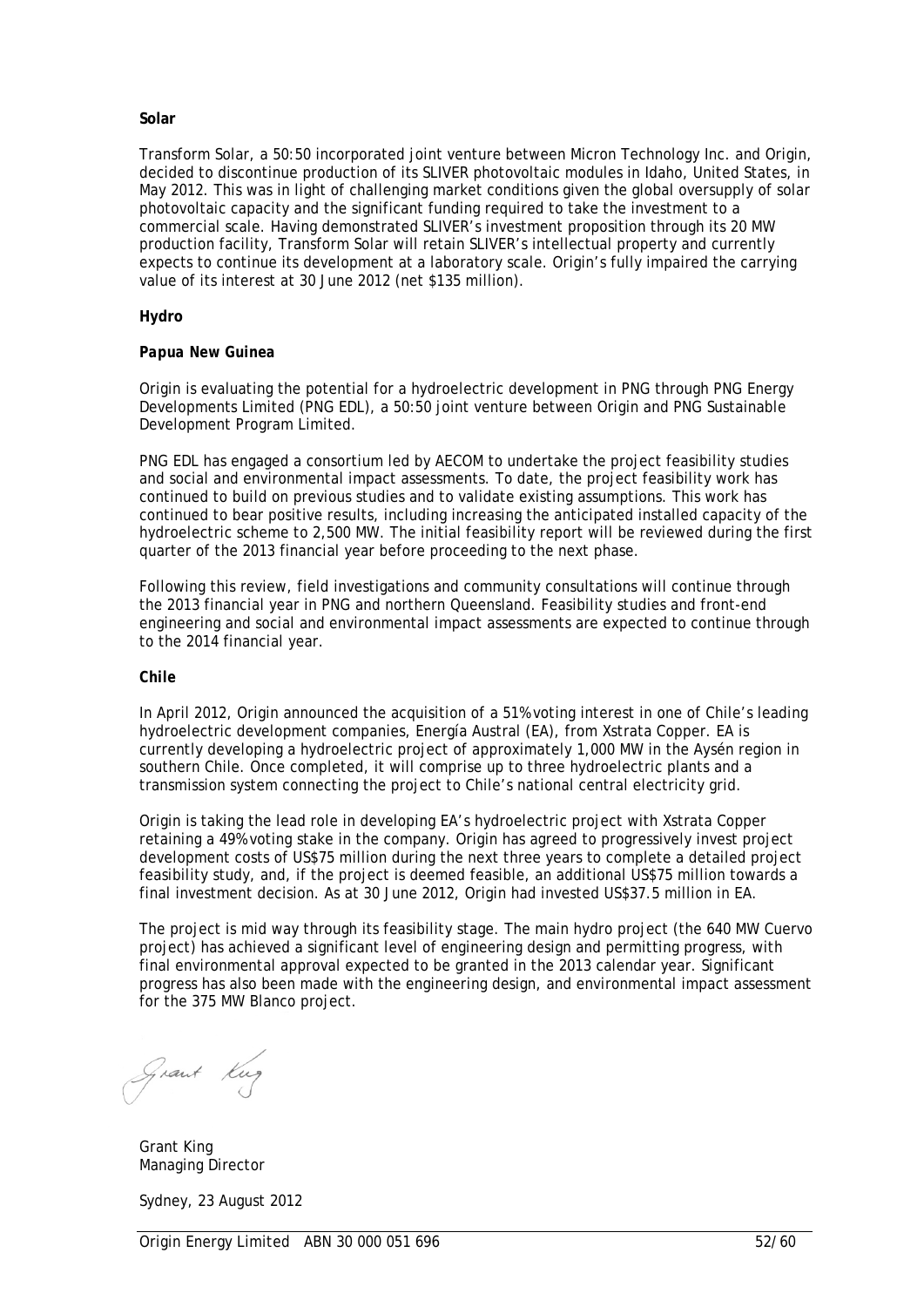|  |  | Appendix 1 - Origin Energy Key Financials |
|--|--|-------------------------------------------|
|  |  |                                           |

| Year ended 30 June                                                                                | 2012<br>\$m\$ | 2011<br>\$m\$ | Change<br>$(\%)$ |
|---------------------------------------------------------------------------------------------------|---------------|---------------|------------------|
| External revenue                                                                                  | 12,935        | 10,344        | 25               |
| <b>Underlying EBITDA</b>                                                                          | 2,257         | 1,782         | 27               |
| Underlying depreciation and amortisation                                                          | (614)         | (539)         | 14               |
| Underlying share of interest, tax, depreciation and<br>amortisation of equity accounted investees | (45)          | (49)          | (8)              |
| <b>Underlying EBIT</b>                                                                            | 1,598         | 1,194         | 34               |
| Underlying net financing costs                                                                    | (217)         | (143)         | 52               |
| Underlying Profit before income tax and non-controlling<br>interests                              | 1,381         | 1,051         | 31               |
| Income tax expense on Underlying Profit                                                           | (415)         | (316)         | 31               |
| Underlying net profit after tax before elimination of Non-<br>controlling interests               | 966           | 735           | 31               |
| Non-controlling interests share of Underlying Profit                                              | (73)          | (62)          | 18               |
| <b>Underlying Profit</b>                                                                          | 893           | 673           | 33               |
| Items excluded from Underlying Profit                                                             | 87            | (487)         | N/A              |
| <b>Statutory Profit</b>                                                                           | 980           | 186           | 427              |
| Free cash flow                                                                                    | 1,415         | 1,316         | 8                |
| Group OCAT Ratio (12 months to 30 June)                                                           | 11.5%         | 13.0%         | (12)             |
| Productive capital (12 months to 30 June)                                                         | 14,523        | 11,571        | 26               |
| Capital expenditure (including acquisitions) $43$                                                 | 1,680         | 4,954         | (66)             |
| Total assets <sup>44</sup>                                                                        | 27,981        | 26,900        | $\overline{4}$   |
| Net Debt <sup>45</sup>                                                                            | 5,522         | 4,060         | 36               |
| Adjusted Net Debt                                                                                 | 5,738         | 4,283         | 34               |
| Shareholders' Equity                                                                              | 14,458        | 13,516        | 7                |
| Earnings per share - Statutory                                                                    | 90.6¢         | 19.6¢         | 362              |
| Earnings per share - Underlying                                                                   | 82.60         | 71.0¢         | 16               |
| Free cash flow per share <sup>46</sup>                                                            | 129.9¢        | 123.6¢        | 5                |
| Interim dividend per share                                                                        | 25¢           | 25¢           |                  |
| Final dividend per share                                                                          | 25¢           | 25¢           |                  |
| Net asset backing per share                                                                       | \$13.27       | \$12.70       | 4                |
| Net debt to net debt plus equity                                                                  | 28%           | 23%           | 22               |
| Origin Cash (excluding Contact Energy)                                                            | 352           | 692           | (49)             |
| Origin Debt (excluding Contact Energy)                                                            | (4, 855)      | (3,949)       | 23               |
| Contact Energy Net Debt                                                                           | (1, 019)      | (802)         | 27               |
| Total employees (numbers)                                                                         | 5,941         | 5,213         | 14               |
| Total Recordable Injury Frequency Rate (TRIFR)                                                    | 8.0           | $6.0\,$       | 33               |

 $^{43}$  Includes a benefit of \$75 million in the 2012 financial year relating to a working capital settlement for the NSW acquisition.

<sup>&</sup>lt;sup>44</sup> Restated for the 2011 financial year for NSW acquisition adjustments.

 $^{45}$  The reported numbers for Net Debt include interest bearing debt obligations only.

<sup>&</sup>lt;sup>46</sup> Refer to Glossary in Appendix 6.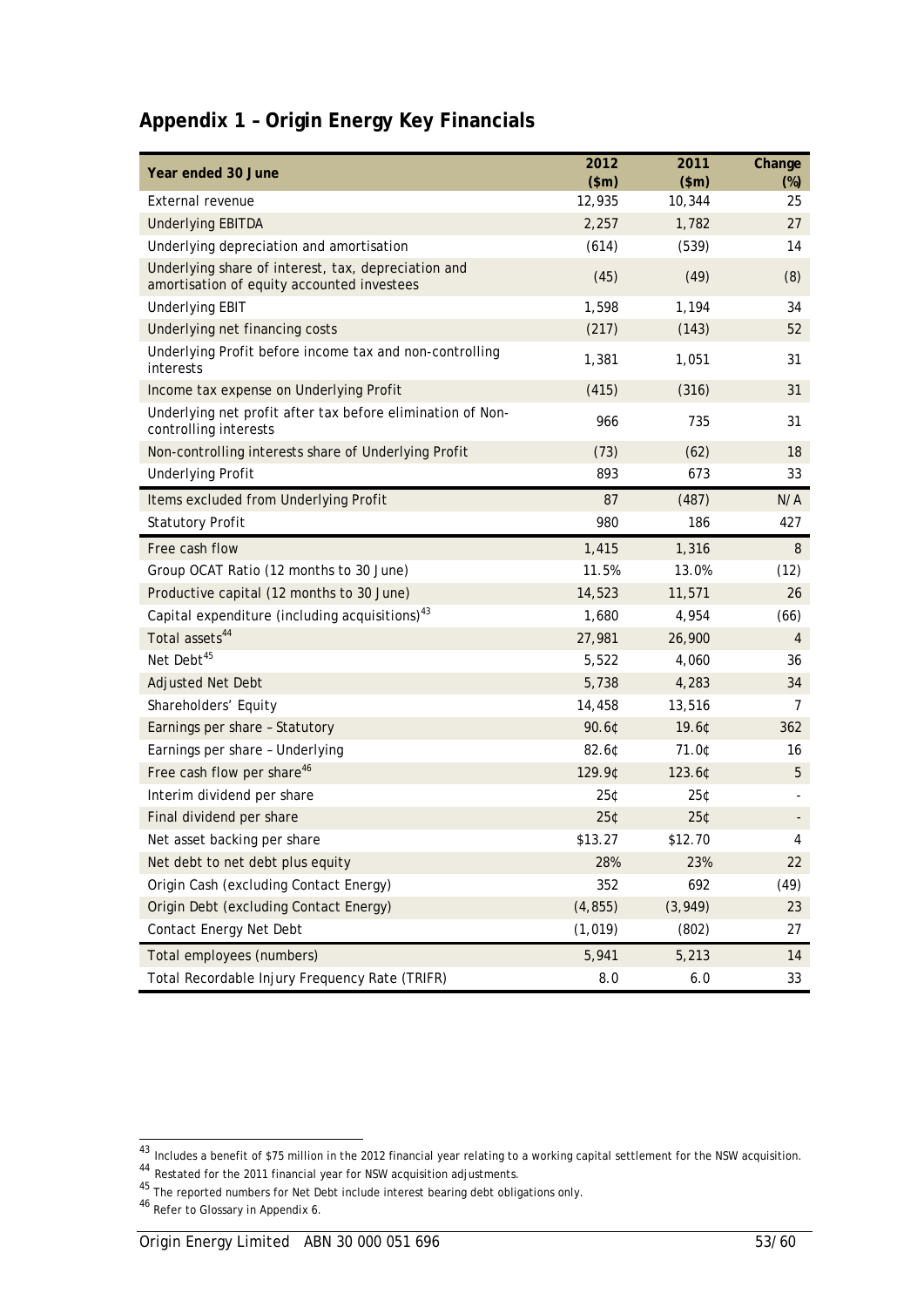# **Appendix 2 – 2011 Reconciliation of Statutory Profit to Underlying Profit**

| Reconciliation year ended 30 June 2011                                                               |               |             | <b>Net</b><br>financing |            | Non-<br>controlling |             |
|------------------------------------------------------------------------------------------------------|---------------|-------------|-------------------------|------------|---------------------|-------------|
| (\$ millions)                                                                                        | <b>EBITDA</b> | <b>EBIT</b> | costs                   | <b>Tax</b> | <b>interests</b>    | <b>NPAT</b> |
| <b>Statutory Loss</b>                                                                                |               |             |                         |            |                     | 186         |
| Unwinding of discount liability payable to<br>API NG<br>Share of unwinding of discounted receivables |               |             | (12)                    | 4          |                     | (8)         |
| within APLNG<br>Share of tax benefit on translation of foreign                                       |               | 20          |                         |            |                     | 20          |
| denominated tax balances within APLNG<br>(equity accounted)                                          |               | 4           |                         |            |                     | 4           |
| APLNG related items                                                                                  |               | 24          | (12)                    | 4          |                     | 16          |
| Decrease in fair value of financial instruments                                                      | (201)         | (201)       |                         | 60         | $\overline{2}$      | (139)       |
| Impairment of assets                                                                                 | (214)         | (214)       |                         | 54         |                     | (160)       |
| Transition and transaction costs                                                                     | (253)         | (253)       |                         | 18         | (2)                 | (237)       |
| Tax benefit on translation of foreign<br>denominated tax balances                                    |               |             |                         | 31         |                     | 31          |
| Other                                                                                                |               |             |                         | 2          |                     | 2           |
| Less total excluded items                                                                            | (668)         | (644)       | (12)                    | 169        |                     | (487)       |
| <b>Underlying Profit</b>                                                                             |               |             |                         |            |                     | 673         |
| <b>Underlying Basic EPS (cps)</b>                                                                    |               |             |                         |            |                     | 71.0        |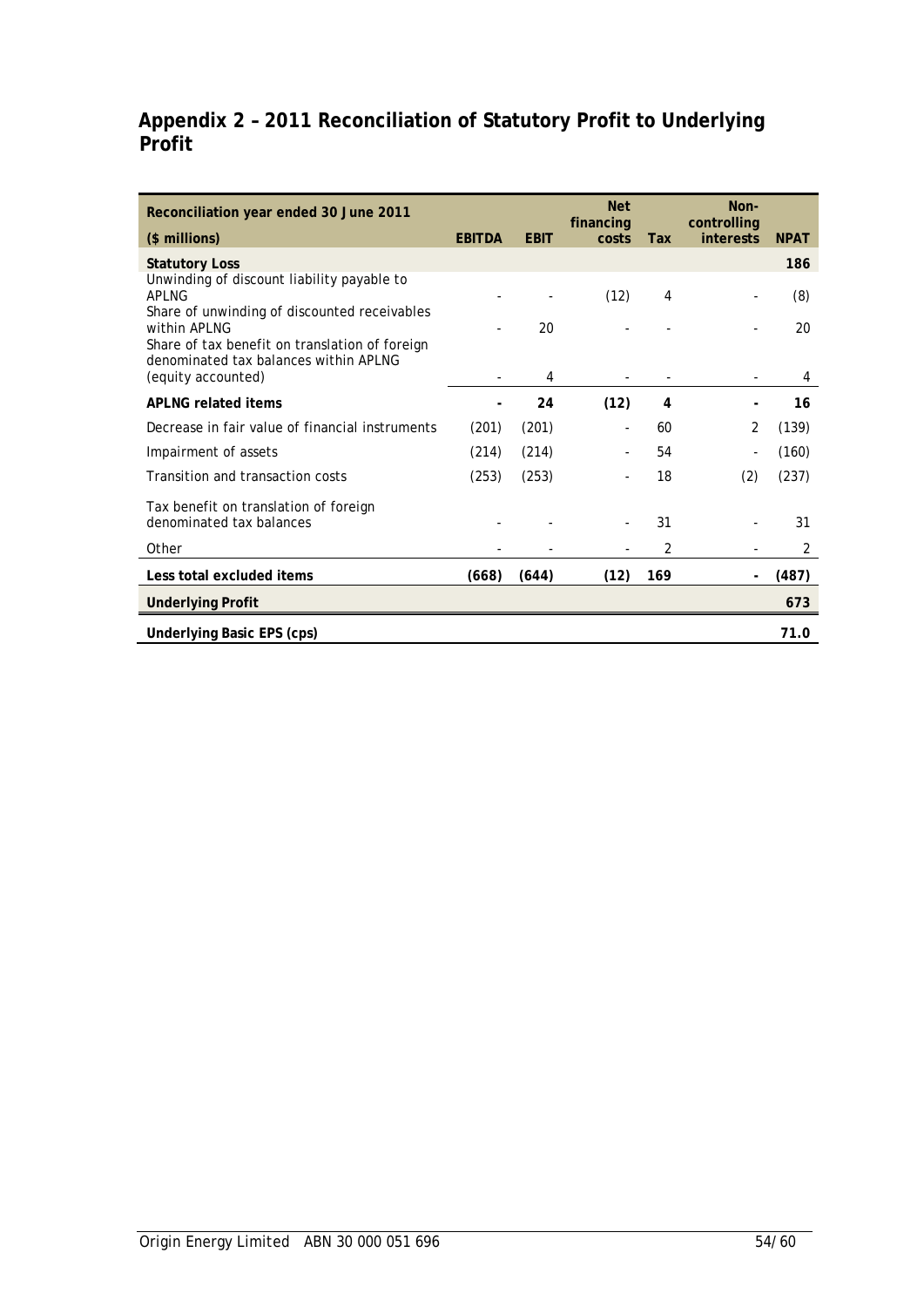# **Appendix 3 – Movements in fair value of financial instruments**

| <b>Statement of Financial Position</b> | Net Assets (\$m) | Change in Net    |              |
|----------------------------------------|------------------|------------------|--------------|
|                                        | <b>June 2012</b> | <b>June 2011</b> | Assets (\$m) |
| <b>Commodity Risk Management</b>       | 140              | (74)             | 214          |
| Contact Energy                         | (54)             | (60)             | 6            |
| Treasury and Other                     | (174)            | (161)            | (13)         |
| Total                                  | (88)             | (295)            | 207          |

**Summary of movements in financial instruments** 

| Reconciliation of Statement of Financial Position and Income Statement items<br>associated with movements in financial instruments |    | (\$m) |
|------------------------------------------------------------------------------------------------------------------------------------|----|-------|
| Recognition of "effective" instruments in the Statement of Financial Position                                                      |    | 41    |
| Recognised in Equity (Hedge Reserve post tax)                                                                                      | 31 |       |
| Recognised in Deferred Tax Liability                                                                                               | 10 |       |
| Recognition of "ineffective" instruments in the Income Statement                                                                   |    | 166   |
| Change in net assets (as above)                                                                                                    |    | 207   |

The fair value of financial instruments as measured against the relevant market prices is recorded in the Statement of Financial Position in the financial asset and liability balances.

The total increase in the fair value of financial instruments for the 2012 financial year was \$207 million, of which an amount of \$41 million qualified for hedge accounting and is recognised in Equity (Hedge Reserve). The balance of \$166 million is recognised as a gain in the Income Statement and is attributable to:

- Commodity risk management instruments (gain of \$177 million) predominantly structured energy derivatives which do not qualify for hedge accounting including electricity caps and carbon instruments. Of the total gain of \$177 million, \$1 million expense is attributable to Contact Energy and \$178 million gain is attributable to Origin (excluding Contact Energy);
- Foreign exchange and interest rate risk management instruments (expense of \$11 million) predominantly due to the lower forward interest rates in Australia and New Zealand and the depreciation of the Australian and New Zealand dollars against the US dollar during the period. Of the total expense of \$11 million, a \$8 million expense is attributable to Contact Energy and a \$3 million expense is attributable to Origin (excluding Contact Energy).

The gross gain in the Income Statement of \$166 million this year compares with an expense of \$201 million in the prior year, which was predominantly attributable to commodity risk management instruments.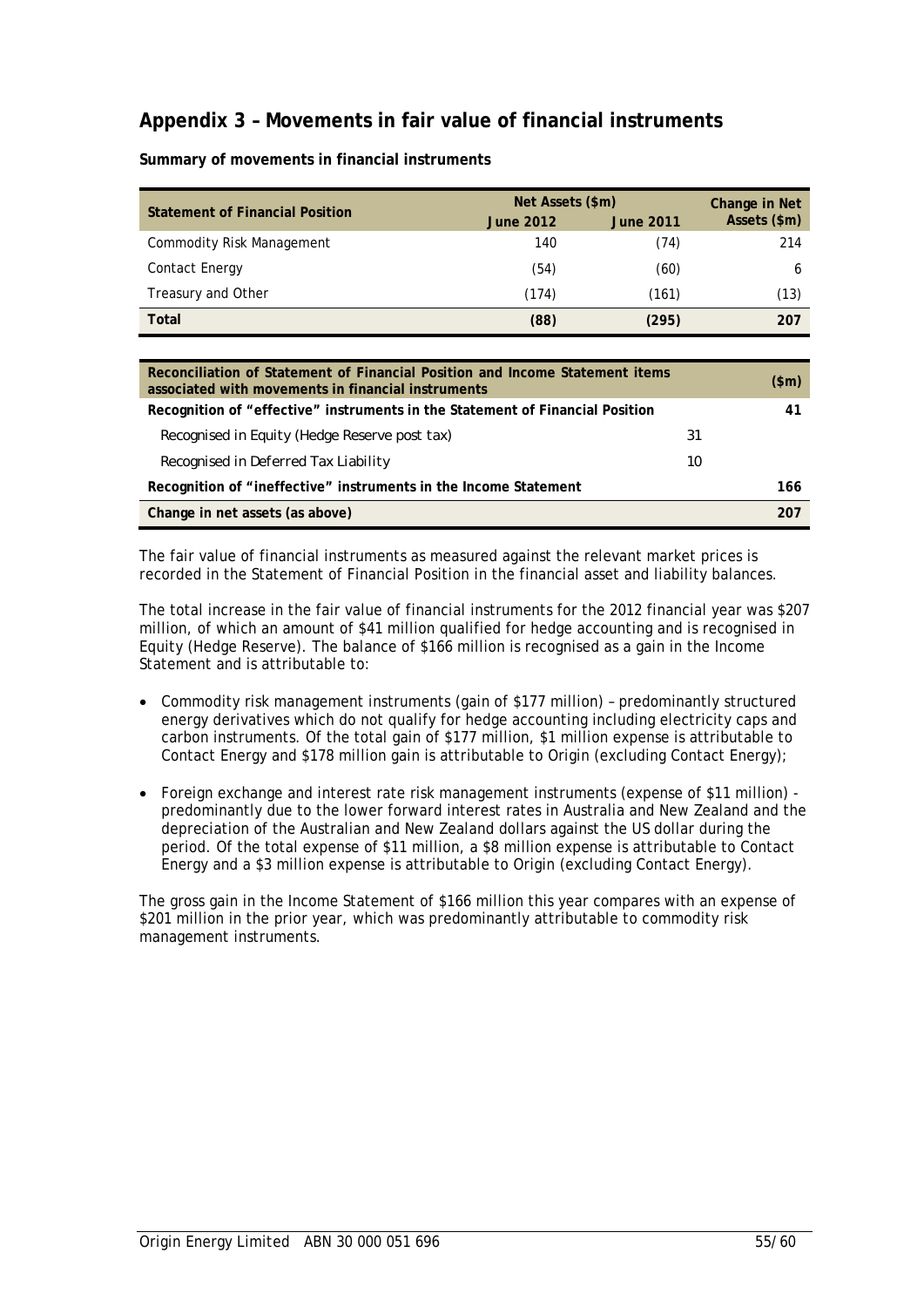# **Appendix 4 – Reconciliation of segment reporting as at 30 June 2011**

A reconciliation between the new segments and those previously reported is shown below.

#### **EBITDA OLD SEGMENTS NEW SEGMENTS** Underlying segment earnings before interest, tax, Exploration Exploration Energy Contact Australia Contact depreciation and amortisation Retail **Total**  $\mathbf{a}$ Generation **Total**  $\mathbf{a}$ Corporate **Pacific LNG** Energy Markets Energy Production Production  $325$  $\overline{327}$  $785$  $345$ 1,782 Underlying segment EBITDA as previously reported Reallocations between Old and New Segments to restate June 2011 results: Generation and Retail combined into Energy Markets 350 824 1,174 1.174 1,174 APLNG split from Exploration & Production 331 331 268 63 331 Reallocation of Corporate Costs  $(39)$  $(68)$  $(68)$  $(68)$  $(6)$  $(23)$ **Total Adjustments:** 325 327 785 1,437  $1,174$ 268 63  $(68)$ 1,437 1,174 268 63  $(68)$  $345$ 1,782 Underlying segment EBITDA restated

| <b>EBIT</b>                                                                        |                                        |            | <b>OLD SEGMENTS</b> |                   |              |                   |                                       | <b>NEW SEGMENTS</b>             |           |                          |              |
|------------------------------------------------------------------------------------|----------------------------------------|------------|---------------------|-------------------|--------------|-------------------|---------------------------------------|---------------------------------|-----------|--------------------------|--------------|
| Underlying segment earnings before interest and<br>tax                             | <b>Exploration</b><br>a.<br>Production | Generation | Retail              | Contact<br>Energy | <b>Total</b> | Energy<br>Markets | <b>Exploration</b><br>a<br>Production | Australia<br><b>Pacific LNG</b> | Corporate | Contact<br><b>Energy</b> | <b>Total</b> |
| Underlying segment EBIT as previously reported                                     | 62                                     | 208        | 710                 | 214               | 1,194        |                   |                                       |                                 |           |                          |              |
| <b>Reallocations between Old and New Segments</b><br>to restate June 2011 results: |                                        |            |                     |                   |              |                   |                                       |                                 |           |                          |              |
| Generation and Retail combined into Energy Markets                                 |                                        | 229        | 749                 |                   | 978          | 978               |                                       |                                 |           |                          | 978          |
| APLNG split from Exploration & Production                                          | 68                                     |            |                     |                   | 68           |                   | 47                                    | 21                              |           |                          | 68           |
| Reallocation of Corporate Costs                                                    | (6)                                    | (21)       | (39)                |                   | (66)         |                   |                                       |                                 | (66)      |                          | (66)         |
| Total Adjustments:                                                                 | 62                                     | 208        | 710                 |                   | 980          | 978               | 47                                    | 21                              | (66)      |                          | 980          |
|                                                                                    |                                        |            |                     |                   |              |                   |                                       |                                 |           |                          |              |
| Underlying segment EBIT restated                                                   |                                        |            |                     |                   |              | 978               | 47                                    | 21                              | (66)      | 214                      | 1,194        |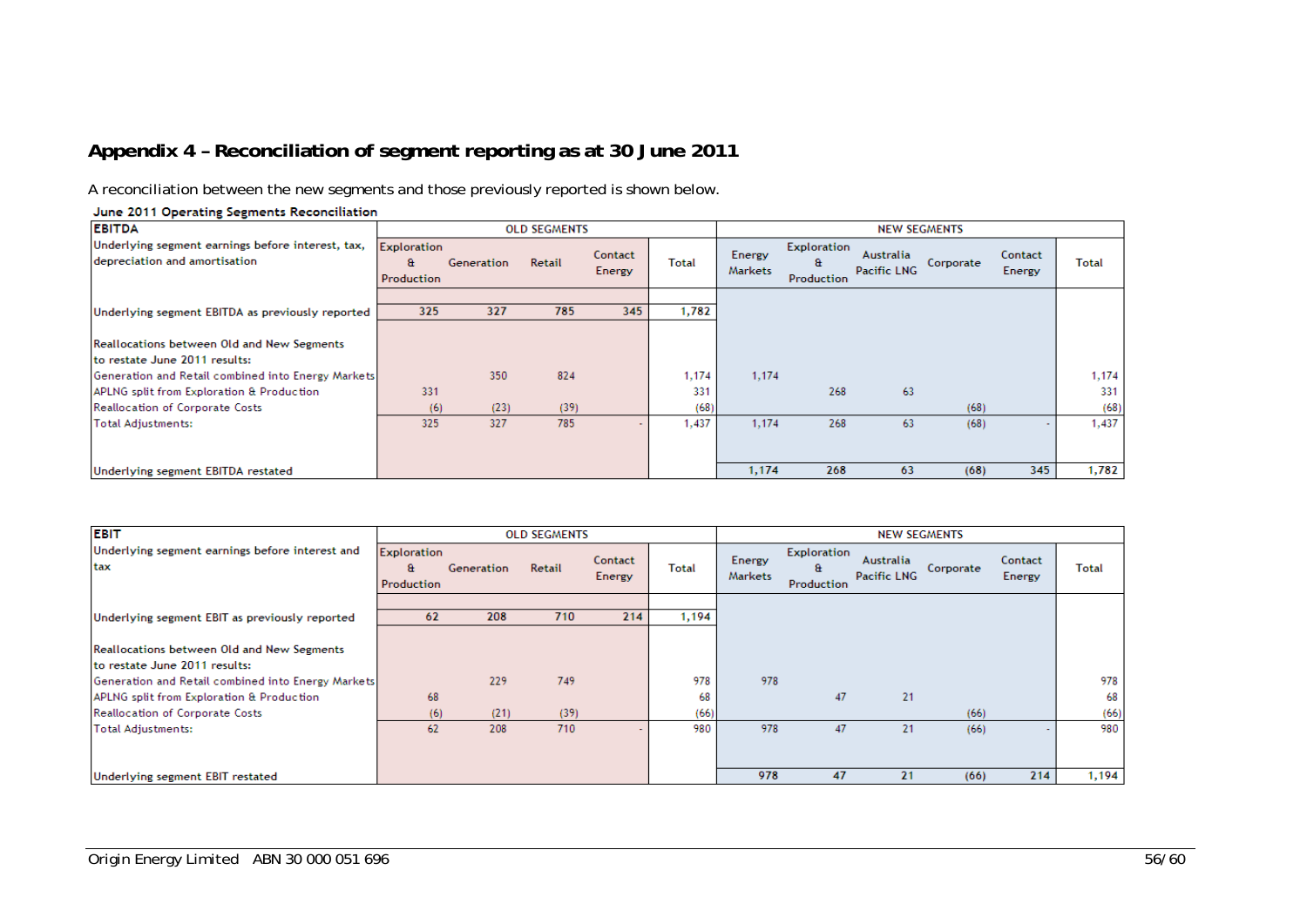# **Appendix 5 – Energy Markets table – 30 June 2011**

| Year ended 30 June 2011                                  | <b>Natural Gas</b> | Electricity | Non-<br>commodity | <b>LPG</b> |
|----------------------------------------------------------|--------------------|-------------|-------------------|------------|
| Revenue <sup>47,48</sup> (\$m)                           | 1,180              | 5,410       | 422               | 670        |
| Total COGS (\$m)                                         | (975)              | (4, 138)    | (358)             | (498)      |
| Gross Profit (\$m)                                       | 205                | 1,272       | 64                | 172        |
| Total operating costs (\$m)                              |                    | (539)       |                   |            |
| Underlying EBITDA (\$m)                                  |                    | 1,174       |                   |            |
| Underlying EBIT (\$m)                                    |                    | 978         |                   |            |
| Underlying EBIT Margin (%)                               |                    | 12.7%       |                   |            |
| Volumes sold                                             | 142 PJ             | 34 TWh      | N/A               | 476 kT     |
| Year-end customer accounts ('000)                        | 923                | 3,214       | N/A               | 365        |
| Average customer accounts ('000)                         | 889                | 2,228       | N/A               | 353        |
| Gross Profit per customer (average<br>accounts, \$)      |                    | 494         |                   | 487        |
| Underlying EBITDA per customer<br>(average accounts, \$) |                    | 360         |                   | 147        |
| Underlying EBIT per customer<br>(average accounts, \$)   |                    | 305         |                   | 79         |

 $\overline{a}$ 

<sup>&</sup>lt;sup>47</sup> Energy Markets revenue includes pool revenue from the sale of electricity when Origin's internal generation portfolio, including Eraring and Shoalhaven power stations, is dispatched. These pool revenues, along with the associated fuel costs, are netted off in wholesale energy costs within Electricity cost of goods sold.<br><sup>48</sup> Energy Markets revenue includes revenue from the sale of gas swaps to major customers at no margin. These revenues are

netted off with the associated cost in Natural Gas cost of goods sold.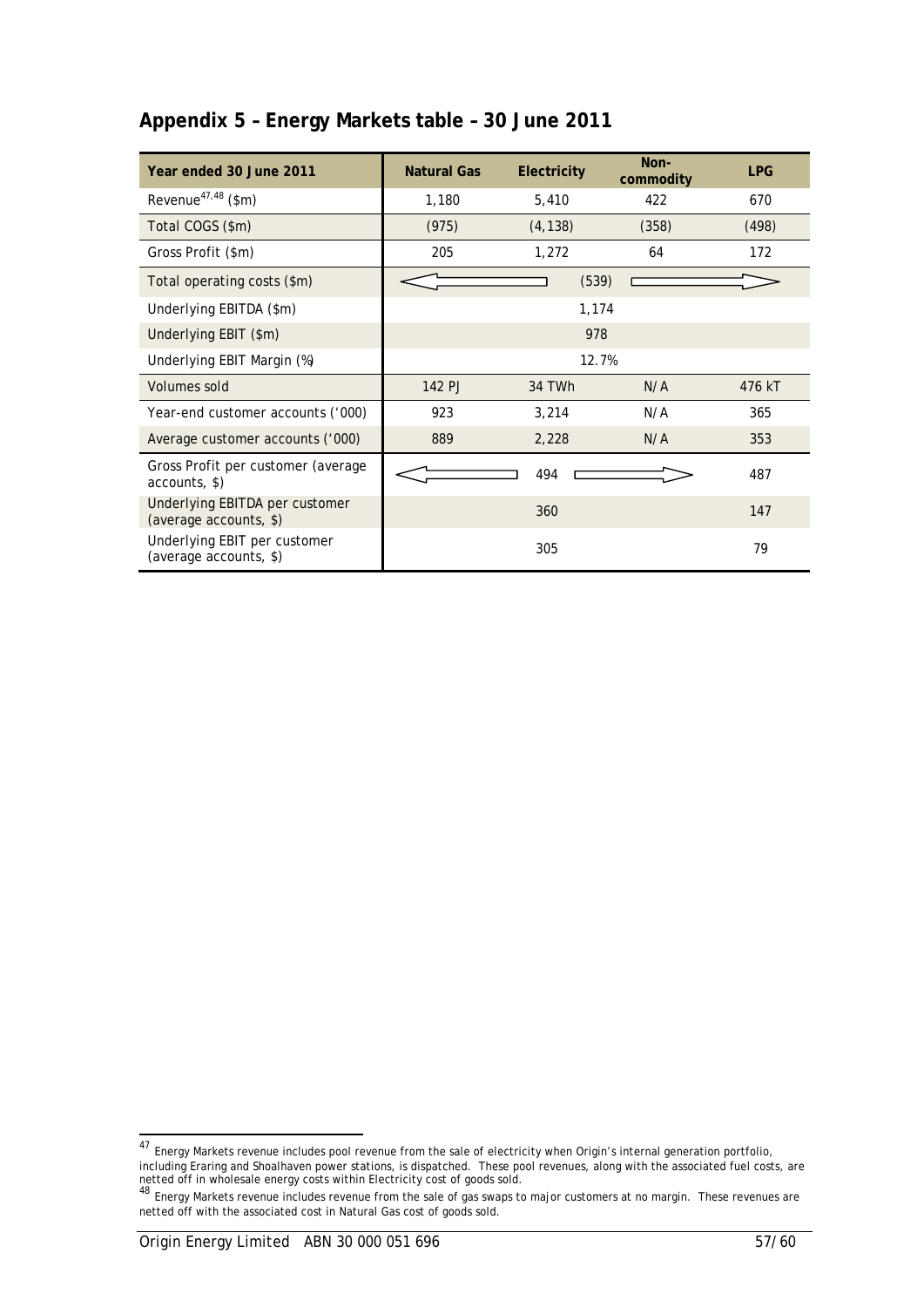# **Appendix 6 – Glossary**

# **Financial Measures**

### **Statutory Financial Measures**

Statutory Financial Measures are measures included in the Statutory Financial Statements for the Origin Consolidated Group, which are measured and disclosed in accordance with applicable Australian Accounting Standards. Statutory Financial Measures also include measures that have been directly calculated from, or disaggregated directly from financial information included in the Financial Statements for the Origin Consolidated Group.

| Term                          | Meaning                                                                                                                                                                                  |
|-------------------------------|------------------------------------------------------------------------------------------------------------------------------------------------------------------------------------------|
| Net Debt                      | Total current and non-current interest bearing liabilities only less cash<br>and cash equivalents.                                                                                       |
| Non-controlling interest      | Economic interest in a subsidiary of the Consolidated Entity that is not<br>held by the Parent entity or a controlled entity of the Consolidated<br>Entity.                              |
| <b>Statutory EBIT</b>         | Earnings before interest and tax as calculated from the Origin<br>Consolidated Financial Statements.                                                                                     |
| <b>Statutory EBITDA</b>       | Earnings before interest, tax, depreciation and amortisation as calculated<br>from the Origin Consolidated Financial Statements.                                                         |
| Statutory effective tax rate  | Statutory income tax expense divided by Statutory Profit before Tax.                                                                                                                     |
| <b>Statutory EPS</b>          | Statutory profit divided by weighted average number of shares.                                                                                                                           |
| Statutory income tax expense  | Income tax expense as disclosed in the Income Statement of the Origin<br><b>Consolidated Financial Statements.</b>                                                                       |
| Statutory net financing costs | Interest expense net of interest revenue as disclosed in the Origin<br><b>Consolidated Financial Statements.</b>                                                                         |
| <b>Statutory Profit</b>       | Net profit after tax and non-controlling interests as disclosed in the<br>Income Statement of the Origin Consolidated Financial Statements.                                              |
| Statutory profit before tax   | Profit before tax as disclosed in the Income Statement of the Origin<br><b>Consolidated Financial Statements.</b>                                                                        |
| Statutory share of ITDA       | The Consolidated Entity's share of interest, tax, depreciation and<br>amortisation of equity accounted investees as disclosed in the Origin<br><b>Consolidated Financial Statements.</b> |

### **Non-IFRS Financial Measures**

This document includes certain non-IFRS Financial measures. Non-IFRS Financial measures are defined as financial measures that are presented other than in accordance with all relevant Accounting Standards. Non-IFRS Financial measures are used internally by management to assess the performance of Origin's business, and to make decisions on allocation of resources. The non-IFRS Financial measures have been derived from Statutory Financial measures included in the Origin Consolidated Financial Statements, and are provided in this report, along with the Statutory Financial measures to enable further insight and a different perspective into the financial performance, including profit and loss and cash flow outcomes, of the Origin business.

The principle non-IFRS profit and loss measure of Underlying Consolidated Profit has been reconciled to Statutory Profit in Section 3. The key non-IFRS financial measures included in this report are defined below.

| Term                     | <b>Meaning</b>                                                                              |
|--------------------------|---------------------------------------------------------------------------------------------|
| Adjusted Net Debt        | Net Debt adjusted to remove fair value adjustments on borrowings in<br>hedge relationships. |
| Free cash flow           | Cash available to fund distributions to shareholders and growth capital<br>expenditure.     |
| Free cash flow per share | Free cash flow divided by the closing number of shares on issue.                            |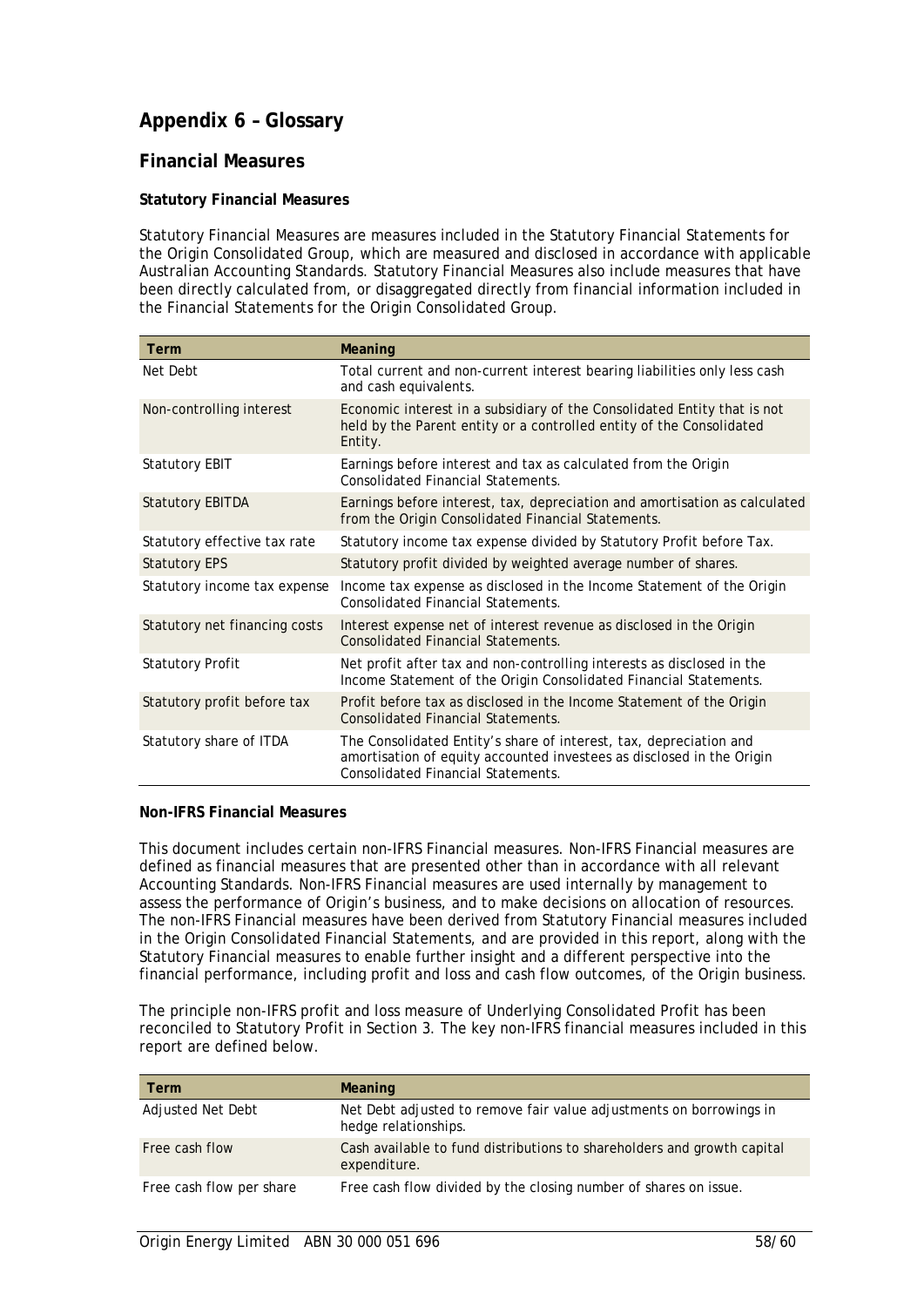| Term                                                                                                                                                                             | Meaning                                                                                                                                                                                                                                                                                                                                                                                                                                                                                                                                                                                                                                                                                                                                                      |
|----------------------------------------------------------------------------------------------------------------------------------------------------------------------------------|--------------------------------------------------------------------------------------------------------------------------------------------------------------------------------------------------------------------------------------------------------------------------------------------------------------------------------------------------------------------------------------------------------------------------------------------------------------------------------------------------------------------------------------------------------------------------------------------------------------------------------------------------------------------------------------------------------------------------------------------------------------|
| <b>Gearing Ratio</b>                                                                                                                                                             | Net Debt divided by Net Debt plus Shareholders' Equity.                                                                                                                                                                                                                                                                                                                                                                                                                                                                                                                                                                                                                                                                                                      |
| Gross Margin                                                                                                                                                                     | Gross profit divided by Revenue.                                                                                                                                                                                                                                                                                                                                                                                                                                                                                                                                                                                                                                                                                                                             |
| <b>Gross Profit</b>                                                                                                                                                              | Revenue less cost of goods sold.                                                                                                                                                                                                                                                                                                                                                                                                                                                                                                                                                                                                                                                                                                                             |
| Group OCAT                                                                                                                                                                       | Group Operating cash flow after tax of the Consolidated Entity (including<br>Origin's share of Australia Pacific LNG).                                                                                                                                                                                                                                                                                                                                                                                                                                                                                                                                                                                                                                       |
| Group OCAT ratio                                                                                                                                                                 | (Group OCAT - interest tax shield) / Productive Capital.                                                                                                                                                                                                                                                                                                                                                                                                                                                                                                                                                                                                                                                                                                     |
| Interest tax shield                                                                                                                                                              | The tax deduction for interest paid.                                                                                                                                                                                                                                                                                                                                                                                                                                                                                                                                                                                                                                                                                                                         |
| Operating cash flow                                                                                                                                                              | Operating cash flow before tax.                                                                                                                                                                                                                                                                                                                                                                                                                                                                                                                                                                                                                                                                                                                              |
| Operating cash flow return<br>(OCFR)                                                                                                                                             | Operating cash flow / Productive Capital excluding tax balances.                                                                                                                                                                                                                                                                                                                                                                                                                                                                                                                                                                                                                                                                                             |
| Productive Capital                                                                                                                                                               | Funds employed including Origin's share of Australia Pacific LNG and<br>excluding capital works in progress for projects under development which<br>are not yet contributing to earnings.                                                                                                                                                                                                                                                                                                                                                                                                                                                                                                                                                                    |
| Shareholders' Equity                                                                                                                                                             | Shareholders' residual interest in the assets of the consolidated entity<br>after deducting all liabilities, including non-controlling interests.                                                                                                                                                                                                                                                                                                                                                                                                                                                                                                                                                                                                            |
| Segment result                                                                                                                                                                   | Underlying EBIT for the Energy Markets, Exploration & Production,<br>Australia Pacific LNG, Contact Energy and Corporate segments. Net<br>financing costs and tax expense/(benefit) are allocated to Australia<br>Pacific LNG, Contact Energy and the Corporate segments in measuring<br>segment result. As disclosed in note 2 of the Origin Consolidated Financial<br>Statements.                                                                                                                                                                                                                                                                                                                                                                          |
| <b>Total Segment Revenue</b>                                                                                                                                                     | Total revenue for the Energy Markets, Exploration & Production, Australia<br>Pacific LNG, Contact Energy and Corporate segments, including inter-<br>segment sales, as disclosed in note 2 of the Origin Consolidated Financial<br>Statements.                                                                                                                                                                                                                                                                                                                                                                                                                                                                                                               |
| Underlying average interest<br>rate                                                                                                                                              | Underlying interest expense for the full year divided by Origin's average<br>drawn debt during the year                                                                                                                                                                                                                                                                                                                                                                                                                                                                                                                                                                                                                                                      |
| Underlying profit and loss<br>measures:<br>EBIT<br>EBIT margin<br><b>EBITDA</b><br>Effective tax rate<br>Share of ITDA<br>EPS<br><b>Consolidated Profit</b><br>Profit before tax | Underlying measures are measures used internally by management to<br>assess the profitability of the Origin business. The Underlying profit and<br>loss measures are derived from the equivalent Statutory profit measures<br>disclosed in the Origin Consolidated Financial Statements and exclude the<br>impact of certain items that do not align with the manner in which the<br>Managing Director reviews the financial and operating performance of the<br>business. Underlying EBIT, Underlying EBITDA and Underlying<br>Consolidated Profit are disclosed in note 2 of the Origin Consolidated<br>Net financing costs/income Financial Statements. Underlying EPS is disclosed in note 37 of the Origin<br><b>Consolidated Financial Statements.</b> |
| Income tax expense /<br>benefit<br>Non-controlling interests                                                                                                                     |                                                                                                                                                                                                                                                                                                                                                                                                                                                                                                                                                                                                                                                                                                                                                              |

# **Non-Financial Terms**

| <b>Term</b> | Meaning                                                                                                                                                                                                                                                                                                                                                                                                                            |
|-------------|------------------------------------------------------------------------------------------------------------------------------------------------------------------------------------------------------------------------------------------------------------------------------------------------------------------------------------------------------------------------------------------------------------------------------------|
| 2P reserves | The sum of Proved plus Probable Reserves. Probable Reserves are those<br>reserves which analysis of geological and engineering data indicate are<br>less likely to be recovered than Proved Reserves but more certain than<br>Possible Reserves. It is equally likely that the actual remaining quantities<br>recovered will be greater than or less than the sum of the estimated<br>Proved plus Probable Reserves (2P).          |
| 3P reserves | Proved plus Probable plus Possible Reserves. Possible Reserves are those<br>additional Reserves which analysis of geological and engineering data<br>suggest are less likely to be recoverable than Probable Reserves. The<br>total quantities ultimately recovered from the project have a low<br>probability to exceed the sum of Proved plus Probable plus Possible (3P),<br>which is equivalent to the high estimate scenario. |